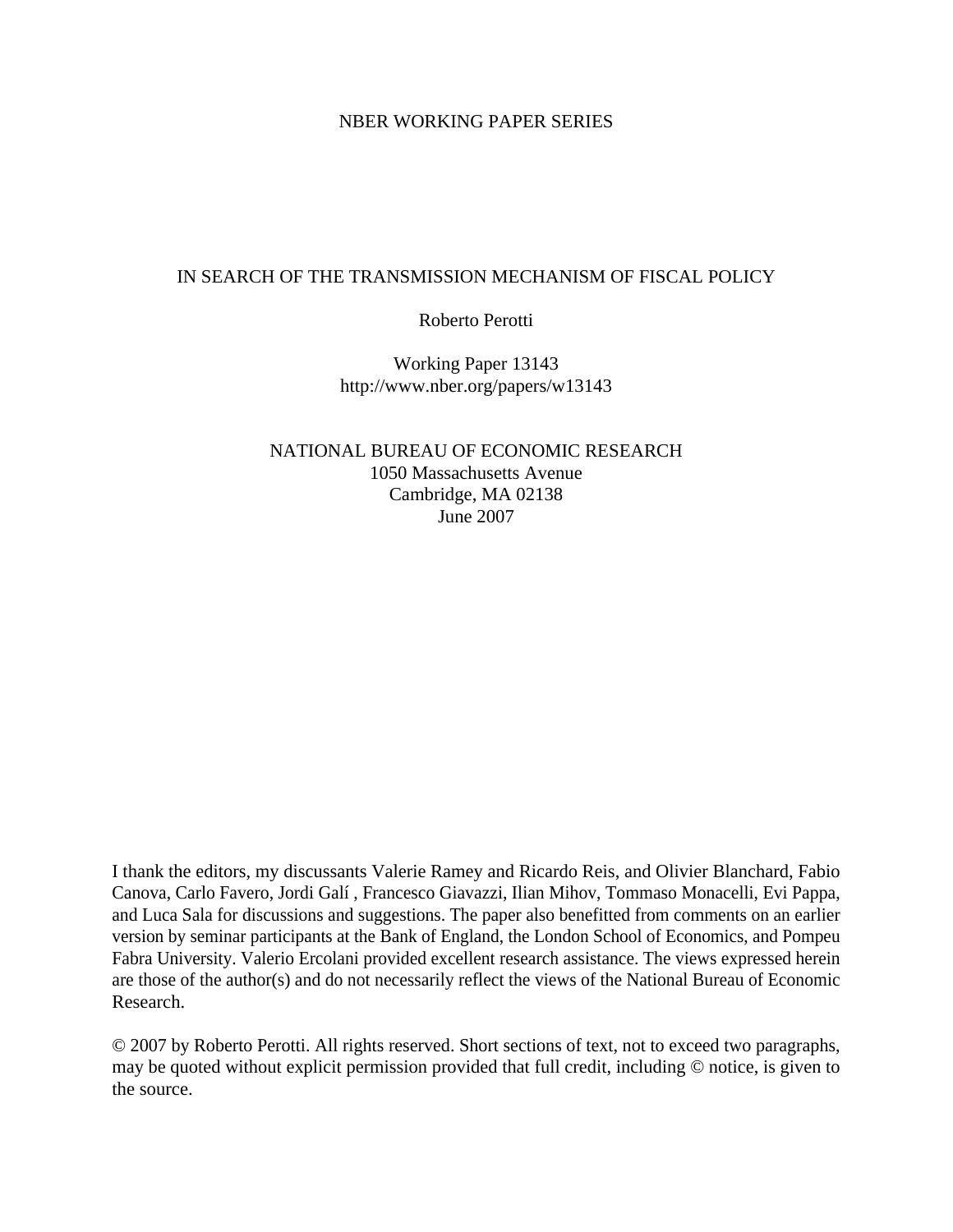In Search of the Transmission Mechanism of Fiscal Policy Roberto Perotti NBER Working Paper No. 13143 June 2007 JEL No. E2,E6,E62

#### **ABSTRACT**

Most economists would agree that a hike in the federal funds rate will cause some slowdown in growth and inflation, and that the bulk of the empirical evidence is consistent with this statement. But perfectly reasonable economists can and do disagree even on the basic effects of a shock to government spending on goods and services: neoclassical models predict that private consumption and the real wage will fall, while some neo-keyenesian models predict the opposite. This paper discusses alternative time series methodologies to identify government spending shocks and to estimate their effects. Applying these methodologies to data from the US and three other OECD countries provides little evidence in favor of the neoclassical predictions. Using the US input-output tables, the paper then turns to industry-level evidence around two major military buildups to shed light on the effects of government spending shocks.

Roberto Perotti IGIER Università Bocconi Via Salasco 5 20136 Milano Italy and NBER roberto.perotti@uni-bocconi.it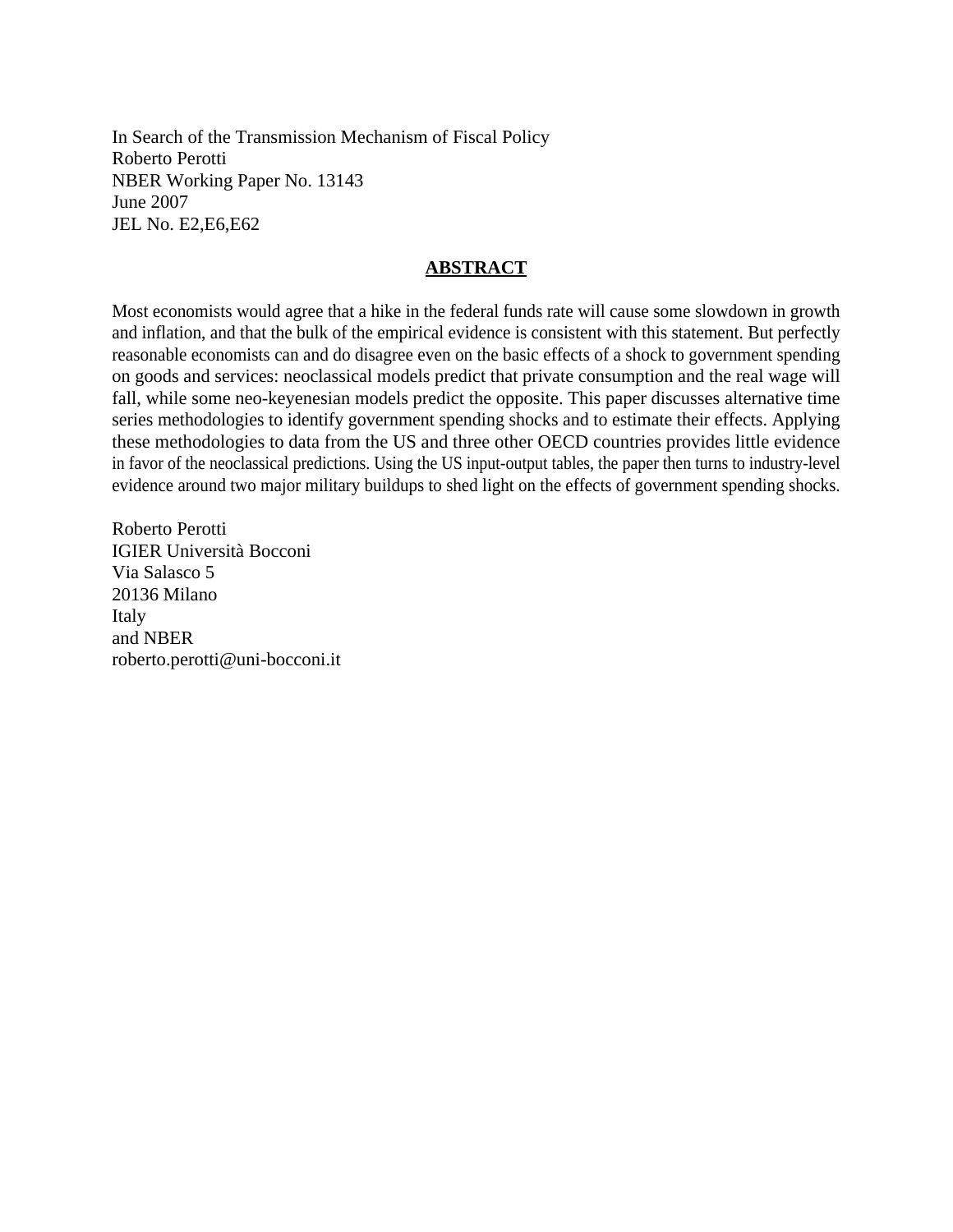## 1 Introduction

Most economists would agree that an exogenous increase in the federal fund rate will lead to a fall in inflation and some slowdown in growth after a while; they would also probably agree that a large body of empirical research is consistent with this view, although the timing and size of the effect is subject to debate. In contrast, perfectly reasonable economists can and do disagree on the basic theoretical effects of fiscal policy, and on the interpretation of the existing empirical evidence. For instance, neoclassical models predict that private consumption and the real wage should fall following a positive shock to government consumption, while some models with neo-keynesian features predict the opposite. Especially in Europe, often journalistic and policy discussions take it for granted that government spending stimulates consumption.

Also in contrast to the case of monetary policy, the existing empirical evidence can be interpreted as supporting either view, depending on the methodology used to identify the fiscal policy shocks. The "Dummy Variable" approach of Ramey and Shapiro (1998), extended to a full-fledged VAR by Edelberg, Eichenbaum and Fisher (1999) and Burnside, Eichenbaum and Fisher (2004), is an application of the "event study" methodology developed by Romer and Romer (1989) to study monetary policy. It typically finds that during episodes of large, exogenous increases in defense spending output increases but private consumption and the real wage fall. These results are consistent with the neoclassical model: when government spending increases, the representative household is hit by a negative wealth effect due to the higher taxes it will have to pay, and consumption and leisure fall; the resulting outshift in labor supply causes a decline in the real wage, along a given labor demand.<sup>1</sup>

The results from the Structural Vector Autoregression approach of Fatás and Mihov (2001), Blanchard and Perotti (2002) and Perotti (2004) are typically of the opposite sign: following a government spending shock private consumption and the real wage increase. This is consistent with some neo-keynesian models, where government spending causes a shift in labor demand, for instance because of countercyclical markups generated by nominal price rigidities or other reasons; the resulting increase in the real wage can induce higher consumption, via a substitution effect or because of the presence of credit constraints.

This paper is an exercise on the robustness of these results, and an investigation of the underlying methodologies. I first show that the evidence from the Dummy Variable approach is due to the imposition of two restrictions: first, all Ramey-Shapiro episodes have the same dynamics, up to a scale factor; second, in a version of this approach fiscal policy explains all the deviation from "normal" of all endogenous variables for several quarters after the start of these episodes. The second assumption runs contrary to the spirit of this approach, which is based on the notion that we can learn from these episodes

<sup>&</sup>lt;sup>1</sup>See section 10 for a brief review of recent models of fiscal policy.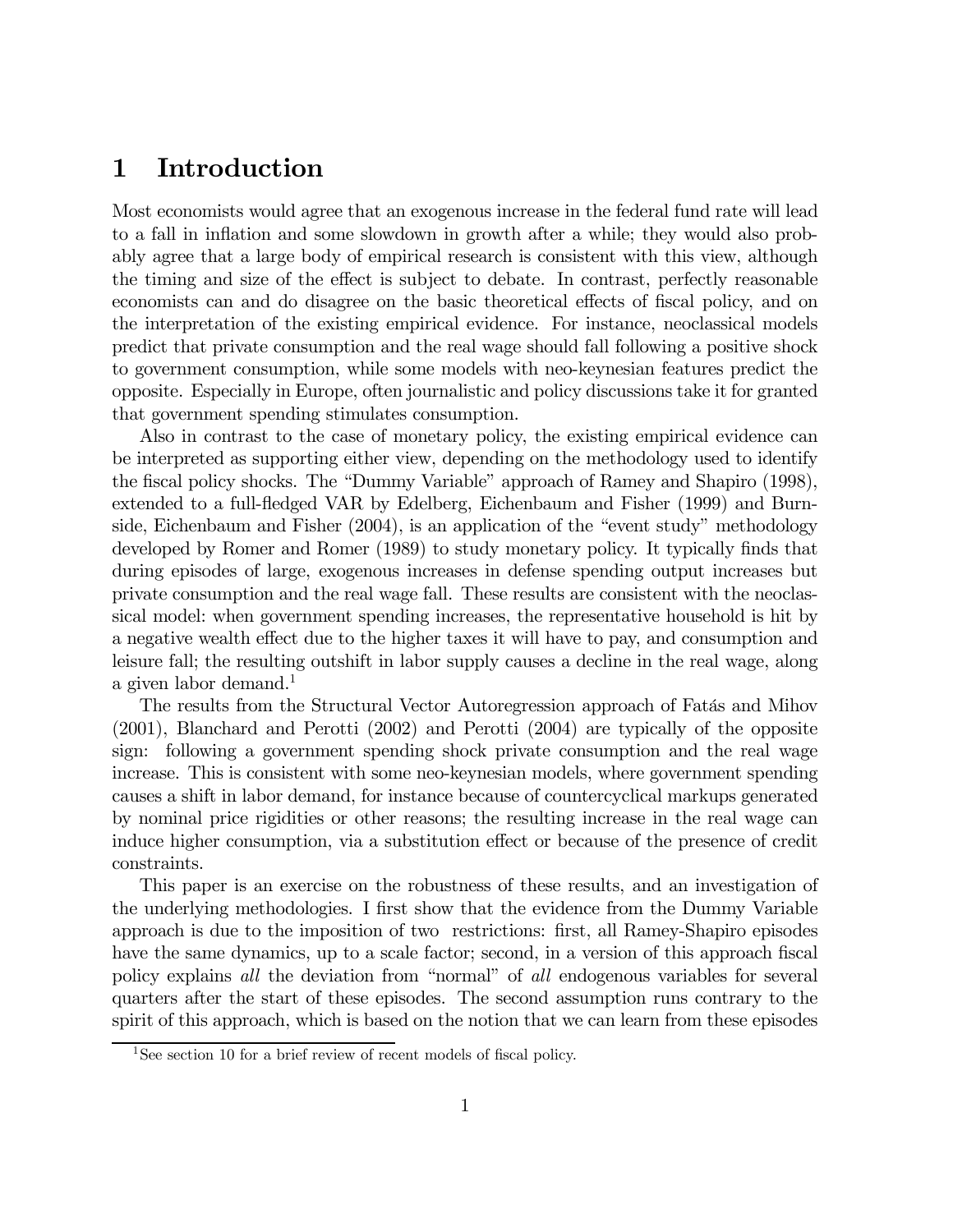because they are exogenous and "big", not because they are "different". Once these restrictions are removed, the results from this method are comparable to those of the SVAR approach: private consumption and the real wage increase in response to the fiscal shocks of the Ramey-Shapiro episodes, and there is little sign of the movement in opposite directions of consumption and GDP that is the hallmark of the neoclassical model. The existing differences among the four episodes can in part be explained by the different patterns of behavior of taxation and of defense vs. civilian government spending in each episode: I then show that these differences also are consistent with the evidence from the SVAR approach. The latter, however, suffers from its own fundamental problem, namely the possibility that its estimated shocks are in reality anticipated by the private sector.

To overcome some of the problems of the two approaches, Ramey (2006) advocates the estimation of fiscal policy SVARs using long-run annual data. Over a sample extending back to 1889, the response of consumption to a government spending shock is again consistent with the neoclassical model, in contrast to the quarterly SVARs estimated over the post-war period. However, prior to the official BEA statistics that start in 1929 several components of government spending were interpolated linearly over long intervals, and had a number of other problems. When only the official BEA data from 1929 are used, again the responses of consumption and of the real wage to a government spending shock become positive, and can be estimated with a good degree of precision.

Two-sector versions of the neoclassical and neo-keynesian models imply different reactions of the real product wage in each sector, depending on the size of the government spending shock that falls on each sector. Hence, sectoral evidence around the Ramey-Shapiro episodes can shed light on the underlying mechanism. Using the US input output tables, I show that during the last two Ramey-Shapiro episodes the sectors that were most intensive in the government spending shock also experienced on average significantly higher increases in the real product wage. This is consistent with some neo-keynesian twosector models, but difficult to reconcile with neoclassical two-sector models.

I then replicate the SVAR analysis in three more countries - Australia, Canada and the United Kingdom - for which both non-interpolated quarterly data and long run annual data on fiscal policy exist. The results from both the quarterly and the annual SVARs are qualitatively consistent with the US evidence, although in general the effects of fiscal policy shocks are smaller.

In this paper, I focus on the responses of consumption and the real wage. These variables are of independent interest to macroeconomists, but also as we have seen they respond very differently to government spending shocks in different models; hence they are useful to shed light on the underlying transmission mechanism of fiscal policy. I also present evidence on private investment, although here the predictions of alternative models are much less sharp, and depend on a number of factors that are difficult to control for in a VAR. Because of space constraints, I leave a detailed analysis of the responses of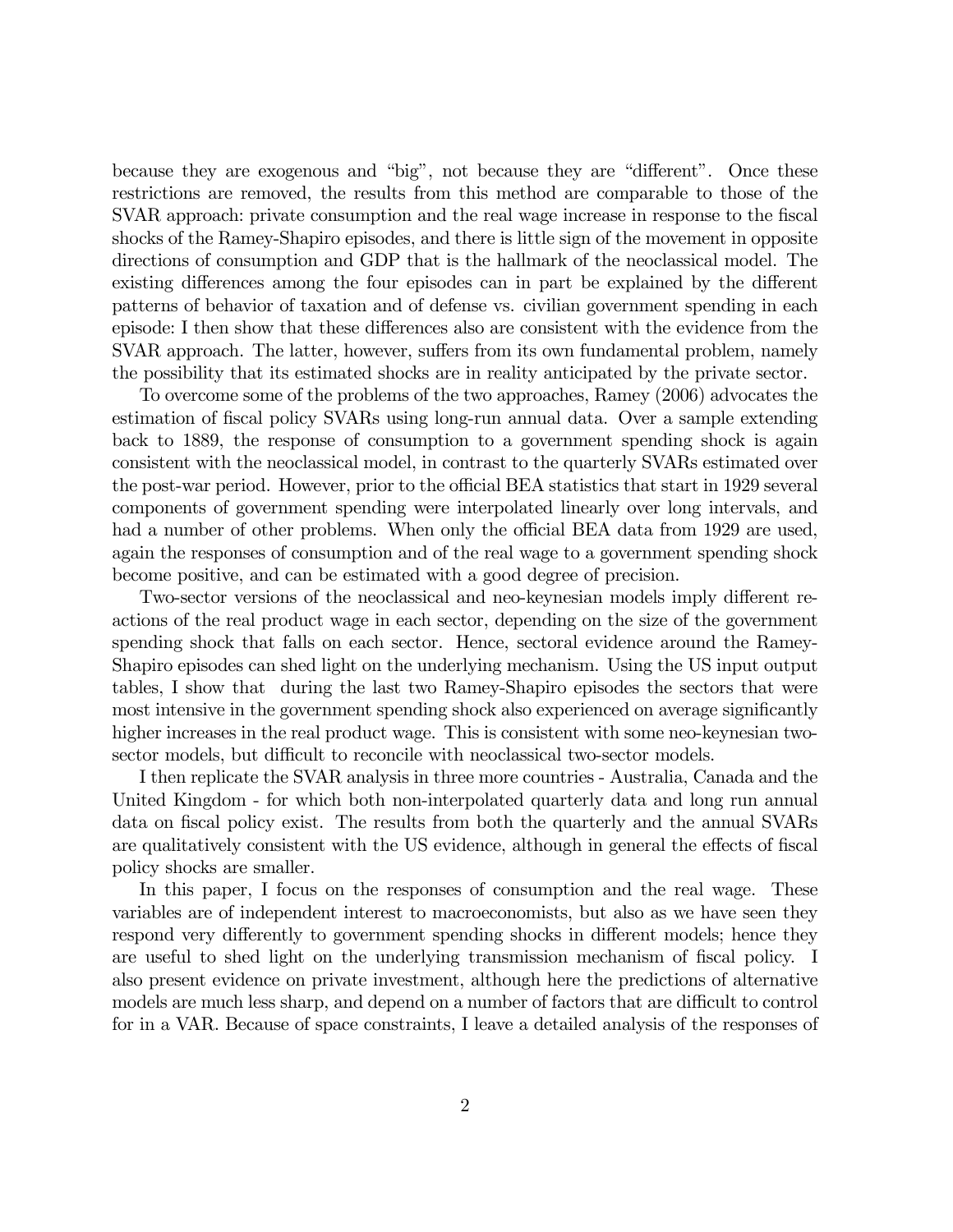the interest rate and of inflation to future work.<sup>2</sup>

I focus on shocks to current government spending on goods and services ("government spending" from now on) because this is the largest part of non-transfer spending, and the mechanisms driving its effects in the different models are clearly identifiable. Government investment introduces an entirely different effect - the externality on private sector productivity in the long run - which is also largely common to all models.<sup>3</sup> I also do not study the effects of tax shocks: these are more difficult to identify in a  $\text{SVAR}^4$ , and, when taxation is distortionary, their theoretical effects depend crucially on the time profile of the tax response.<sup>5</sup>

This paper has several antecedents: some of the exercises that I perform here can be found in Blanchard and Perotti (2002), Fatás and Mihov (2001), Pappa (2005), and Ramey (2006). Of course, several other papers estimate impulse responses to fiscal shocks: these will be acknowledged along the way.

The structure of the paper is as follows. Section 2 presents the two empirical approaches introduced above. Section 3 discusses briefly the data and the specification of the models to be estimated. Section 4 presents the effects of fiscal shocks on GDP, private consumption and investment in the two approaches. Section 5 discusses alternative explanations of the differences among the Ramey-Shapiro episodes, mainly the tax policies accompanying the government spending shocks and the composition of government spending. Section 6 presents evidence from estimates that use long run annual data. Section 7 discusses the responses of labor market variables, namely hours and the real wage in the business sector and in manufacturing. Section 8 discusses the evidence from input -output tables around the Vietnam War and the Reagan buildup. Section 9 presents evidence from Australia, Canada and the United Kingdom. Section 10 discusses some recent models of fiscal policy and their key testable predictions. The last section concludes.

<sup>2</sup>To estimate the effects of fiscal shocks on interest rates one probably needs to impose more structure than is present in the SVARs discussed in this paper. In fact, Favero and Giavazzi (2007) include debt and the cross-equation restrictions implied by the dynamic government budget in a Blanchard-Perotti SVAR. They show that, while the responses of all other variables are unaffected, it is now possible to estimate more precisely a positive response of the interest rate to government spending shocks Dai and Philippon (2006) also add more structure to a Blanchard-Perotti SVAR by incorporating information from a large cross-section of bond prices; again they find a positive response of interest rates to a deficit shock.

<sup>&</sup>lt;sup>3</sup>For a comparison of the effects of government consumption and government investment shocks, see Perotti (2004).

<sup>4</sup> In a promising recent development, Romer and Romer (2006) identify shocks to revenues in the post-war period from a detailed analysis of government documents.

<sup>5</sup>Using a standard neoclassical model, Cooley and Ohanian (1997) and Ohanian (1997) show that the different time profiles of the tax rates during WWII vs. the Korean War in the US, and during WWII and the postwar period in the UK vs. the US, had important effects on output and welfare.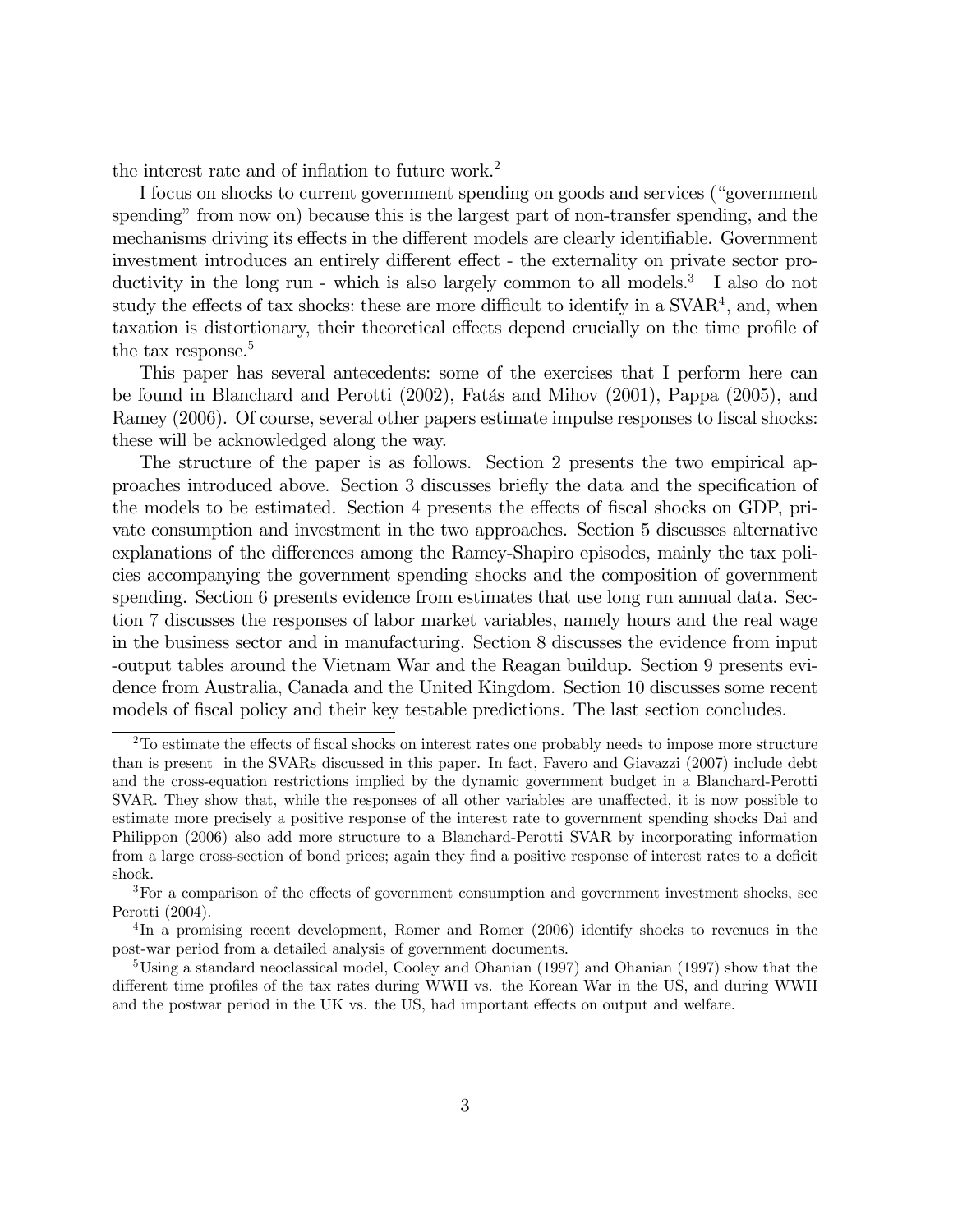## 2 Two approaches to the identification of fiscal shocks

I now describe briefly the two approaches to identify fiscal policy shocks that I will compare in this paper. At least a third approach has been used in the literature, based on sign restrictions, as in Mountford and Uhlig (2002) and Pappa (2005). For lack of space, I do not discuss this methodology here; however, Pappa (2005) and Caldara and Kemp (2006) show that it delivers responses of private consumption that are close to those estimated in the SVAR approach below: in particular, private consumption typically rises after a government spending shock.

### 2.1 The dummy variable approach

How to disentangle the exogenous, unanticipated component of fiscal policy changes? The "narrative" or "Dummy Variable" approach tries to isolate the typical deviation from the "normal" path of the endogenous variables caused by a series of post-war "abnormal" fiscal events, namely military buildups driven by foreign policy. On the basis of contemporary accounts in the press, Ramey and Shapiro (1998) identified three episodes of expansionary defense spending that could reasonably be interpreted as exogenous and unforeseen: the Korean War, the Vietnam War, and the Carter-Reagan buildup; following Eichenbaum and Fisher (2004) and Ramey (2006), I add the Bush buildup that started at the end of 2001.

#### 2.1.1 The DV1 methodology

Define the Ramey-Shapiro dummy variables  $D_{1t}$ ,  $D_{2t}$ ,  $D_{3t}$  and  $D_{4t}$  as taking the value of 1 at the start of each of the Ramey-Shapiro episodes, on 1950:3, 1965:1, 1980:1, and 2001:4 respectively. Define the "combined" Ramey-Shapiro dummy variable as  $D_t =$  $D_{1t} + D_{2t} + D_{3t} + D_{4t}.$ 

Let  $X_t$  be the vector of endogenous variables, whose first three elements are government spending  $g_t$ , taxes  $t_t$ , and output  $y_t$ . The first version of the Dummy Variable approach ("DV1" for brevity) was introduced in a univariate context by Ramey and Shapiro (1998), and applied in a multivariate context by Edelberg, Eichenbaum and Fisher (1999)). It consists of estimating the reduced form VAR

$$
X_t = A(L)X_{t-1} + B(L)D_t + U_t,
$$
\n(1)

where  $A(L)$  is a polynomial of order  $n_A$ ,  $B(L)$  is a polynomial of order  $n_B + 1$ , and  $U_t$  is the vector of reduced form residuals. The typical effect of these fiscal shocks can be found by tracing the dynamic effects of a unit shock to the dummy variable: i.e., the response of the endogenous variables at  $t + k$  is given by the estimated coefficient on  $L^k$  in the expansion of  $(I - A(L)L)^{-1} B(L)$ .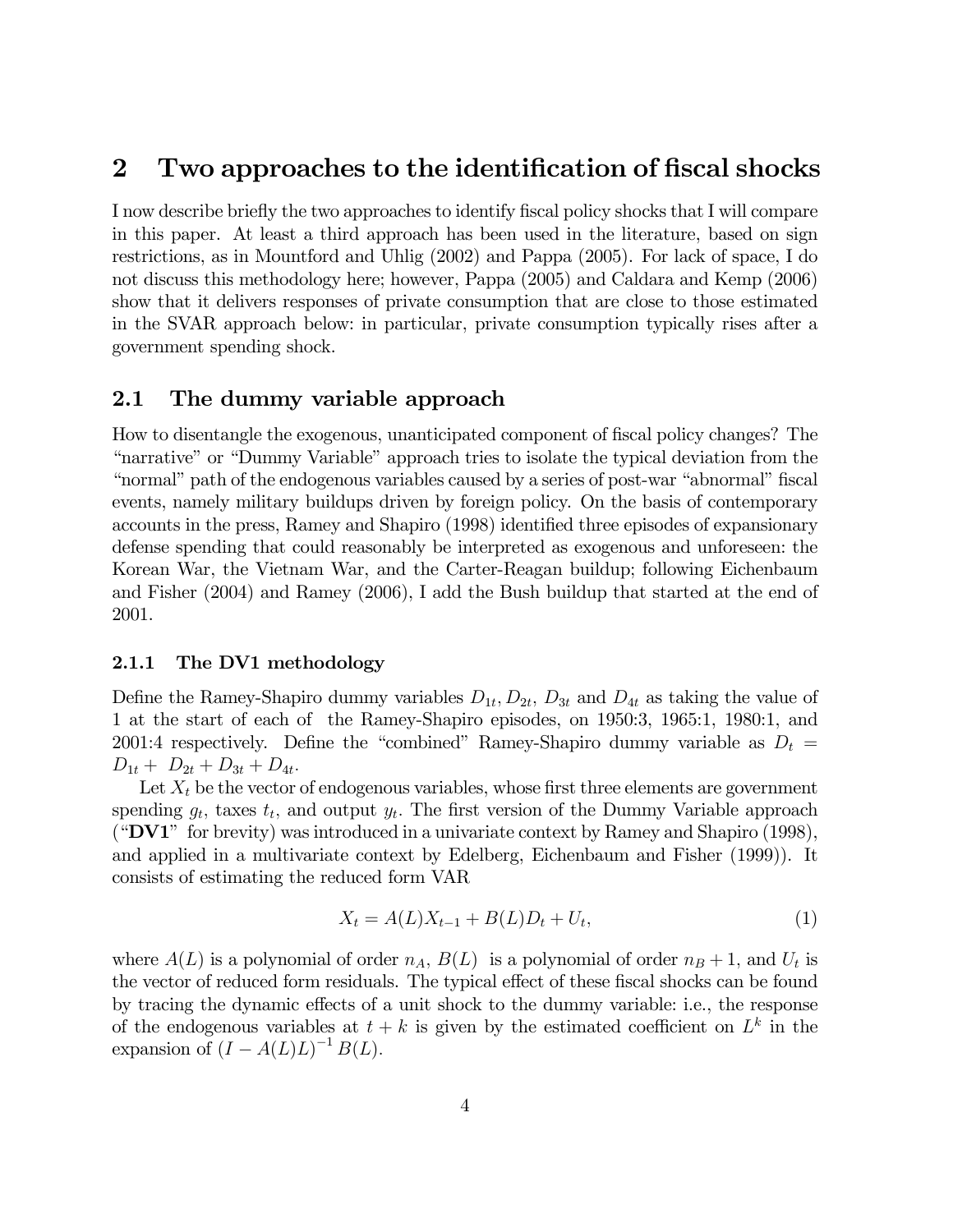Outside these Ramey-Shapiro episodes, the dynamic response of the economy to a shock to government spending is governed by the polynomial  $(I - A(L)L)^{-1}$ ; thus the response to a shock to the Ramey-Shapiro dummy variable represents the typical deviation of the economy from its normal behavior, when a Ramey-Shapiro episode occurs. Because the dummy variable appears in all equations of the system, this methodology assumes that during a Ramey-Shapiro episode not only the fiscal variables deviate from normal, but also that the dynamic response of all variables to the fiscal variables can change.

#### 2.1.2 The DV2 methodology

The DV1 approach imposes a strong restriction on the data: the shape and size of the responses of all variables to the shock are the same in each Ramey-Shapiro episode. A less stringent version of this approach (introduced by Burnside, Eichenbaum and Fisher (2004)) consists in allowing each episode to have a different intensity, although the shape of the responses is still assumed to be the same. In this  $D<sup>V2</sup>$  variant of the approach, one estimates the VAR:

$$
X_t = A(L)X_{t-1} + \sum_{i=1}^{4} B(L)\theta_i D_{it} + U_t,
$$
\n(2)

where  $\theta_1 = 1$  and  $\theta_2$ ,  $\theta_3$ ,  $\theta_4$  are scalars that measure the intensity of the last three Ramey-Shapiro episodes relative to the Korean War.

#### 2.1.3 The DV3 methodology

The DV2 methodology still imposes the constraint that the shapes of the responses of a given variable must be the same in each episode. However, each episode might consist of different policies, like a tax cut in one episode and a tax increase in another. Table 1 lists all the quarters in the sample when the percentage change in government spending or the change in the Barro-Shasakul average marginal income tax rate on labor income<sup>6</sup> exceeded two standard deviations. It is clear that each episode had its own specific fiscal action. For instance, taxes increased repeatedly during the Korean War, in 1950, 1951 and 1952, while the Vietnam War was accompanied by tax cuts. Building on Fatás and Mihov (2001), who point out the differences between the individual Ramey-Shapiro episodes, in the DV3 variant I allow the responses to each Ramey-Shapiro episode to have a different intensity and shape:

$$
X_t = A(L)X_{t-1} + \sum_{i=1}^{4} B_i(L)D_{it} + U_t,
$$
\n(3)

where each  $B_i(L)$  is a  $n_B + 1$ -order vector polynomial.

<sup>6</sup>This is an annual variable calculated by Barro and Sahasakul (1983), updated by Stephenson (1998) up to 1996 and by myself afterwards.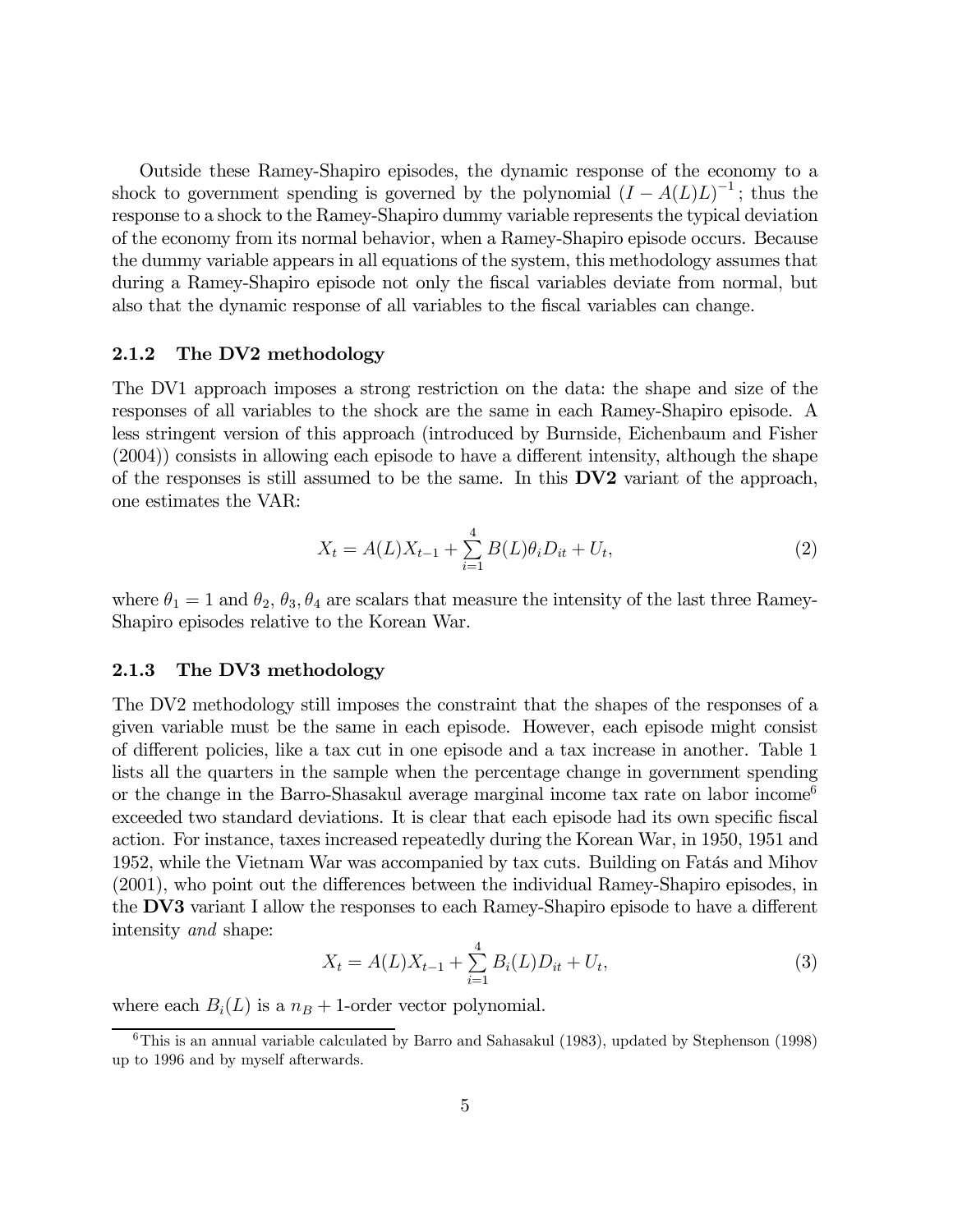|                                               | sd of $\Delta g = 0.02$ |                             |         | sd of $\Delta t = 0.55$                                                     |        |      |         |  |
|-----------------------------------------------|-------------------------|-----------------------------|---------|-----------------------------------------------------------------------------|--------|------|---------|--|
| $\vert \frac{\Delta g}{sd} \vert \rangle = 3$ |                         | $2 <  \frac{\Delta g}{sd} $ | $<$ 3   | $\vert \frac{\Delta_- t}{sd}\vert \rangle = 3$<br>$2< \frac{\Delta t}{sd} $ |        |      | $< 3\,$ |  |
| 50:4                                          | 0.08                    | 48:2                        | 0.04    | 48:1                                                                        | $-3.2$ | 50:1 | 1.2     |  |
| 51:1                                          | 0.09                    | $\overline{50:}3$           | $-0.04$ | 51:1                                                                        | 3.3    | 68:1 | 1.6     |  |
| 51:2                                          | 0.11                    | $\overline{52:}2$           | 0.04    | 52:1                                                                        | 1.7    | 70:1 | $-1.3$  |  |
| $\overline{51:3}$                             | 0.10                    | 54:1                        | $-0.05$ | 54:1                                                                        | $-2.4$ | 83:1 | $-1.6$  |  |
|                                               |                         | $\overline{54:2}$           | $-0.04$ | 64:1                                                                        | $-2.3$ | 02:1 | $-1.2$  |  |
|                                               |                         | 67:1                        | 0.04    | 78:1                                                                        | 2.1    | 03:1 | $-1.3$  |  |
|                                               |                         |                             |         | 79:1                                                                        | $-1.8$ |      |         |  |
|                                               |                         |                             |         | 81:1                                                                        | 2.4    |      |         |  |
|                                               |                         |                             |         | 82:1                                                                        | $-1.8$ |      |         |  |

Table 1: Large changes in fiscal variables in the US

g: log of government spending on goods and services, excluding non-defense capital spending. T: average marginal income tax rate on labor income.

#### 2.1.4 The modified DV methodology

Quite apart from the possible loss of precision in estimation, the DV3 approach suffers from an extreme version of a problem already present in the DV1 and DV2 approaches: since each dummy appears separately in all equations, the residuals of each equation at the onset of each Ramey-Shapiro event and during the following  $n_B$  quarters are set to 0; in other words, the method assumes that the "abnormal" fiscal events are entirely responsible for all the deviation from normal of all variables for  $n_B + 1$  quarters.

But the logic of the method is that we learn from the Ramey-Shapiro episodes because they are exogenous and "big", thus highly informative on the working of fiscal policy, not because the economy behaves "differently" in some fundamental way.7 Thus, a better interpretation of this logic consists in isolating the "abnormal" fiscal events and estimating the "normal" dynamic response of the non-fiscal endogenous variables to these events.

This interpretation can be formalized by including lags 0 to  $n_B$  of the dummy variables in the government spending and tax equations, and only lag 0 in the other equations. This can be done for the combined dummy variable (thus obtaining the modified DV1 and the modified DV2 methods) or for each Ramey-Shapiro variable (the modified DV3 approach). In these specifications, after the impact effect the behavior of the non-fiscal variables is explained by their normal dynamics in response to the deviations from normal of the fiscal variables.

<sup>7</sup>McGrattan and Ohanian (2006) emphasize this interpretation of the biggest such episode of all, WWII.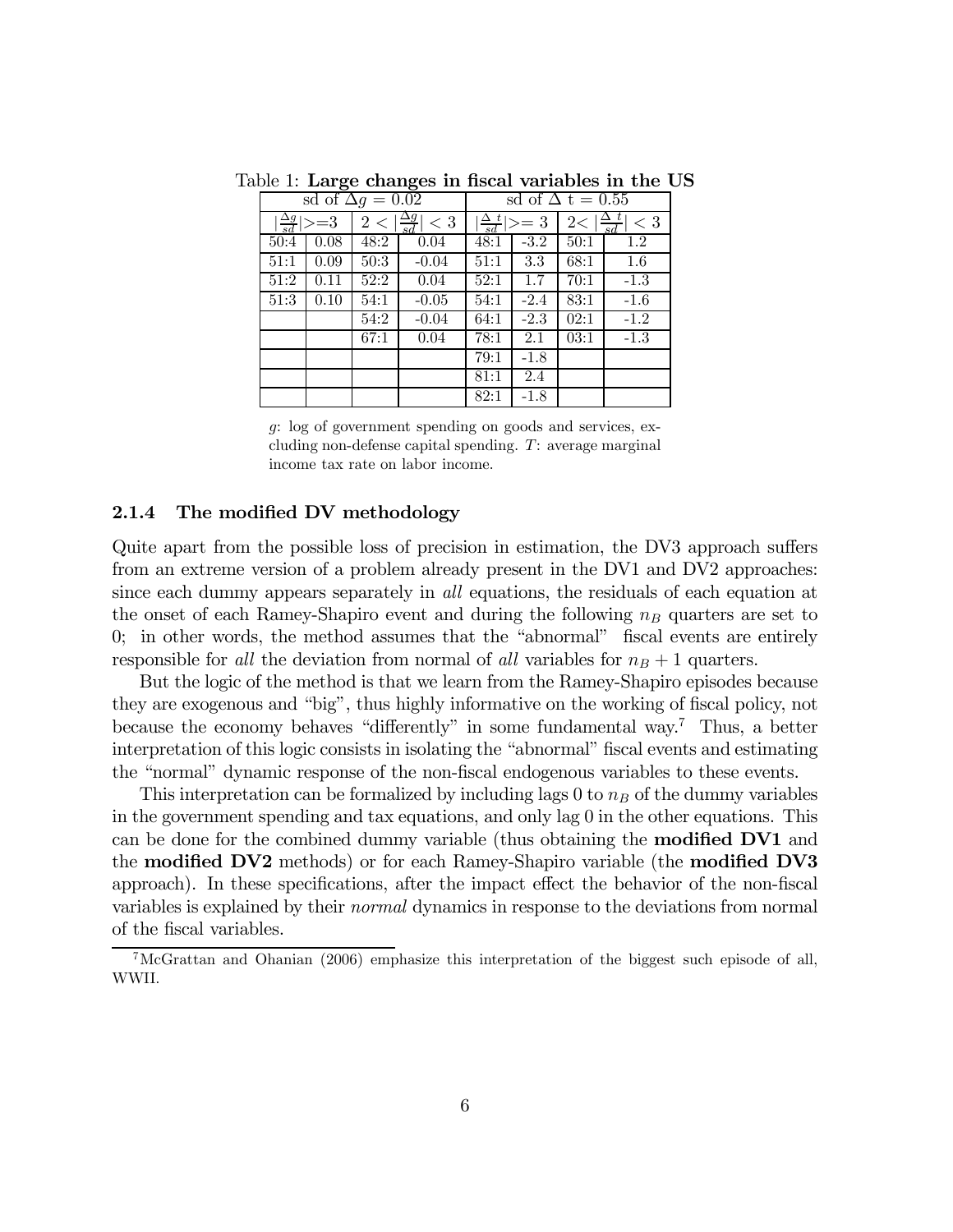### 2.2 The SVAR approach

The SVAR approach starts from the reduced form specification:

$$
X_t = A(L)X_{t-1} + U_t \tag{4}
$$

 $X_t$  is the vector of endogenous variables; for simplicity, in this section I assume that it consists of output  $y_t$ , government spending  $g_t$ , and taxes  $t_t$ . The reduced form residuals of the  $g_t$  and  $t_t$  equations,  $u_t^g$  and  $u_t^t$ , can be thought of as linear combinations of three components. First, the automatic response government spending and taxes to innovations in output, inflation and the interest rate. Second, the systematic discretionary response of policymakers to innovations in the other endogenous variables; for instance, reductions in tax rates implemented systematically in response to recessions. Third, random discretionary shocks to fiscal policies; these are the "structural" fiscal shocks, which unlike the reduced form residuals are uncorrelated with all other structural shocks.<sup>8</sup> This is also the component one is interested in when estimating impulse responses to fiscal policy shocks.

Formally, and assuming for illustrative purposes the vector  $X_t$  includes only three variables, one can posit the following relation between reduced form residuals and structural shocks:

$$
u_t^t = \alpha_{ty} u_t^y + \beta_{tg} e_t^g + e_t^t \tag{5}
$$

$$
u_t^g = \alpha_{gy} u_t^y + \beta_{gt} e_t^t + e_t^g \tag{6}
$$

where the coefficients  $\alpha_{ty}$  and  $\alpha_{gy}$  capture the first two components and  $e_t^g$  and  $e_t^t$  are the "structural" fiscal shocks, with  $cov(e_t^g, e_t^t) = 0$ . Clearly,  $e_t^g$  and  $e_t^t$  are correlated with the reduced form residuals, hence they cannot be obtained by an OLS estimation of (5) and (6).

The key to identification is the observation that it typically takes longer than a quarter for discretionary fiscal policy to respond to, say, an output shock, hence the second component, the systematic discretionary response is absent in quarterly data. As a consequence, the coefficients  $\alpha_{t}$  and  $\alpha_{q}$  in (5) and (6) capture only the *automatic response* of fiscal variables to economic activity. One can then use available external information on the elasticity of taxes and spending to GDP, inflation and interest rates to compute the appropriate values of these elasticities (see section 3);<sup>9</sup> with these, one can then construct the cyclically adjusted fiscal shocks:

$$
u_t^{t,CA} \equiv u_t^t - \alpha_{ty} u_t^y = \beta_{tg} e_t^g + e_t^t \tag{7}
$$

<sup>8</sup>One could argue that, in a sense, all changes in fiscal policy are discretionary: in theory, policymakers can always undo the effects of changes in output and prices on revenues and spending. While this might be true over the long run, with quarterly data the distinction appears meaningful.

<sup>9</sup> Importantly, these values of the elasticities of government revenues and transfers are not estimated, but computed from institutional information on statutory tax brackets, the distribution of taxpayers by income classes, the statutory unemployment benefit, etc.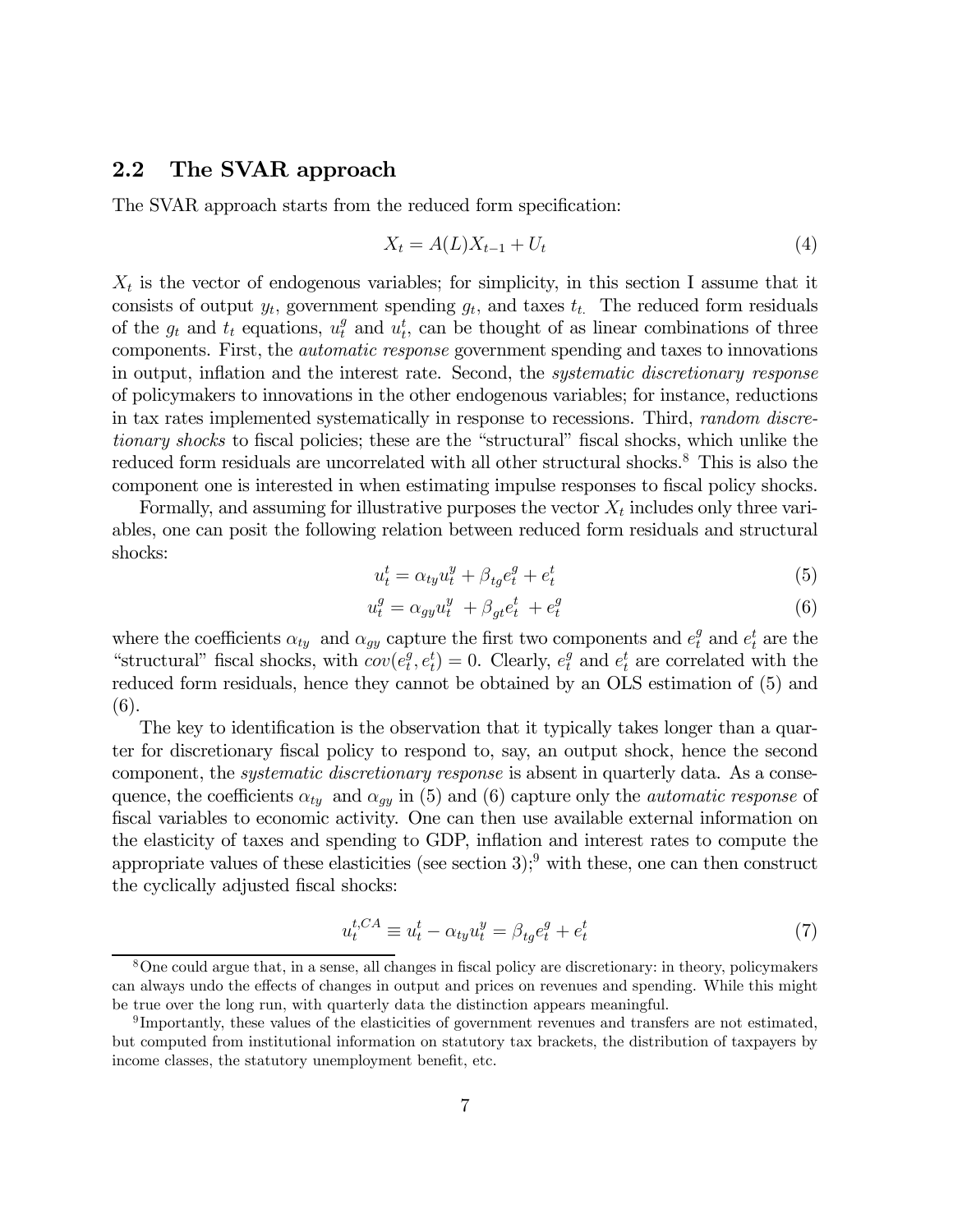$$
u_t^{g,CA} \equiv u_t^g - \alpha_{gy} u_t^y = \beta_{gt} e_t^t + e_t^g \tag{8}
$$

which are linear combinations of the two structural fiscal policy shocks. The estimate of  $e_t^t$  and  $e_t^g$  can be obtained by orthogonalization, i.e. by assuming  $\beta_{gt} = 0$  or  $\beta_{tg} = 0$ ; since the correlation between  $u_t^{t,CA}$  and  $u_t^{g,CA}$  is always very low, the actual ordering does not matter; as a benchmark, I will use the first orthogonalization.

The two structural shocks thus estimated are orthogonal to the other structural shocks of the economy, hence they can be used as instruments in the remaining equations: thus, one can estimate the GDP equation  $u_t^y = \gamma_{yt} u_t^t + \gamma_{yy} u_t^g + e_t^y$ , using  $e_t^g$  and  $e_t^t$  as instruments for  $u_t^t$  and  $u_t^g$ . If there is another variable, like inflation, its residual is first subtracted from the  $g_t$  and  $t_t$  residuals - using an external elasticity - to obtain the cyclically adjusted fiscal shocks, as in (7) and (8); then the equivalent of the GDP equation above for inflation can be estimated, adding  $u_t^y$  to the rhs and using  $e_t^g$ ,  $e_t^t$ , and  $e_t^y$ , as instruments. <sup>10</sup> Once the structural shocks are identified, the impulse responses are constructed using the average elasticities over the relevant sample periods.

#### 2.3 Discussion

The advantage of the Dummy Variable approach is that it does not require any further assumption to identify fiscal shocks. It suffers from two potential problems. The first is an extreme case of the small sample problem: obviously the identifying assumption of the method is that the dummy variable should be uncorrelated with the residuals of each equation contemporaneously and up to  $n_B$  lags; but with such a small number of episodes (in the case of the DV3 method, just one for each polinomial  $B_i(L)$ ), how does one know if the Ramey-Shapiro dummy captures the onset of the Korean War, or, say, the delayed effect of the 1948 tax cut (according to the classification of Romer and Romer (2006), the largest in US history), or other non-fiscal shocks?

A second question is again well illustrated by the Korean War dummy variable. Table 1 shows that this episode consisted of a string of large increases in government spending starting in the fourth quarter of 1950, raising the issue whether these were anticipated or not as of the beginning of the episode: does the path of private consumption from 1950:3 on represent the dynamic response to an unanticipated, one-off wealth effect occurring in 1950:3 which takes into account the whole increase in government spending during the episode; or does it represent the result of many small wealth shocks that occur each quarter after 1950:3?

More generally, one can interpret the deviation from normal behavior following the onset of an episode at time  $t_0$  in two ways: it could describe the predictable "typical" deviations from normal after these "abnormal" events; or it could capture a sequence of

 $10$ The ordering of the remaining variables is immaterial if one is only interested in estimating the effects of fiscal policy shocks, as it is the case in this paper.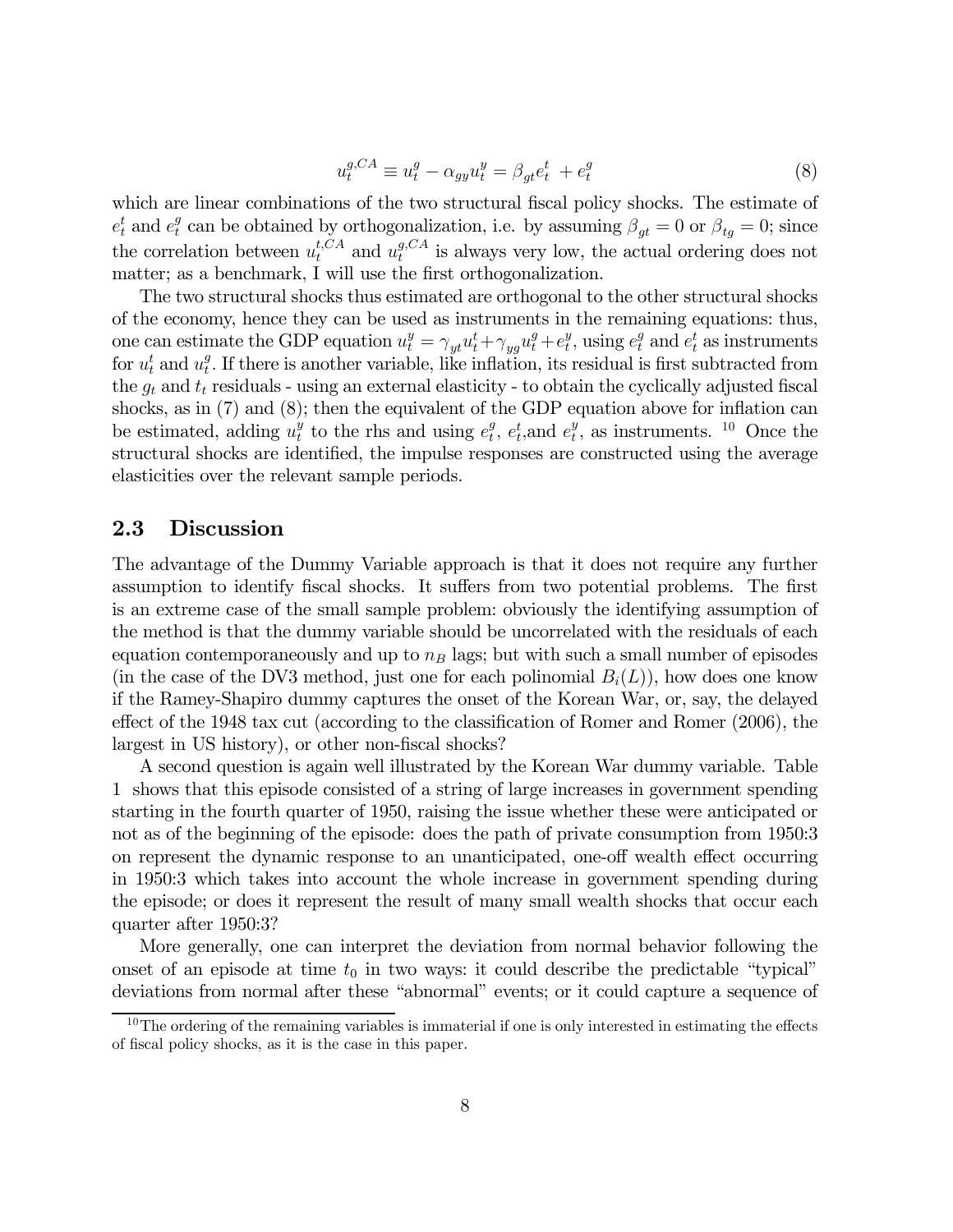new fiscal shocks after  $t_0$ . In the former case the response of consumption at  $t_0$  reflects the wealth effect caused by the entire subsequent path of government spending; in the latter, the response of consumption in each period would reflect the new fiscal shocks.

It will come as no surprise to anybody that the overall costs of wars are difficult to predict. It is instructive to see by how much. On April 22, 2003, 1 months after the start of Operation Iraqi Freedom, a Congressional Research Service Report for Congress contained a range of estimates of the war on Iraq and of the ensuing occupation. The price tag on a two-months war plus the occupation for FY 2003 ranged from \$54bn to \$98.6bn. The costs of occupation per year was estimated at \$45.6bn for 200,000 troops. The Center for Strategic and Budgetary Assessment estimated the total cost of a 5-year occupation from \$25bn to \$105bn. Although the administration did not release estimates, the press reported an administration estimate of \$20bn per year, for two years. Thus, in April 2003 the highest possible price tag for the years 2003 through 2006 that a (very) well informed individual could have gathered from the debate was  $$98.6\text{bn} + $45.6\text{bn} \times 3 = $235.4\text{bn};$ and this assuming that there would still be a very substantial military presence in 2006 an event not many would have considered likely at the time. Using for instance the CSBA median estimate would have put the price tag at  $$98.6$ bn +  $$13$ bn x 3 =  $$138.7$ bn.

The most recent Congressional Research Service Report on the war, issued on September 22 2006, estimates cumulated appropriations through 2006, of which \$287.6bn for DoD alone. In 2005 the average troop level in Iraq was 202,000, yet the DoD obligations were \$70.9bn, against the \$45.6bn predicted in 2003 for an occupation force of 200,000 troops. The CBO now estimates that the cumulative cost of the global war on terror will be \$634bn in 2010 and \$808bn in 2016. It is hard to believe that the 2001:4 dummy captures anything remotely close to a wealth effect of \$808bn.<sup>11</sup>

The key question of the SVAR approach concerns the predictability of its estimated shocks. While decision lags help identify the fiscal shocks, implementation lags could cause the latter to be anticipated by the private sector; the resulting impulse responses would be biased. This is a legitimate and important concern. Suppose that the data are generated by the neoclassical model, but the government spending shocks estimated by the econometrician are in reality anticipated by the private sector by one period; as Ramey (2006) shows, the econometrician will find a positive response of consumption to her estimated government spending shock. The intuition is simple: in the neoclassical model, at the time of the true temporary shock consumption falls on impact, to return back to the steady state slowly as capital accumulates; the econometrician would then just capture the increasing part of the consumption path, after the impact effect. The first panel of Figure 1, which replicates a figure in Ramey (2006), displays the true and estimated responses of consumption to a government spending shock that is announced

 $11$ McGrattan and Ohanian (2006) estimate transition matrices for different states (i.e., levels of government spending) in each year of WWII; once fed into a standard neoclassical model, they explain well the behavior of consumption during WWII.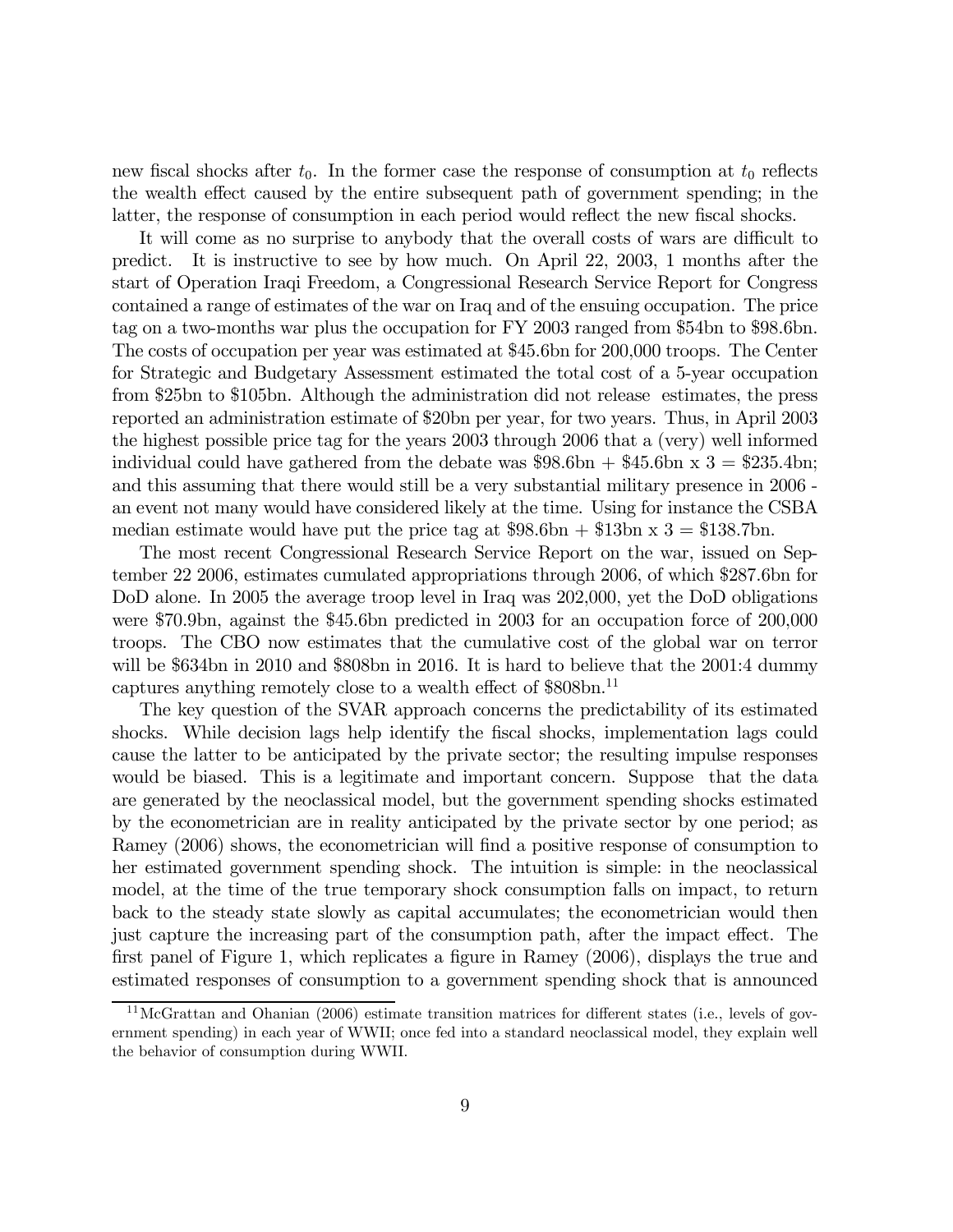one quarter in advance, in a simple model like Baxter and King (1993) with a Cobb-Douglas production function and utility of the form  $U_t = \log(C_t) + \log(500 - H_t)$ , where H is quarterly hours.

The same intuition suggests, however, that with habit persistence in consumption the model would still exhibit a negative consumption response. In the second panel, the utility function has been modified to  $U_t = \log(C_t - \gamma C_{t-1}) + \log(500 - H_t)$  where  $\gamma = .65$  as in Christiano, Eichenbaum and Evans (2005). Now the estimated response still exhibits a decline in consumption. Of course, if the shock were anticipated by more than 1 quarter the estimated decline in consumption would be smaller.

Ultimately, how much the estimated SVAR fiscal shocks are anticipated and how much this matters is an empirical question. Obviously I will not be able to provide a full answer, but I will provide some clues in section 4.3, after presenting the evidence from the DV and SVAR approaches. Note however that the same issue arises in the DV approach. Strictly speaking, the Ramey-Shapiro dummy variables should capture the moment the wealth effect manifests itself, i.e. the quarter in which a future military buildup becomes common knowledge. Assuming such a date can be defined, it is certainly easy for the econometrician to miss its timing by 1 or 2 quarters; and indeed, as discussed above there might not be a unique such shock.

## 3 The data and specifications

The benchmark specification of the VAR consists of 7 variables: government spending on goods and services  $g_t$ , the Barro-Sahasakul average marginal income tax rate  $t_t$ , real GDP  $y_t$ , private consumption on nondurables and services  $c_t$ , private gross fixed capital formation  $k_t$  (except for  $t_t$ , all in log of real, per capita values), the log of hours in the non-farm business sector  $e_t$ , and the log of the real product hourly compensation in the non farm business sector  $w_t$ . In alternative specifications, the two labor market variables are replaced by the GDP deflator inflation rate  $\pi_t$  and the 3-months nominal interest rate  $i_t$ ; in yet a different specification,  $t_t$  is represented by the log of real per capita net taxes.<sup>12</sup> I also experiment with a smaller 4-variable VAR that includes  $g_t$ ,  $y_t$ ,  $c_t$ , and  $k_t$ .

The average marginal income tax rate is the same variable used by Edelberg, Eichenbaum and Fisher (1999) and Burnside, Eichenbaum and Evans (2004), and proxies for the distortionary effects of taxation; net taxes, used by Blanchard and Perotti (2002), capture the net flow of resources from the private sector to the government, an important variable in a model with credit constraints. The interest rate controls for monetary policy. The small VAR is meant to facilitate comparisons with historical SVARs with annual data, which, because of the smaller sample size, will be based on this specification. In general, all these alternative specifications generate nearly identical results, hence I will

 $12$ Net taxes are defines as tax revenues less transfers to households and subsidies.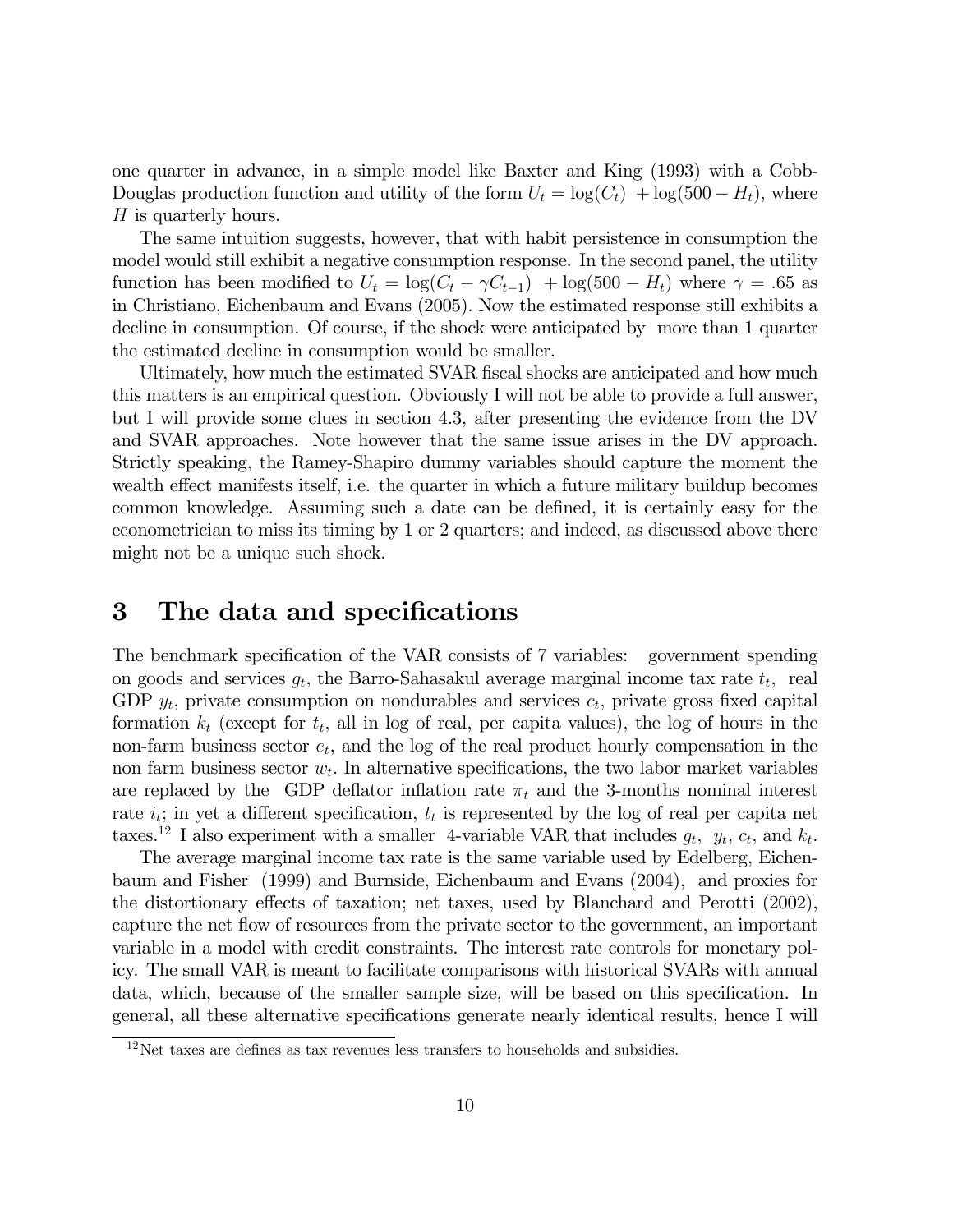focus on the benchmark 7-variable specification.

An important recent debate has focused on the robustness of SVARs estimates of the effects of technology shocks, depending on the method used to induce stationarity. I will discuss all results from two alternative variants of the specifications above, with a constant and a linear trend ("LT specification"), and with all variables in first differences ("I1 specification").

Each equation includes 4 lags of the endogenous variables; the Ramey-Shapiro dummy variables are entered with lags 0 to 6.

All fiscal variables are defined at the level of the general government (i.e., the federal, state, and local governments, plus social security finds). Government spending on goods and services includes government consumption plus defense investment in machinery and equipment. Private consumption includes non-durables and services, and private investment does not include the change in inventories. The sample starts in 1947:1 and ends in 2005:4 (the average marginal income tax rate ends in 2003:4). Appendix A (available on the author's web site) describes the data in greater detail.

The elasticities of government revenues are constructed from the annual elasticities computed by Giorno et al. (1995) and updated by Van der Noord (2002), based on the actual tax codes and the distribution of incomes across households; these have been adjusted to convert them into quarterly elasticities and to take into account possible collection lags.<sup>13</sup> Appendix B (available on the author's web site) describes the construction of the tax elasticities. Note that the Barro-Shasakul average marginal income tax rate is a policy variable, hence by assumption it does not respond to shocks to the non fiscal endogenous varaibles within a given quarter; thus, in specifications that use this variable government spending shocks are identified via a simple Choleski ordering.14

## 4 Output and its components

### 4.1 The DV approach

Figure 2 begins with the DV1 and DV3 approaches on each column (results from the DV2 approach are nearly identical to those from the DV1 approach, and everything I

<sup>&</sup>lt;sup>13</sup>The OECD estimates of these elasticties start in 1960: for 1947-1959, I have assumed the 1960 value. This is certainly a crude approximation, but note that the estimated responses to a government spending shock, on which this paper focuses, are virtually invariant to the tax elasticities. Based on the identifying assumption that government spending cannot react to I have assumed a quarterly government spending output elasticity of 0, and a quarterly elasticty to the price level of -.5 (recall that government spending is in real terms).

The value of the elasticity of personal income taxes to income computed by the OECD displays a large discrete drop in 1992. Nothing would change if one were to use the average value of this elasticity over the sample, or a smoothed version of it.

 $14$  For simplicty, and somewhat improperly, I will continue to use the expression "SVAR" in these cases.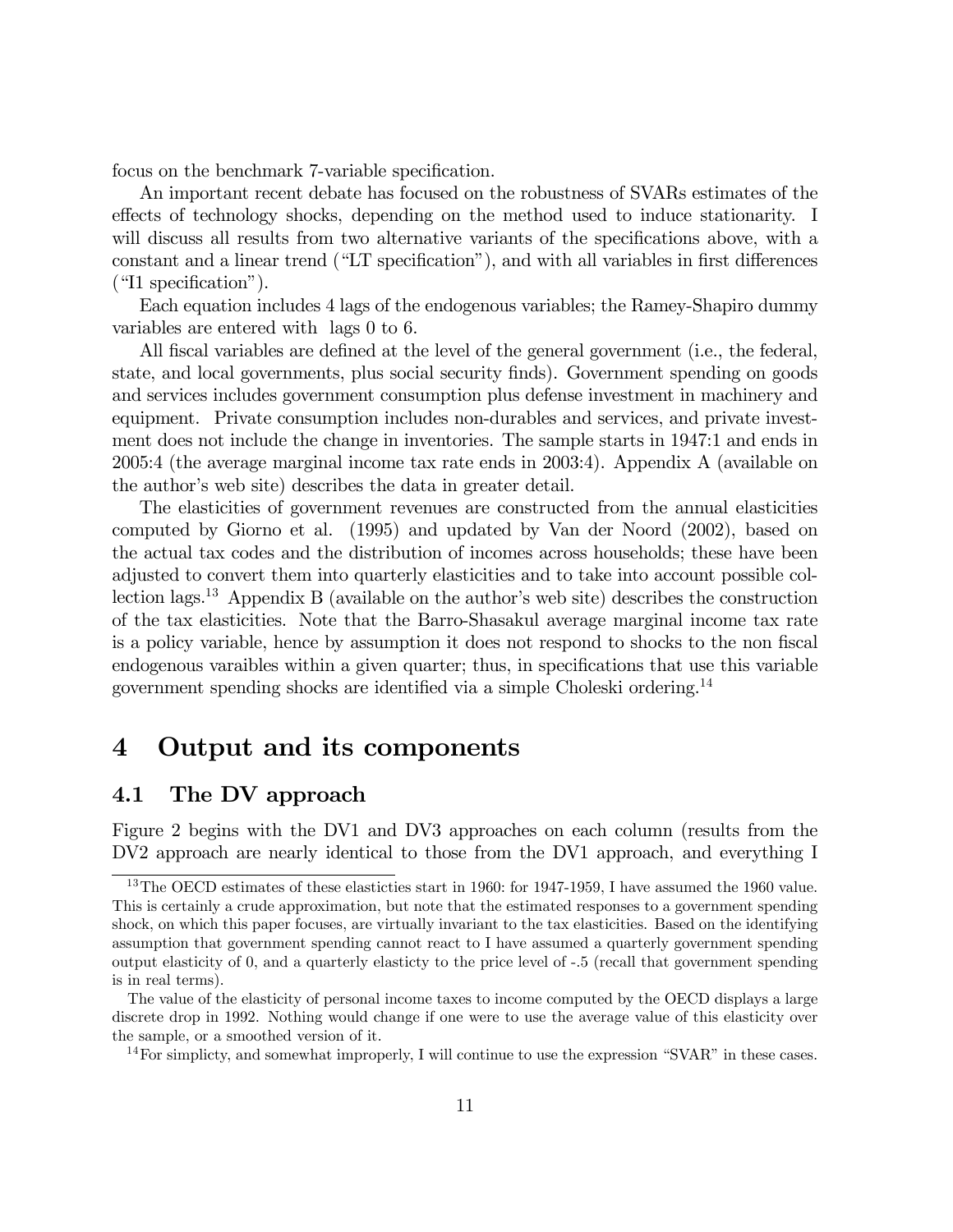will say about the DV1 approach also applies to the DV2 approach). It displays the responses of government spending, the average marginal income tax rate, GDP, private consumption, and private investment, from the benchmark 7-variable VAR. All equations contain a constant and a linear trend. All endogenous variables are entered with 4 lags; the Ramey-Shapiro dummy variables with lags 0 to 6. The first five rows display the responses in the DV1 approach and in the individual episodes of the DV3 approach: the next five rows display the responses in the modified DV1 and DV3 approaches. Each panel displays the point estimate of the variable indicated on the row, with the 16th and 84th percentiles of the responses based on 500 Montecarlo simulations (on bootstrapping in the modified DV approaches). The responses of government spending, consumption and investment are expressed in percentage points of GDP by multiplying the log response by hundred times the average share of each variable in GDP.

The Korean war is by far the largest episode in terms of government spending, with a peak increase after two years of almost 7 percent of GDP above trend, followed by the Vietnam war with a peak of 1.5 percent after the same interval. The other two episodes exhibit no increase in government spending (the military expansion was compensated by a reduction in civilian spending of the same size).

It is well known that, largely due to an ideological aversion of President Truman to budget deficits, the Korean war buildup was mostly financed with taxes: in fact, row 2 shows that the average marginal tax rate on labor increases by 3 percentage points above trend 6 quarters after the start of the episode. The tax rate increased also, with a lag, in the Reagan buildup<sup>15</sup>, while it fell in the Vietnam and Bush buildups.

Output increases in the DV1 approach, and also in the Korean and Vietnam wars; it falls in the Reagan and Bush buildups. In the two quarters after the start of the Reagan buildup, quarterly GDP growth was -7.8 and -.7 percent, then recovered to 7.6 and 8.4 percent, then fell to negative values for another 6 quarters; this patterns is captured clearly by the GDP response in the DV3 approach, since the latter attributes all the residual of the GDP regression to the buildup. A similar story holds for the Bush buildup.

In the DV1 approach consumption declines significantly, by almost 1 percent of GDP after 1 year. This result is similar to Edelberg, Eichenbaum and Fisher (1999), who however find a more modest, and insignificant, decline. Thus, the DV1 approach shows rising output and declining consumption, the typical neoclassical pattern after a government spending shock. However, when one separates the four episodes in the DV3 approach it becomes clear that, because of the constraints it imposes, the DV1 approach cannot capture the typical patterns of comovements between government spending and GDP on one hand, and consumption on the other, that occur in the individual episodes. Except for Korea, where consumption is flat, in the other episodes the response of consumption has the same sign and even the same shape as that of GDP. The DV1 approach captures

<sup>&</sup>lt;sup>15</sup>Although the timing is not exactly right because the average marginal income tax rate is an annual variable, this increase captures the Tax Equity and Responsibility Tax Act of 1982.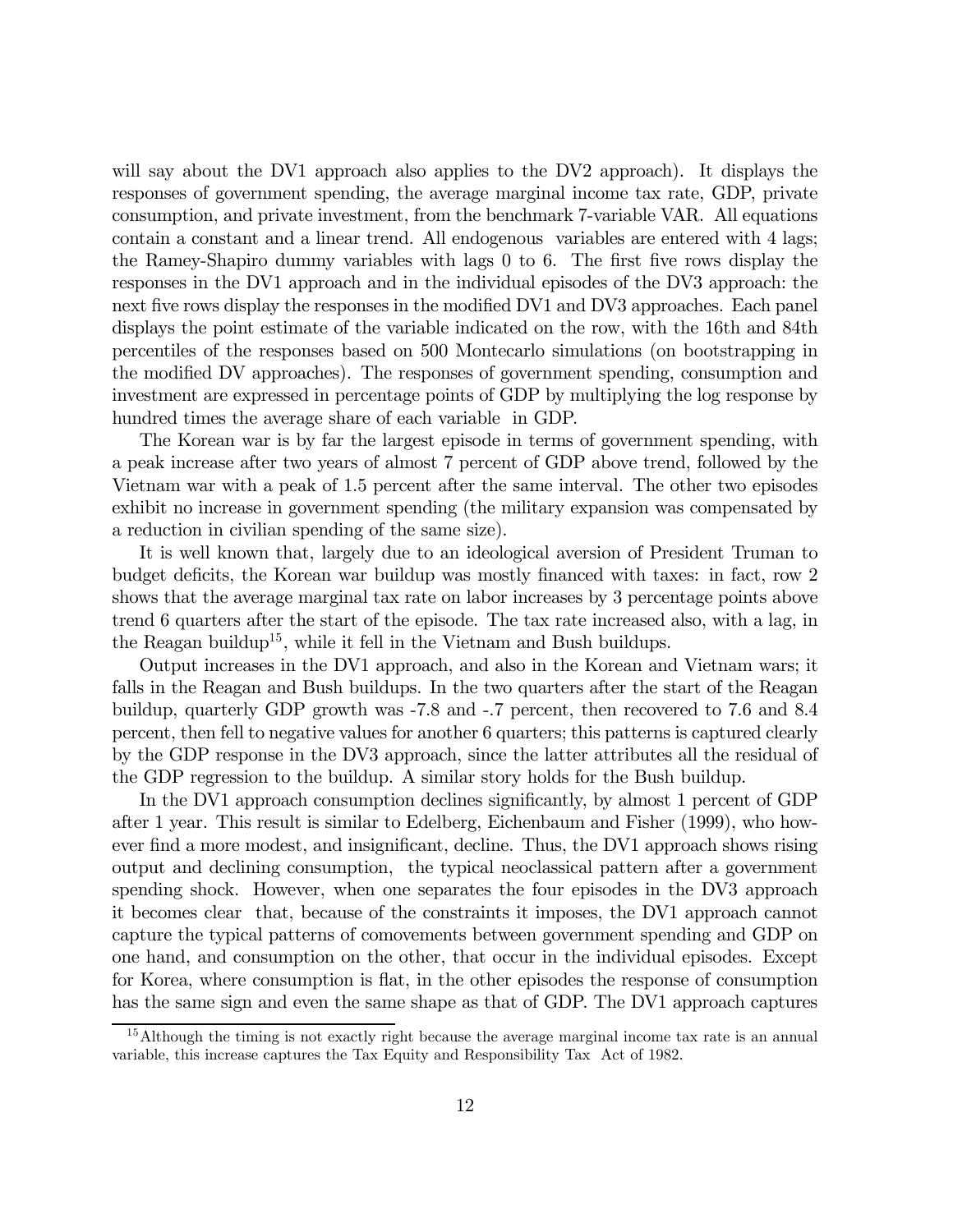mostly the large increases in government spending and GDP in the first two episodes, and the large decline in consumption in the last two. Similarly, in the DV1 approach private investment (row 5) falls; but among the individual episodes it is only in Korea that investment moves in the opposite direction to GDP; in the others, it follows closely the GDP response. Estimation in first differences generates the same results (not shown).

The last five rows display the responses of the same variables in the modified DV1 and DV3 approaches. In row 3, the post-Vietnam GDP expansion was of similar size to the post-Korea one, despite the much smaller increase in government spending in the former. The modified method in row 8 does not attribute all the large post—Vietnam expansion to the Ramey-Shapiro episodes, but only the "normal" GDP response (taking into account possibly different patterns of the tax rate in the various episodes). Note also that now the methodology does not attribute the small recession of 1982 to the Bush fiscal episode, hence GDP rises above trend, despite the flat government spending response; one possible reason is the tax cut that accompanied this episode.<sup>16</sup> But GDP still falls in response to the Reagan episode: government spending is flat, but the tax rate increase.

Now consumption rises significantly above trend even during the Korean War; thus, it increases in all episodes except the Reagan buildup, when GDP fell. Hence, in the modified approach the consumption response has the same sign as the GDP in the DV1 approach, and in all individual episodes.

Conditional on a Ramey-Shapiro shock, the response of investment also mostly reflects that of GDP in the modified DV approaches too.

### 4.2 The SVAR approach

Figure 3 displays impulse responses from the SVAR approach. The shock to government spending is normalized to 1 percentage point of GDP.

In the first column, each equation in the VAR includes a linear trend, and the sample starts in 1947:1. Both GDP and consumption exhibit a hump-shaped response, with peaks of about 1.2 and .4 percentage points of GDP, respectively, after about 2 years. Thus, the SVAR evidence on consumption appears consistent with the DV3 evidence: conditional on a government spending shock, the response of consumption largely mimics that of GDP.

Quantitatively, however, in this sample the SVAR approach delivers a small response of consumption. Not surprisingly, it turns out that this depends strongly on the role of the Korean War. When the sample omits the fiscally turbulent late forties and early fifties and starts in 1954:1 (column 2), the positive response of consumption rises to a peak of

<sup>&</sup>lt;sup>16</sup>Eichenbaum and Fisher (2004) argue precisely that the different responses of taxes in the Bush buildup, relative to the typical response estimated via the DV2 method during the Ramey-Shapiro episodes, explains the decline in GDP.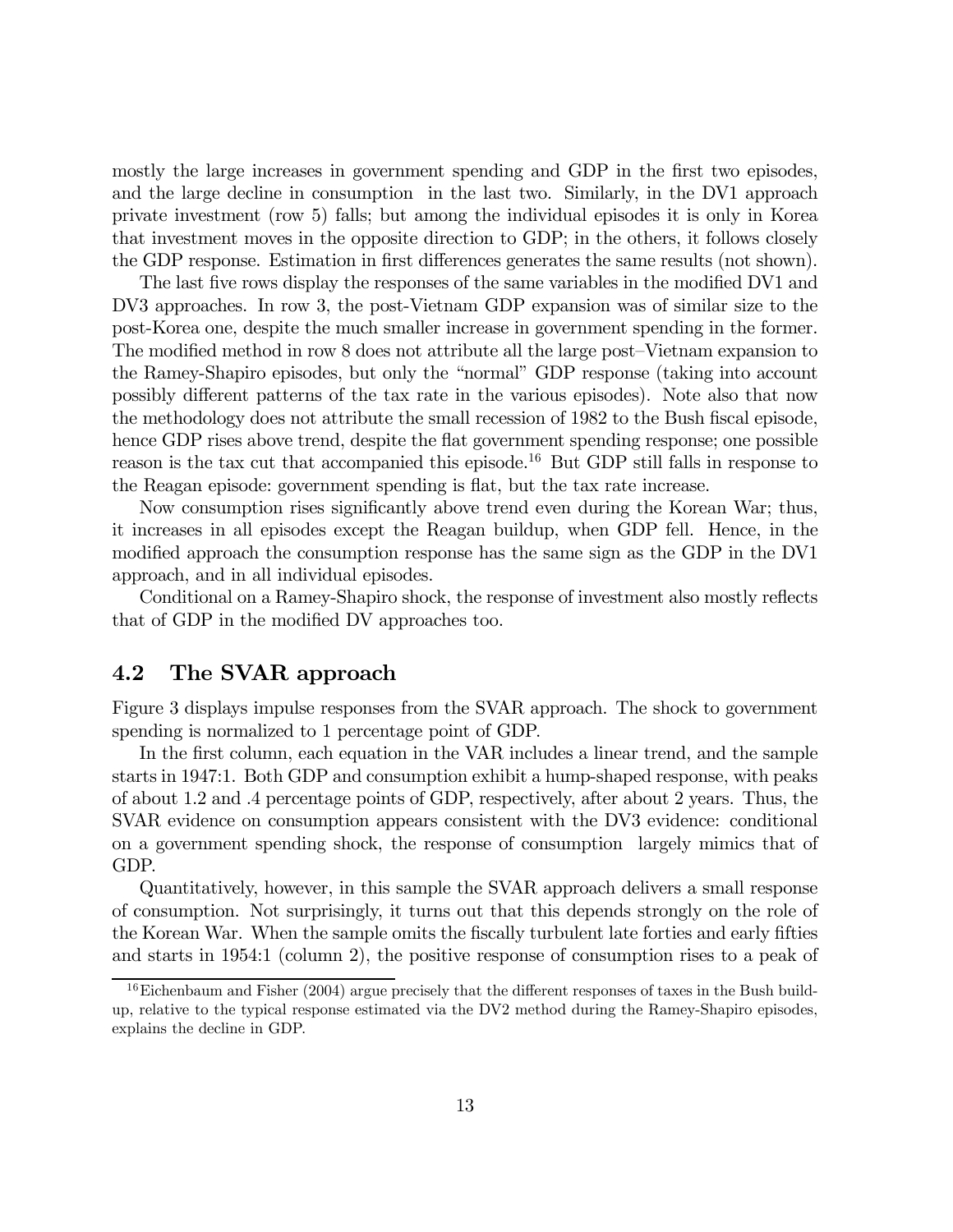about .9 percent of GDP after 3 years.<sup>17</sup> This is consistent with the evidence from the DV approach, since the sample now omits the Korean War with its large increases in government spending and in the tax rate. In fact, the tax rate rises in the long sample, and it is flat in the shorter sample.

In the I1 specification the results are similar: a small positive response of GDP and private consumption in the longer sample, and a larger and significant response in the shorter sample; the peak effects, however, are smaller than in the LT specification.

Investment falls, typically by between .4 and .8 percentage points of GDP. This is due in almost equal parts to machinery and equipment and to residential investment; investment in structures is flat.<sup>18</sup> All these results persist in the I1 specification.

### 4.3 Predictability of the SVAR fiscal shocks

Are the SVAR government spending shocks predictable?

|                                                                   |      | Full sample   Short sample |
|-------------------------------------------------------------------|------|----------------------------|
| 1   OLS: SVAR $g$ shock on 4 lags of the R-S combined dummy       | 0.03 | 0.85                       |
| $\boxed{2}$ OLS: SVAR g shock on 4 lags of each R-S dummy         | 0.00 | 0.52                       |
| 3 OLS: Ramey-Shapiro dummy on 4 lags of $q$ , $t$ and $y$ shock   | 0.02 | 0.01                       |
| 4   Probit: Ramey-Shapiro dummy on 4 lags of $g, t$ and $y$ shock | 0.58 |                            |

Table 2: Forecastability of R-S dummy and SVAR shocks

In rows 1 to 3, the last two columns display the p-value of a test of the exclusion of all regressors in the equation. In row 4, the second to last column indicates the probability of 1950:3.

"Full sample": 1947:1-2003:4; "Short sample": 1954:1-2003:4.

Following Ramey (2006), a first obvious candidate as a predictor is the Ramey - Shapiro dummy variable itself. The first row of Table 2 shows that, like in Ramey (2006), over the full sample starting in 1947:1 the combined Ramey-Shapiro dummy Granger causes the government spending SVAR shock; the next row shows that the individual dummies are even more (jointly) significant in predicting the SVAR spending shock. However, row 3 shows that in a OLS regression the lagged government spending, tax and GDP shocks also predict the Ramey-Shapiro combined dummy, with a p-value of 2 percent.<sup>19</sup> As Leeper

<sup>&</sup>lt;sup>17</sup>Galí, López-Salido and Vallés (2006) also start the sample in 1954:1, and find similarly higher responses of consumption.

<sup>&</sup>lt;sup>18</sup>The responses of the components of private investment are obtained from 7-variable SVARs in which total private investment is replaced by each component in turn.

 $19$ Ramey (2006) finds that the government spending shock does not Granger cause the Ramey-Shapiro dummy. However, to assess whether the latter is forecastable there is no reason to limit oneself to the government spending shock as a predictor; in fact, the estimated tax and GDP shocks are equally plausible candidates, and turn out to have more forecasting power.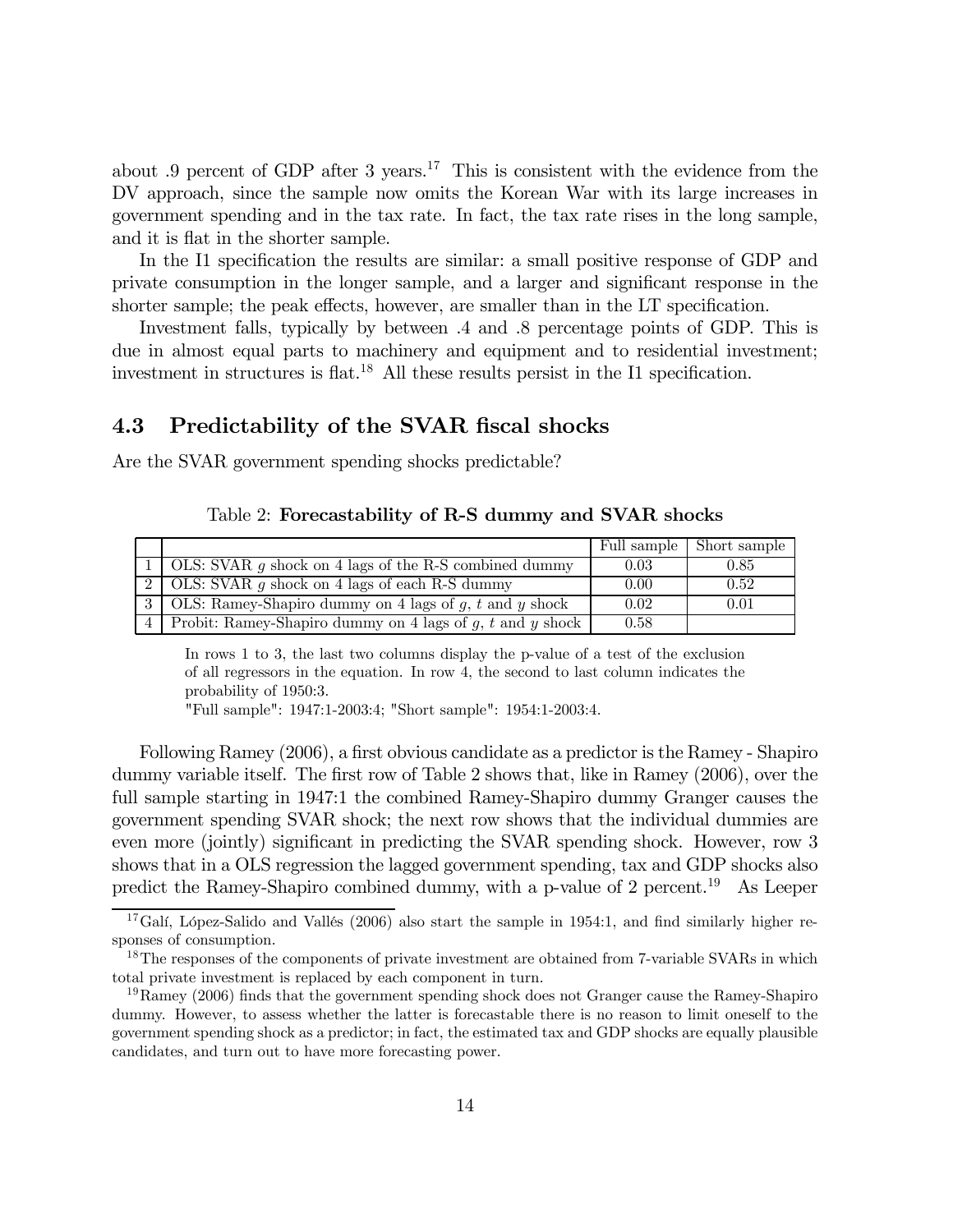(1997) argues, a probit regression may be more appropriate than a linear one to predict a dummy variable; in this case, the lagged SVAR shocks are no longer jointly significant in predicting the Ramey-Shapiro dummy (not shown); however, the regression predicts the Korean event of 1950:3 with a probability of 58 percent (row 4).

A further examination of the OLS prediction equations for the government spending shock in rows 1 and 2 also reveals that the predictive power of the Ramey-Shapiro dummy comes mostly from the Korean War (by far the largest of all the episodes): the last column of Table 2 shows that over the shorter sample starting in 1954:1 the 4 lags of the Ramey-Shapiro dummy (or dummies) do not help predict the SVAR shocks. However, the SVAR shocks still predict the Ramey-Shapiro dummy, with a p-value of .01.

A second candidate to assess the predictability of the estimated SVAR shocks is independent assessments of the fiscal stance. Since 1984, the Congressional Budget Office publishes twice a year in The Economic and Budget Outlook (usually in February-March and August-September) revisions of changes of government spending and revenues during the year of the forecast, and up to 5 year thereafter, relative to the previous forecasts.<sup>20</sup> These changes are divided in three categories: technical, legislative, and economic (the latter are those that are due to changes in the economic environment).

Table 3: Forecastability of SVAR shocks using CBO revisions

| OLS regression of SVAR q shock on CBO forecasts   Full sample   Short sample |      |  |
|------------------------------------------------------------------------------|------|--|
| 1 SVAR shock on lagged CBO forecast revisions                                | 0.62 |  |
| [2] SVAR shock on contemp. CBO forecast revisions                            | 0.15 |  |

The last two columns display the p-value of a test of the exclusion of the regressor in the equation. "Full sample": 1947:1-2005:4; "Short sample": 1954:1-2005:4. The fiscal shocks are obtained from quarterly VARs estimated over these two samples. The p-values are obtained from a regression of these fiscal shocks on the CBO forecast, over the sample starting in the first semester of 1984:1.

In row 1 of Table 3 I take the average of the SVAR government spending shock (expressed as share of GDP by multiplication by the average spending / GDP ratio) in the first and second quarters and in the third and fourth quarters of year  $t$ , and regress this half-yearly variable on the sum of the legislative and technical CBO forecast revisions (normalized by potential output) for year t made in the previous semester. In both samples, the coefficient of the CBO forecast is insignificant.<sup>21</sup>

Thus, there is little evidence that the SVAR shocks are predictable: but do they make sense? When the SVAR government spending shock is regressed not on the lagged value,

 $^{20}$ I thank Alan Auerbach for providing the data.

 $^{21}$ The fiscal shocks are derived from VARs estimated on the full and shorter sample, respectively. Obviously the p-values of Table 3 are obtained from a regression estimated with the semi-annual data that start in 1984:1.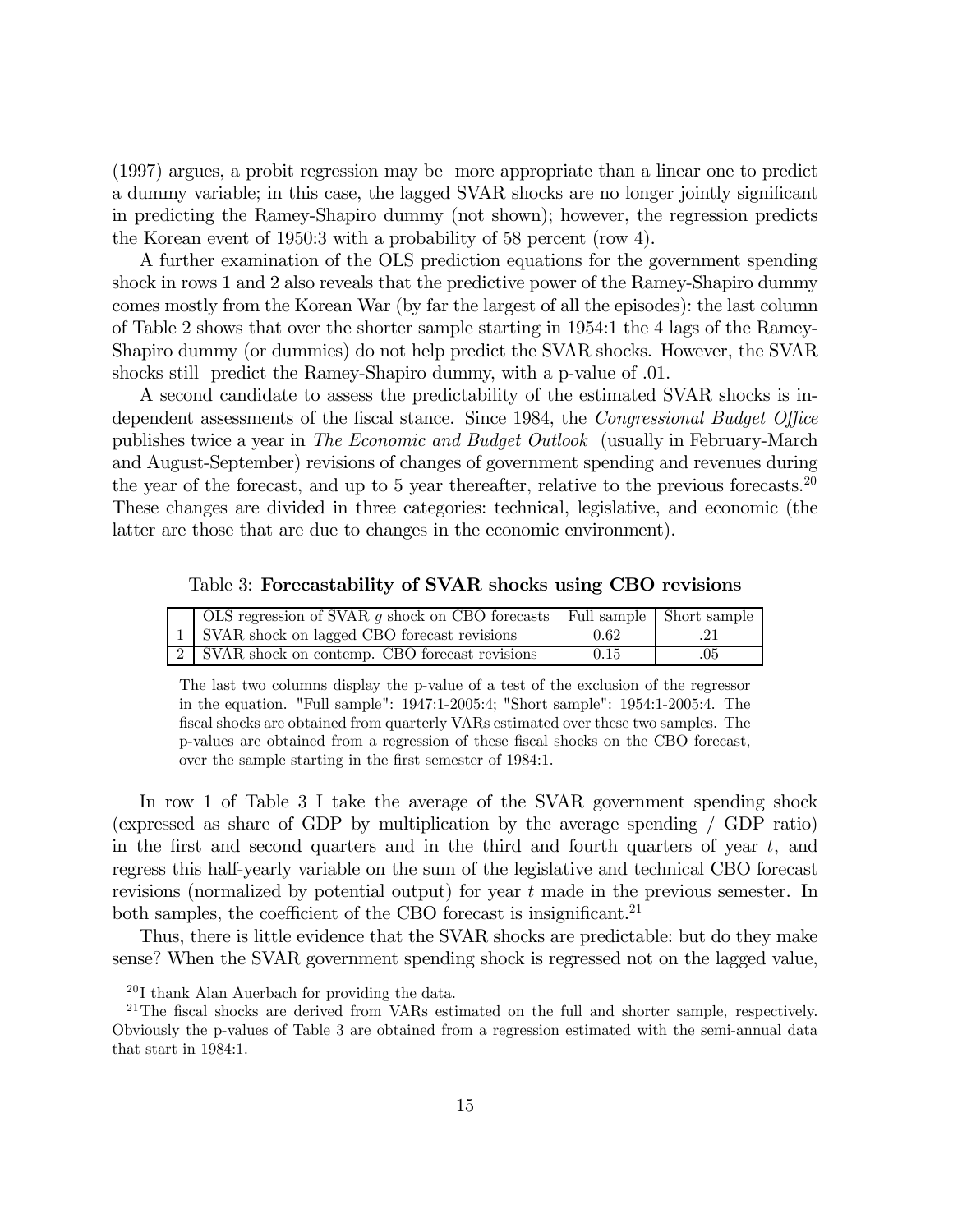but on the contemporaneous value of the sum of the CBO legislative and technical forecast revisions, the p-value is .15 in the long sample and .05 in the short sample (Row 2 of Table 3). Thus, the data suggest that the SVAR government spending shocks estimated over the shorter sample are contemporaneously correlated with the information contained in the CBO forecasts.

# 5 Explaining the difference in the Ramey-Shapiro episodes

Besides the change in total government spending, fiscal policies during the four Ramey-Shapiro episodes differed markedly both in terms of the accompanying tax policies and in terms of the composition of government spending.

### 5.1 The role of taxes

Figures 4 and 5 display historical decompositions of consumption in the four episodes.<sup>22</sup> For each episode, two series are displayed. First, the deviation from the actual consumption path of the consumption forecast, based on information up to the start of the episode plus the sequence of government spending shocks during the five years of the forecast horizon ("g\_shocks"). This variable describes what the deviation from the actual consumption would have been if only the SVAR government spending shocks had occurred after the beginning of each episode. Second, the deviation of the consumption forecast from the actual consumption path, based on the sequence of net tax shocks only ("t\_shocks"), constructed in a similar manner. Both series are expressed as shares of GDP by multiplying the log response by the average consumption / GDP ratio.

The first panel is based on the VAR estimated over the long sample starting in 1947:1. Except in the Reagan buildup, government spending shocks make a positive contribution to consumption, and only slightly larger in the Korean war than in the Vietnam war or in the Bush buildup. Tax shocks make a negative contribution in the Korean war and the Reagan buildup, when taxes increased, and a positive contribution in the Vietnam and Bush buildups, when taxes fell. The contribution of tax shocks is generally smaller than that of government spending shocks.

The next panel is based on the shorter sample. The estimated contribution of government spending shocks in the Vietnam war increases considerably, to about 1.5 percent of GDP. In fact, the contribution of government spending by itself accounts for all the deviation of consumption from trend estimated by the DV3 approach during this episode.

<sup>22</sup>Because the Barro-Sahasakul tax rate is an annual variable, to obtain tax shocks in this section I replace this variable with the log of real per capita net taxes.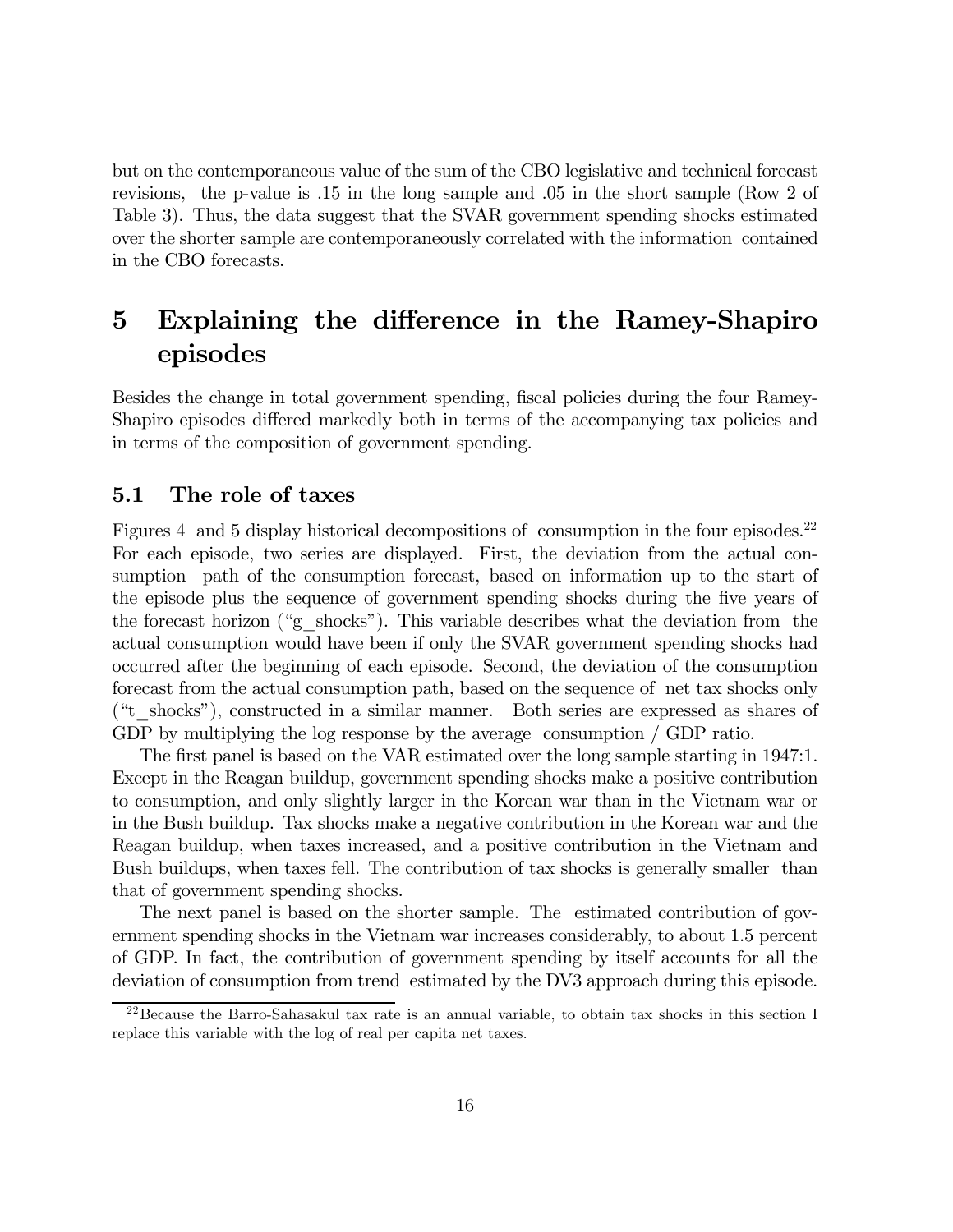### 5.2 The composition of government spending

The composition of the government spending changes in the four episodes was also different. Figure 6 displays impulse responses to the Ramey-Shapiro dummy variables, from the benchmark VAR where government spending has been split into its defense and nondefense components. The first row displays the response of civilian spending, the second of defense spending, and the third of their sum, total government spending. In all episodes defense spending increases and, except in Vietnam, civilian spending falls; and in the Reagan and Bush buildups the change in civilian spending is almost of the same size (in absolute value) as teh change in defense spending, accounting for the limited change in total government spending.

In a SVAR, one must distinguish between shocks to defense and to civilian government spending. Columns 1 and 2 of Figure 7 display responses to a civilian and defense spending shock, respectively, from the same 8-variable VAR with civilian and defense spending instead of total government spending. In both columns the initial shock is renormalized so that total government spending increases by 1 percent of GDP. To derive the responses, civilian spending is ordered before defense spending, but the opposite ordering would produce the same results.

The response of total government spending to a civilian shock is much more intensive in defense civilian expenditure, but it is also much less persistent; yet the positive response of consumption to a civilian spending shock is much larger - almost 1.5 percentage points of GDP after 2 years, against .5 percentage points after a defense shock. The same considerations also hold in the I1 specification (columns 3 and 4); in fact, now the difference in the persistence of total government spending after the two shocks is larger, yet so is the difference in the response of consumption.

In response to a defense spending shock investment (row 6) always falls, while in response to a civilian shock it rises in the LT specification, and falls (but less than after a defense shock) in the I1 specification.

Thus, the evidence from the SVAR approach is that civilian government spending shocks appear to be associated with stronger responses of GDP and its components.

## 6 Evidence from long run annual data

To overcome the problems of both the DV and the SVAR approaches, Ramey (2006) advocates estimating a SVAR with annual data. The DV approach is based on very few episodes with different features; this can be mitigated by the longer sample available with annual data. And if changes in government spending are mostly anticipated by one or two quarters, then the estimated shocks have a better chance to be unanticipated (based on an information set of yearly variables).

But against this, there are two disadvantages. The SVAR approach to identification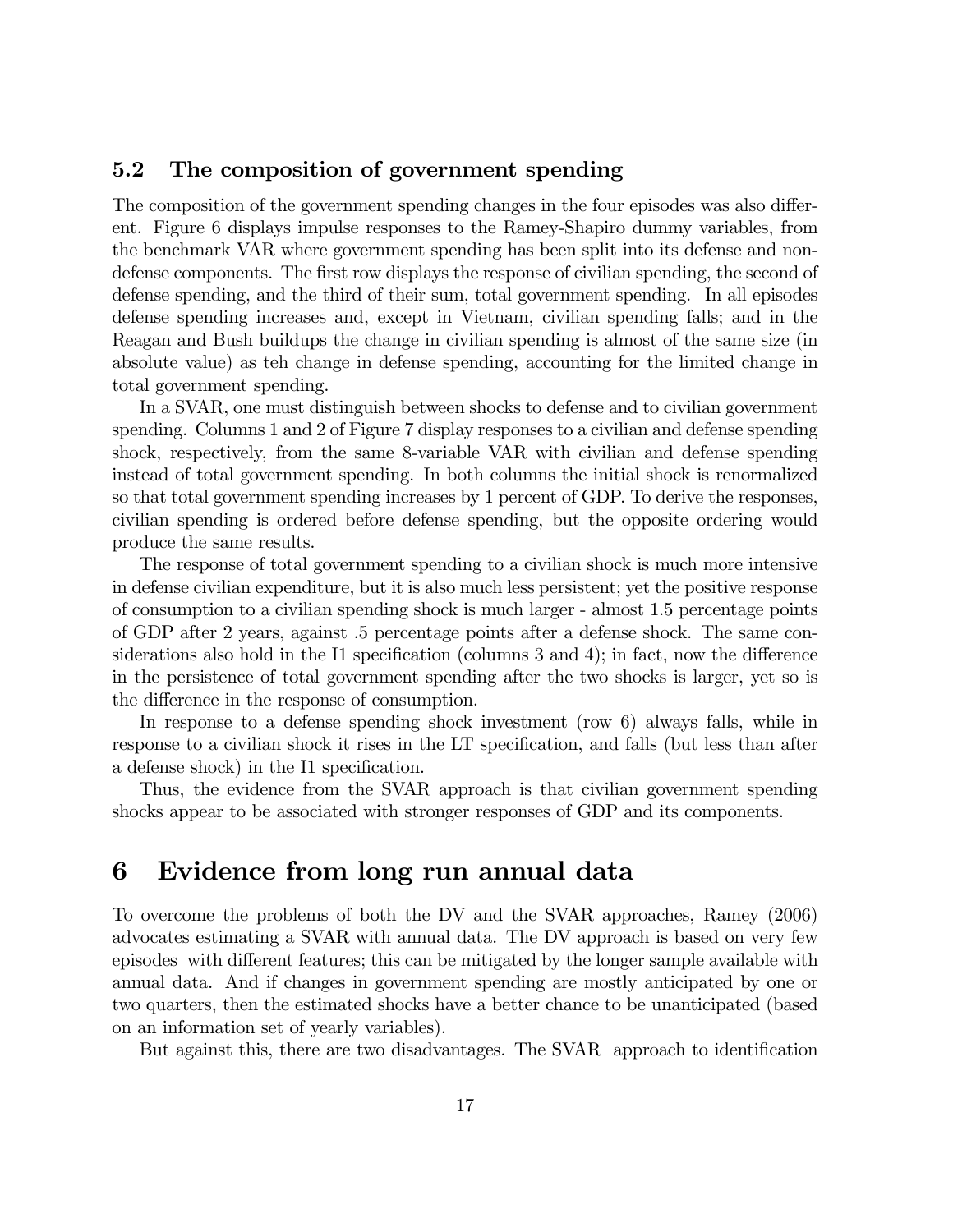hinges on decision lags in fiscal policy: by and large government spending on goods and services does not respond to macroeconomic news within a quarter. This identifying assumption is less plausible with annual data: but then, if government spending is used as a countercyclical tool, it is likely to impart a negative bias to the estimated response of consumption. Second, the quality of national account data deteriorates quickly as one moves backward in time; and this problem is particularly severe for the key variable, government spending.

Official US annual national account data are available starting in 1929 from the Department of Commerce; between 1889 and 1929, annual data have been estimated by Kuznets and revised by Kendrick. Aside from a few amendments to make Kuznets' series more consistent with the Department of Commerce definitions used from 1929 onward, for the purposes of this paper a major contribution of Kendrick's work consists in adding an estimate of government spending on goods and services. However, one should be aware of a few problems with this series. For instance, between 1890 and 1902 state and local purchases other than compensation of public school employees and new construction are interpolated by a straight line; and straight line interpolation (albeit at shorter intervals) is frequent for several other items. Also, as Kendrick acknowledges, the estimates of the government spending deflators are often speculative.<sup>23</sup>

With this in mind, Figure 8 displays responses from a small 5-variable VAR that includes government spending, GDP in the business sector,  $^{24}$  total private consumption<sup>25</sup>, full-time-equivalent employment in the business sector, and wage and salary accruals per full time equivalent employee in the business sector. This last variable starts in 1929, the others in 1889; hence, when estimated over the longer sample the system consists of the first four variables only (also, employment is not in full time equivalent terms in this case). As usual, the system is estimated in levels with a constant and a time trend, or in first differences with just a constant.

This specification is similar to that of Ramey (2006) and, like there, the response of consumption initially drops slightly but significantly, by a similar amount to Ramey (2006), less than .2 percentage points of GDP. If one excludes the years 1941-47 (not shown), the initial drop remains, but then consumption rises slightly (but significantly)

 $23$ The other key variable in this paper, private consumption expenditure, also has important problems prior to 1929. In Kendrick's work, this variable is obtained from Kuznets's "flow of goods to consumers" by subtracting government direct services to consumers, in turn proxied by personal tax and nontax payments. This is already a rough approximation; in addition, some components of this variable are interpolated by a straight line, such as state and local personal tax receipts between 1890, 1902 and 1913. Also, prior to 1919 there were no data on consumer expenditure on services; Kuznets used the ratio of expenditure on services and on commodities "from occasional family budget studies" (Kendrick (1961), p. 38).

<sup>&</sup>lt;sup>24</sup>This uses the Kuznets-Kendrick data until 1929, ratio-linked with the BEA data afterwards. Results with the Balke-Gordon GNP series are virtually identical.

<sup>25</sup>Until 1929, consumption of non-durables and services is not available separately.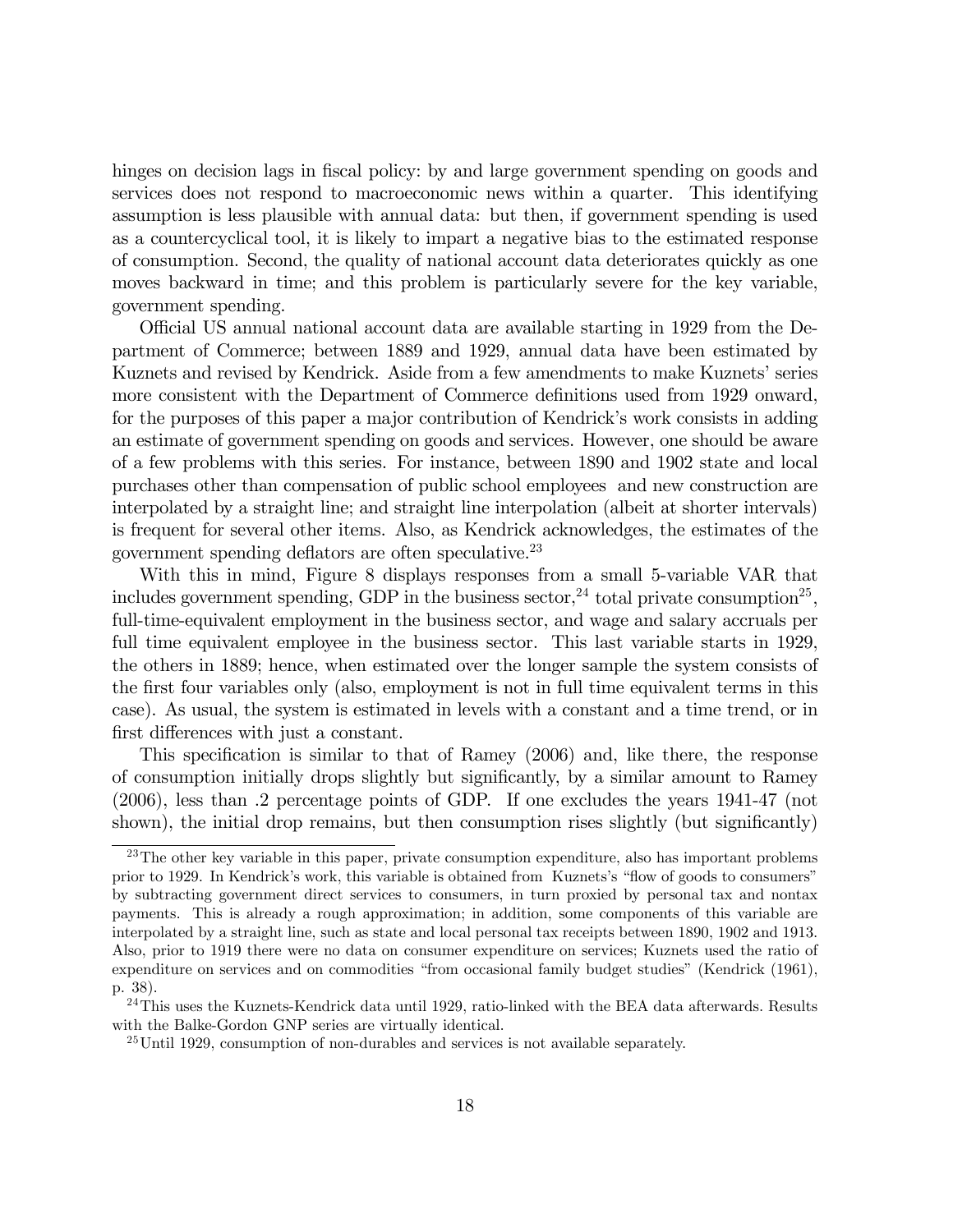above trend.

However, these results depend heavily on the first part of the sample. If one estimates the same SVAR starting in 1929 (column 2), thus using only the BEA data based on a consistent definition and no interpolations, just like in the quarterly SVAR the response of private consumption of nondurables and services follows closely that of GDP (except for the initial jump in the latter, caused by the jump in government spending): it still declines very slightly on impact, but then increases to a peak of about .25 percentage points of GDP above trend after 3 years.

In this type of investigations, the treatment of WWII and the Korean War is crucial. Government spending on goods and services as a share of GDP rose from 14.8 percent of GDP in 1940 to 47.9 percent in 1944, and from 15.9 percent of GDP in 1950 to 23.9 in 1953; over the same periods, private consumption of nondurables and services decreased from 62.6 to 46.4 of GDP, and from 55 to 52.8 of GDP, respectively. As usual in these cases, it is not obvious whether one wants to treat wars as outliers, or as episodes that contain a lot of useful information; column 3 shows that, if one does leave out the years 1941-45 and 1950-53, the response of consumption rises considerably, to more than .4 percent of GDP after 1 year: interestingly, the standard errors are still quite small, and all responses are still highly significant.

However, what is perhaps even more unusual about wars is the dramatic, sudden decline in government spending once they are over: between 1944 and 1946 government spending fell from 47.9 to 17.8 percent of GDP, while between 1953 and 1955 it fell from 23.9 to 20.8 percent; consumption of nondurables and services increased from 46.4 to 57.8 percent of GDP after WWII, while it remained at around 53 percent after the Korean War. In fact, if one leaves out also the years 1946-47 and 1954-55 (column 4), the response of private consumption about doubles, reaching a peak of .8 percentage points of GDP after 1 year: this is very close to the response of the SVAR estimated in quarterly data from 1954:1.

The results in the I1 specification (columns 5 to 8) are very similar: in particular, one observes the same progression towards stronger responses of consumption as one moves to the right. Thus, once reliable data are used the historical SVAR evidence on consumption with annual data delivers results that are very similar to those of the quarterly SVARs, and to the DV3 approach.

Investment too displays stronger responses as one moves to the right. In the whole sample starting in 1889, the response is negative, and remains so for the first 3 years if the sample starts in 1929. When the war and post-war periods are excluded, it becomes positive and significant. This is different from the quarterly SVAR, where investment tends to fall after a government spending shock. Thus, the behavior of investment is more difficult to pin down than the response of consumption, and is less consistent with the quarterly evidence.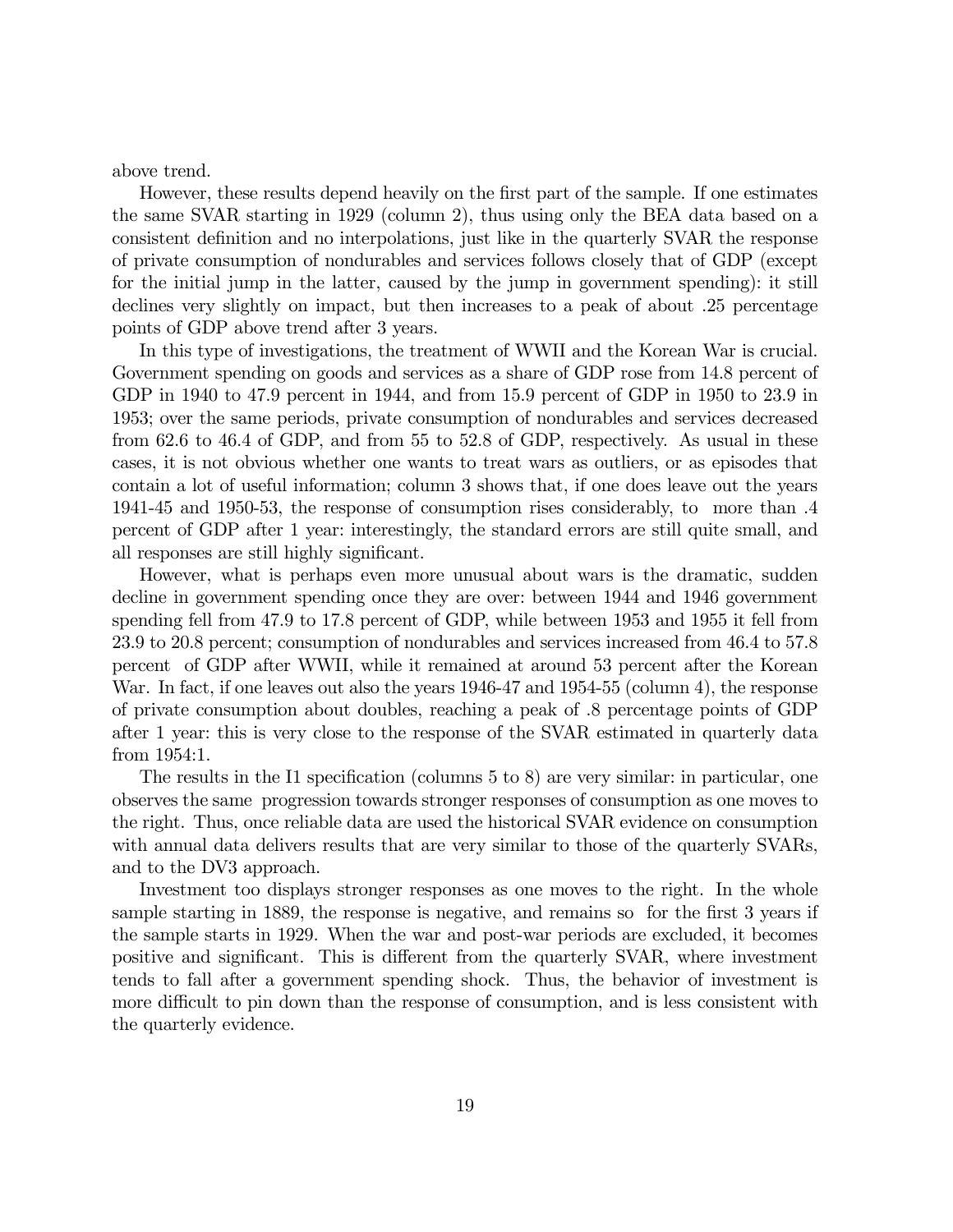## 7 The labor market

### 7.1 The response of hours and the real product wage

With lump-sum taxation, virtually all models predict a positive effect of shocks to government spending on private and total hours. However, while the neoclassical model predicts a decline in the real wage, some neo-keynesian models with price stickiness (like Galí, López-Salido and Vallés (2006) or Linnemann and Schabert  $(2003)$ <sup>26</sup> or other reasons for countercyclical markups (like Rotemberg and Woodoford (1992) or Ravn, Schmitt-Grohé and Uribe (2006)) predict the opposite.

It is important to be clear on the definition of the real wage. Obviously in a one sector model there is no distinction between the real consumption wage and the real product wage. But the logics of the different predictions of the neoclassical and neokeynesian models also survive with more than one sector. In a neoclassical model with frictions in reallocating capital between sectors like Ramey and Shapiro (1998), the sector that experiences the larger increase in government demand also displays the larger fall in the product wage, as employment shifts from one sector to the other along the sectoral labor demand curves. In contrast, in a two-sector neokeynesian model with nominal price rigidities and some costs of labor reallocation across sectors like Monacelli and Perotti (2007), the sector that receives the larger share of the government spending shock also exhibits the larger increase in the real product wage, as the markup falls more in that sector. Thus, sectoral evidence can shed light on the underlying transmission mechanism for fiscal policy.

Manufacturing plausibly receives a disproportionate share of the shocks to government spending on goods, hence the importance of this sector in testing alternative transmission mechanisms. On the other hand, a rise in the real consumption wage is the precondition for private consumption to increase in neokeynesian models (see section 10), hence the importance of checking the response of this variable too.

Figure 9 presents responses of hours and the real wage from the benchmark 7-variable specification, that includes government spending, the average marginal income tax rate, GDP, consumption, investment, plus an employment/hour variable and a wage variable. In the literature on the effects of technological shocks, several different employment and real wage variables have been used; as Chari, Kehoe and McGrattan (2005) note, the results are somewhat sensitive to the variable used. I use non-farm business sector hours and average weekly compensation (deflated by the value added deflator in the non-farm business sector), or manufacturing hours and hourly earnings (deflated by the manufacturing PPI). I also experiment with private and total employment, but these behave very much like business sector employment, hence I will not report their responses. For

 $26$ The nature of the friction is important here: in general, models with nominal wage rigidity do not have the same prediction.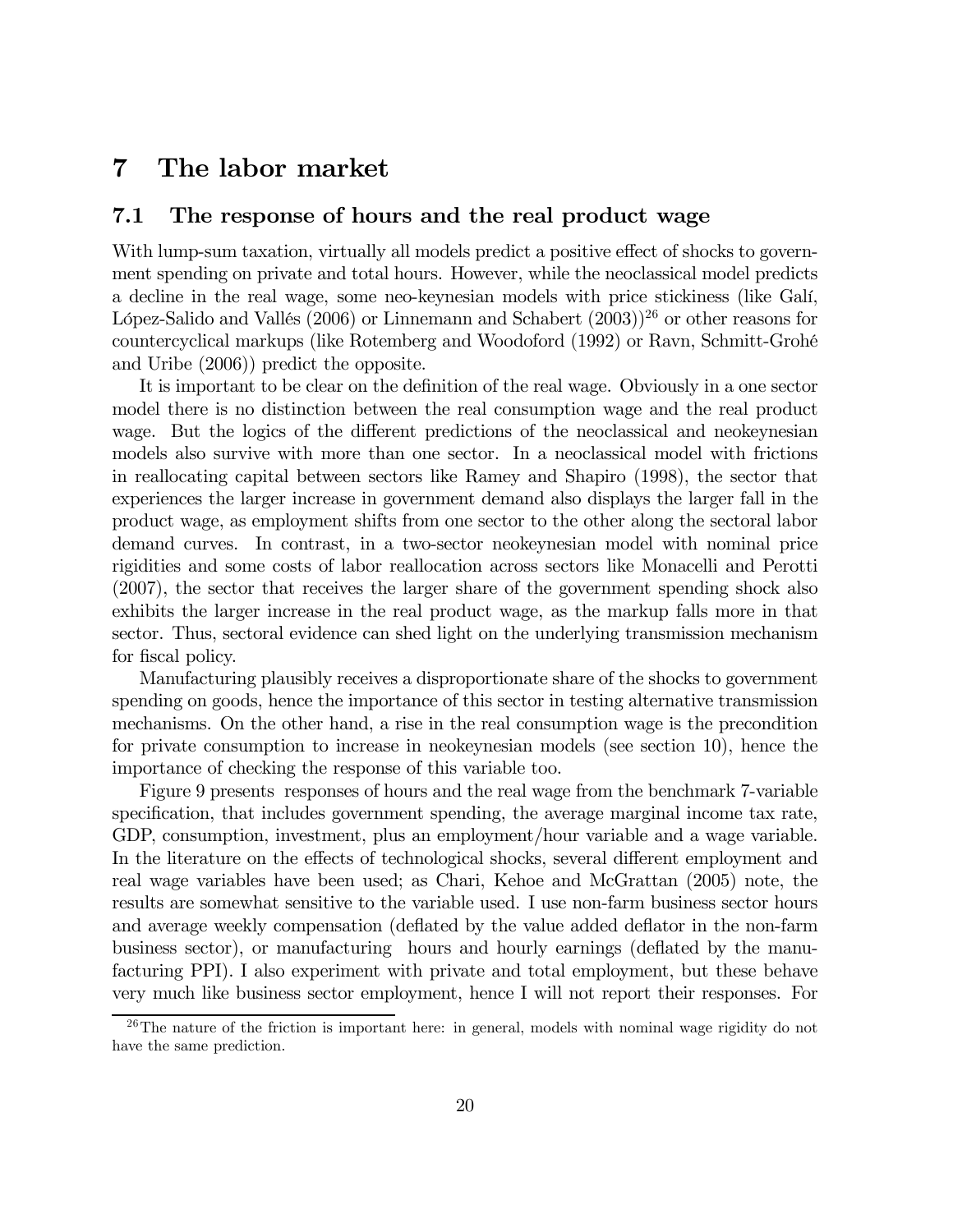brevity, I will refer to both business sector compensation and manufacturing earnings as "real product wage", or "real wage".

In the DV1 case, and in each of the four episodes separately, the responses of hours follow closely that of GDP. Only in the Korean and Vietnam wars do hours increase, and in manufacturing more than in the business sector. The real wage in manufacturing also increases in these two episodes, by up to 13 and 6 percent, respectively. Like hours, it is flat in the Reagan buildup, and increases in the Bush buildup despite the decline in manufacturing hours. In the business sector the real wage does not move significantly.

The picture is similar in the modified DV approaches, except that now manufacturing hours, like GDP, decline in the Reagan buildup and increase (with a delay) in the Bush buildup. The manufacturing real wage also declines in the former episode, but increases with a lag in the latter. Thus, in the modified approach, the manufacturing real wage moves in the same direction as hours except in the Bush buildup.

The last two rows display the real product wage and the real after-tax consumption wage in the business sector.<sup>27</sup> The real product wage falls in the two episodes in which the tax rate falls, Vietnam and Bush, and rises in the other two. For neo-keynesian models it is the real consumption wage that is of particular interest, since only if it increases can private consumption also increase. The last row shows that there is a close correspondence between the response of this variable and that of consumption. The real after-tax consumption wage falls initially during the Korean War, due to the increase in taxation, then picks up; it increases during the Vietnam war, even if the pre-tax product wage falls; it falls during the Reagan episode, and it is nearly flat during the Bush buildup, due to the decline in taxation.

Figure 10 displays VAR responses to a government spending shock. In the LT specification, hours rise in both sectors, and more in the shorter sample starting in 1954, although in the case of manufacturing only after a sharp but brief decline. The real wage increases in both sectors, and much more in manufacturing (a peak of between 3 and 4 percent after about 2 years). In the I1 specification, hours are flat, but the real wage still increases in both sectors. These findings are consistent with those of Fatas and Mihov (2001), who identify government spending shocks via a Choleski decomposition, and of Pappa  $(2005)$ , who uses a sign restriction approach.<sup>28</sup>

Hourly labor productivity in manufacturing declines, by 1 percent in the long sample and almost 2 percent in the short sample (this is derived from a VAR that includes real manufacturing value added besides the other 7 variables). The increase in the man-

<sup>&</sup>lt;sup>27</sup>The after-tax wage is computed by multiplying compensation in the business sector times 1 less the average marginal income tax rate.

<sup>&</sup>lt;sup>28</sup>Using a BLS series of producer prices in manufacturing (discontinued aftre 1996:1)) to deflate nominal manufacturing earnings, Edelberg, Eichenbaum and Fisher (2003) and Burnside, Eichenbaum and Fisher (2004) find a persistent decline in real product earnings in the DV1 and DV2 approaches, respectively. When I use this series, kindly provided to me by Jonas Fisher, I also find a decline in manufacturing earnings in the DV1 approach and in each of the episodes separately, and also in the SVAR approach.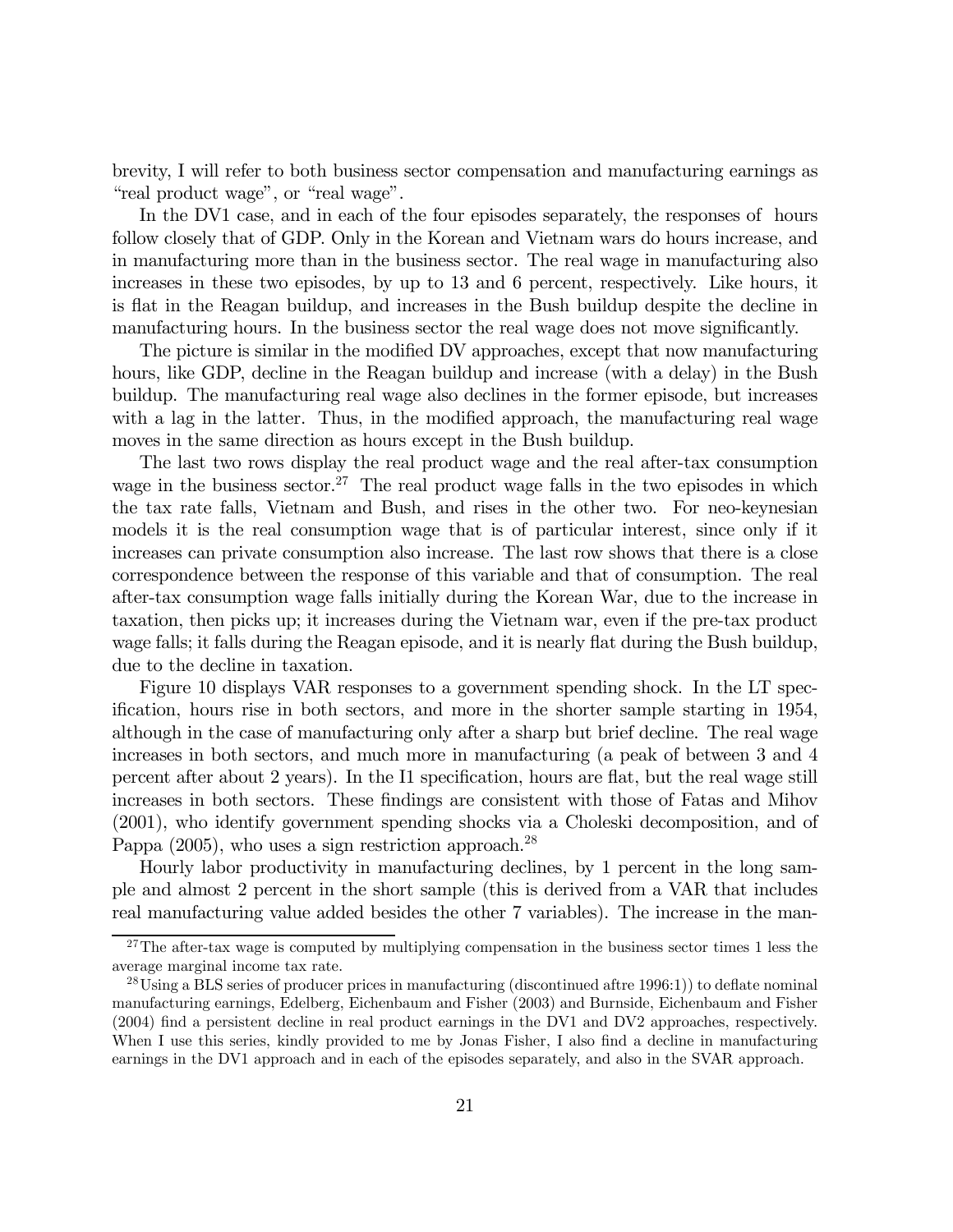ufacturing real wage, combined with a fall in productivity, seems inconsistent with the benchmark neoclassical model with perfectly competitive goods and labor markets. It is consistent with some neokeynesian models with price stickiness or other reasons for countercyciclical markups (although in general not with models with wage rigidity), where the fall in the markup allows the real product wage to rise despite the decline in productivity.

The last row of the figure shows that the after-tax real consumption wage in the business sector behaves very much like the pre-tax product wage; it only displays an initial decline, by almost 1 percent, in the longer sample; this is consistent with the positive response of the tax rate (in turn influenced by the Korean war) documented in Figure 3.

#### 7.2 Government employment shocks and the labor market

All the discussion so far has implicitly assumed that government spending on goods and services falls entirely on goods produced by the private sector; in reality, typically about half of it consists of government wages, i.e. of services produced by the government sector itself. As Finn (1996) and Cavallo (2005) emphasize, in the neoclassical model the distinction between government employment and spending on goods has important implications. Both types of spending have a negative wealth effect on the consumer; but for plausible parameter values a government employment shock raises the real product wage and *reduces* private employment: the reason is that the higher labor supply caused by the negative wealth effect is less than the increase in government employment: hence, private employment falls, and the real product wage in the private sector increases. As shown in Pappa (2005), a government employment shock has similar effects on private employment and the real product wage in the private sector in a neokeynesian model with price stickiness.

I estimate the same benchmark VARs as above, but now government spending is split into its two components: real spending on goods and real spending on government employment. As a measure of the latter I take the log of total government employment, divided by population. Figure 11 shows that the Ramey-Shapiro episodes were overwhelmingly on goods expenditure (in fact, government wage expenditure declined in the Reagan and Bush episodes).

In a SVAR, distinguishing the two spending components allows one to construct two government spending shocks that turn out to have very different properties. Column 1 of Figure 12 displays the responses to a government employment shock of government spending on wages, goods spending, and their sum total government spending<sup>29</sup>, then of GDP, consumption, and hours and the real wage in the business sector and manufacturing; column 2 displays the responses of the same variables, but to a goods spending shock.

 $29$ The response of government employment is converted into the response of government spending on wages by multiplying the former by the average share of government wages in GDP.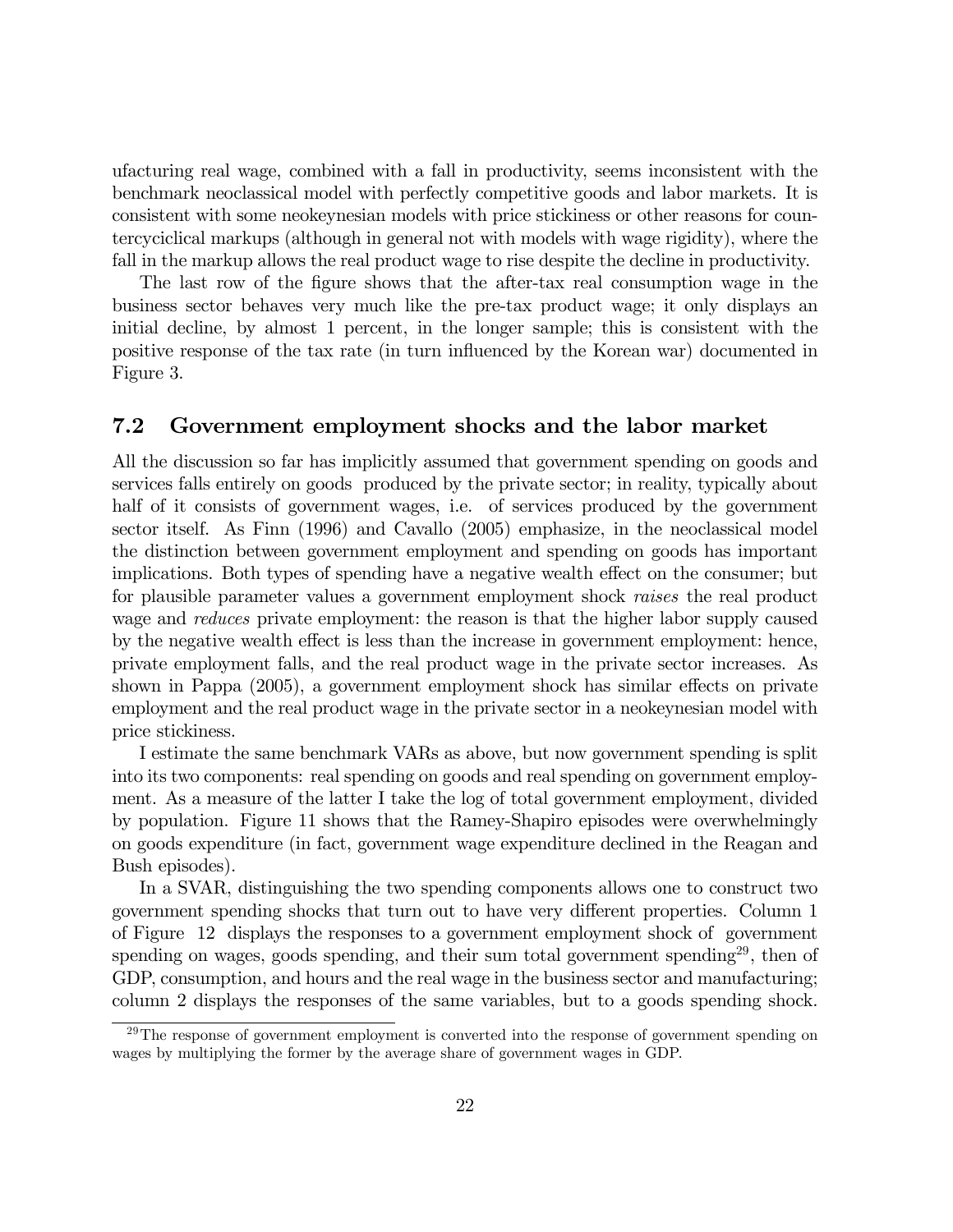In all cases the shocks are normalized so that the impact response of total government spending is equal to 1 percent of GDP. In the figure, the government employment and goods spending shocks are orthogonalized in this order; the results with the alternative ordering are nearly identical. The sample starts in 1954:1.

In all specifications, the government employment shock generates a highly persistent response of government employment itself, and a sizable response of goods spending; in contrast, the goods spending shock generates virtually no response of government employment , and much less persistence in total spending. Thus, the government employment shock is much more persistent, and more wage-intensive.

GDP and consumption increase much more in response to a government employment shock: for GDP, a peak of 4 percent against about .7 percent in response to a goods spending shock; for consumption, more than 1.5 percent against .4 percent. The responses of hours are also very different: both increase in response to a government employment shock, and are flat in response to a goods spending shock. As usual, the response is stronger in manufacturing, with a peak of about 6 percent after 1 year.<sup>30</sup> The product wage in manufacturing also responds much more strongly to a government employment shock; the business sector real wage instead is flat in both cases. In the I1 specification, the picture is similar, except that business sector hours do not increase after a government employment shock, and now even the business sector real wage responds positively to the same shock. The standard errors in the responses to the employment shock, however, become large.

These results are in line with Pappa (2005), who finds positive responses of the real wage and, less sharply, of private employment to a government employment shock using a sign restriction approach; with Linnemann (2006) who estimates a trivariate VAR with government and private employment and GDP, and finds similar positive responses of private employment to a government employment shock; and with Rotemberg and Woodford (1992), who find a positive response of private hours and the real wage to a shock to military employment.

This pattern of responses thus appears inconsistent with virtually all models we have of the effects of government employment shocks; in fact, it is very difficult to obtain a positive response of both private employment and the real private wage in either a neoclassical or a neokeynesian model. The neoclassical model studied by Finn (1996) predicts a positive response of the real wage in the private sector, but only because private hours decline; the neo-keynesian model of Pappa (2005) has the same predictions, although the mechanism is different. In Linnemann (2006) government employment is complementary to private consumption in the household's utility: if the complementarity is strong enough, a government employment shock can raise private consumption and therefore private employment: but now the real wage must fall, as the economy is moving

 $30$ To put this response in perspective, note that a shock to the wage component of 1 percent of GDP is roughly equivalent to a shock of 10 percent to government employment, given government wages.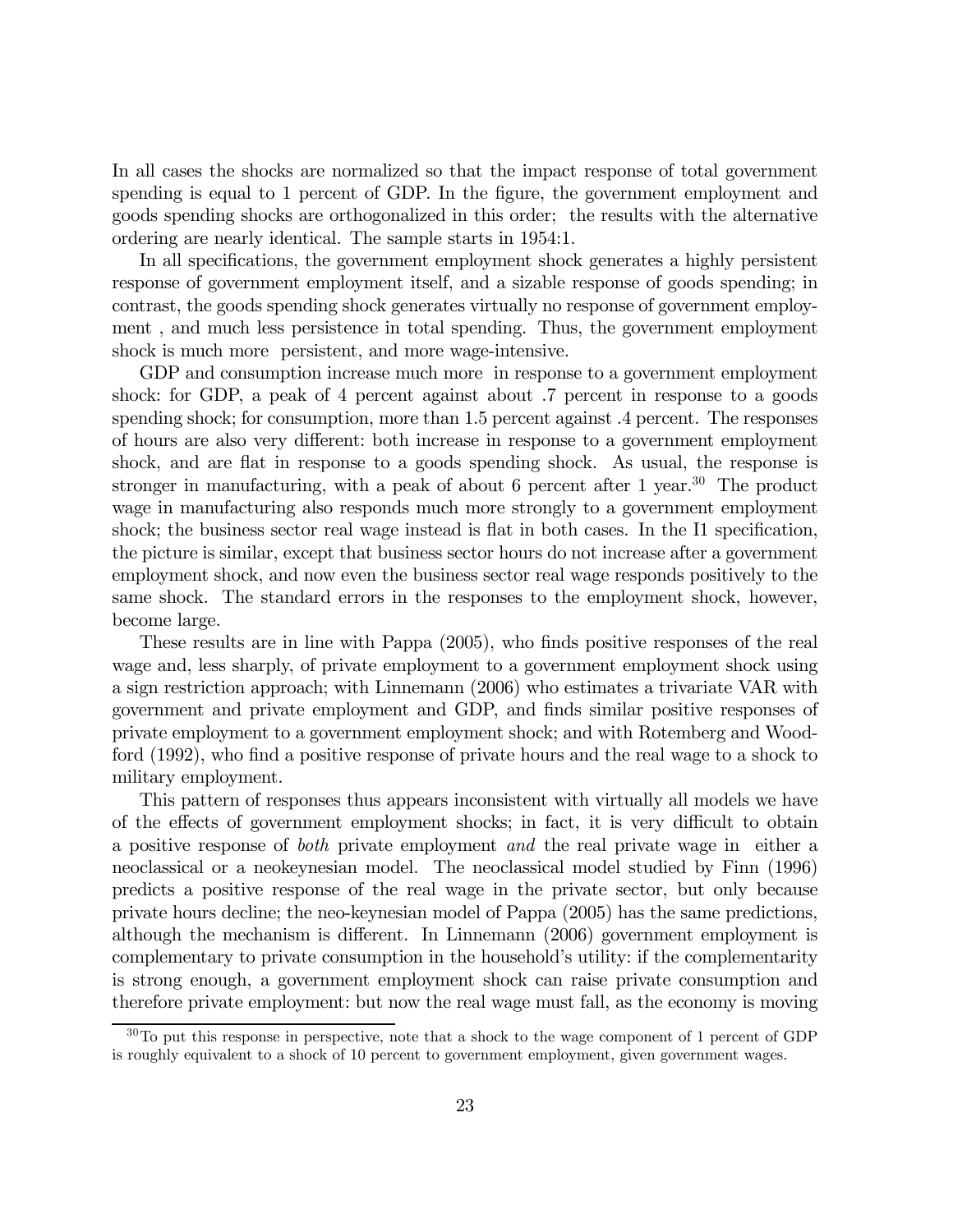down a given labor demand in the private sector. .

#### 7.3 Annual historical evidence on labor markets

Figure 13 presents responses to a government spending shock of 1 percent of GDP from the 5-variable VARs, that includes government spending, GDP, private consumption, an employment variable, and a real wage variable. In the first specification, the employment variable is full-time equivalent employees in the business sector (employees when the sample starts in 1889); the real wage variable is total wage and salary accruals in the business sector divided by full time equivalent employees in the business sector, and deflated by the business sector deflator. In the second specification, the output variable is total GDP; the employment variable is full time equivalent employees in manufacturing; the real wage variable is total wages and salaries in manufacturing divided by full time equivalent employees, and deflated by the price index of goods: this specification can be estimated only from 1929. In column 1, the sampke starts in 1889; in column 2, in 1929; in column 3, in 1929, but the years 1941-45 and 1950-53 are excluded; in column 4, 1946-47 and 1954-55 are also excluded.

Both employment variables respond positively to a government spending shock, and again the response gets stronger as one moves rightward in the figure. Like before, manufacturing employment responds more strongly than business sector employment.

The real wage response is also positive, although now it is stronger in the business sector and it ceases to be significant in manufacturing when the major wars and their aftermaths are excluded. The I1 specification gives a very similar picture.

The last two rows display the paths of productivity per full time equivalent employee (in the case of manufacturing, this is derived from a VAR that includes real manufacturing value added in addition to the other 5 variables) Labor productivity increases in the business sector, while it falls in manufacturing. Ramey (2006) finds a similar result, but does not look at the behavior of the real wage. As she argues, the pattern of the productivity responses in the two sectors is consistent with a movement down a given labor demand in manufacturing, with perfectly competitive goods market; it could reflect a sectoral shift towards manufacturing industries, with higher returns to scale than the average, although each individually has decreasing returns to scale.

However, the increase in the manufacturing real wage does not seem to square with this interpretation; as argued in the discussion of the quarterly SVAR, it is instead consistent with a model with countercyclical markups.

### 8 Evidence from the input output tables of the US

As observed above, because manufacturing receives a disproportionate share of the increase in governments spending around the Ramey-Shapiro episodes, the evidence on this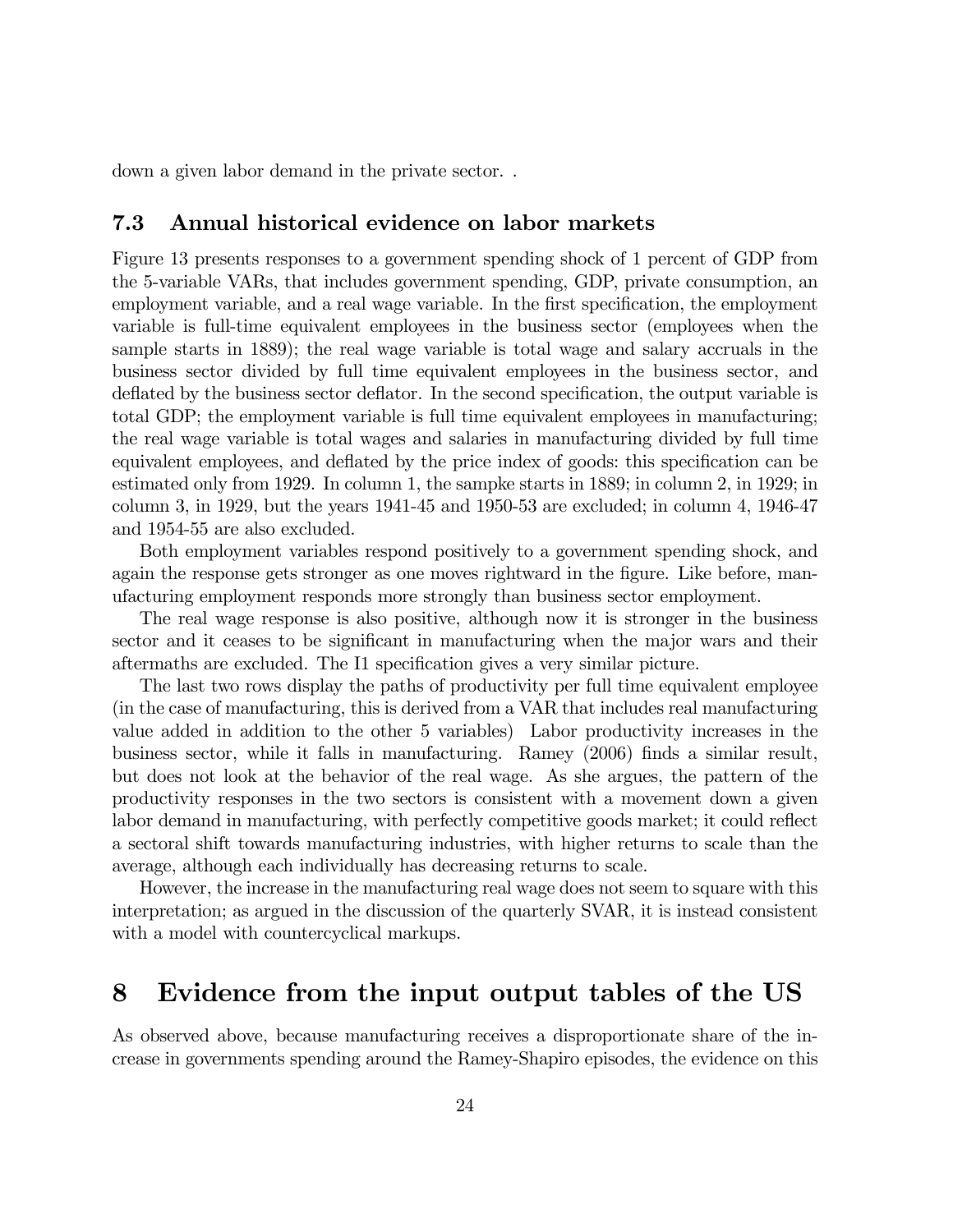sector is likely to be key to our understanding of the effects of fiscal policy. However, manufacturing consists of many industries, only a few of which were the target of substantial increases in government spending during the Ramey-Shapiro episodes. An alternative approach to VAR analysis could shed new light.

The US input-output tables provide information on government purchases by sector, at 4- and 6-digit levels, on dates that are almost exactly equally spaced about the starts of two Ramey and Shapiro episodes: in 1963 and 1967, and in 1977 and 1982. The NBER Manufacturing Productivity Database contains annual information on wages, employment, output and producer prices in 450 manufacturing industries at the 4-digit level between 1958 and 1991. These two datasets can be combined to obtain information on changes in real government purchases, real output, hours, employment, and the real hourly product wage, by manufacturing industry, during the last two Ramey-Shapiro episodes.<sup>31</sup>

Let  $G_i$  denote all defense and civilian purchases by the general government in sector  $i^{32}$  Let  $\frac{\Delta G_{i,67/63}}{Y_{i,63}}$  and  $\frac{\Delta G_{i,82/77}}{Y_{i,77}}$  denote the changes in  $G_i$  over the Vietnam War and the Carter-Reagan buildup, as shares of the initial year's industry output. Column 3 of Table 4 lists the first ten industries in the Vietnam War and the Carter-Reagan buildup, by the value of this variable; for each of these industries, column 4 shows the share of real government spending in output in the initial year of each episode,  $\frac{G_{i,63}}{Y_{i,63}}$  and  $\frac{G_{i,77}}{Y_{i,77}}$ . This list appears to make intuitive sense: most industries in it are clearly defense-related. The next columns of the table display the percentage changes of real output, of hours, and of the real hourly product wage of production workers. The percentage changes are calculated between the averages during the last two years of the episodes (1966-67 or 1981-82, respectively) and the averages during the first two years (1963-64 or 1977-78).

Not surprisingly, virtually all these industries experienced a large increase in output and hours. More interestingly, in both episodes the real product wage increased in 8 industries out of 10.

In the first row of Table 5, columns 2 to 4 displays the unweighted average of  $\frac{\Delta G_{i,67/63}}{Y_{i,63}}$ in the top, middle, and bottom 20 industries, respectively, by the value of this variable; columns 4 to 6 display the significance level of their differences. The next rows show that the order of the average changes in output, hours (with one exception), and the real wage in the three groups is the same as that of the average change in government spending.

 $31$ The hourly wage is obtained by dividing total production worker wages by the total number of hours of production workers.

 $32$ The input-output tables do not provide separate information on the fixed capital formation component of non-defense spending, which was excluded from the definition of the government spending variable in the VARs estimated so far.

The tables contain data on both direct and total government purchases, but for the 1977 and 1982 tables only the latter information is available by industry (as opposed to commodities). Thus, in this section the expression "government purchases" refers to direct plus indirect purchases.

The real values are computed deflating the nominal quantities provided by the input-output tables by the industry's price index of shipments in the NBER Manufacturing Productivity Database.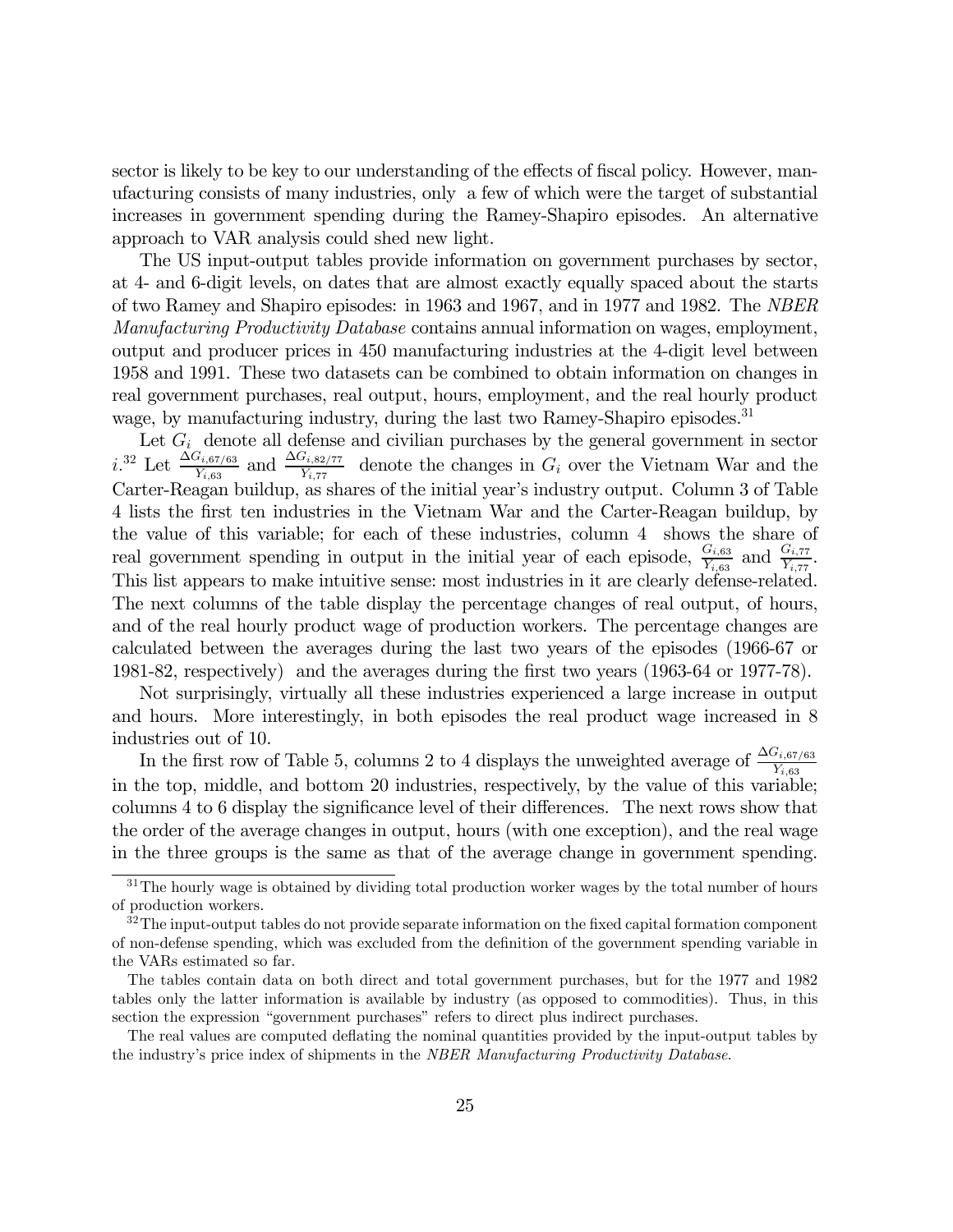|                                        | (1)         | (2)              | (3)                                                      | $\left( 4\right)$                              | $\left( 5\right)$                                        | (6)                                           | $\left( 7\right)$                             |  |  |  |  |
|----------------------------------------|-------------|------------------|----------------------------------------------------------|------------------------------------------------|----------------------------------------------------------|-----------------------------------------------|-----------------------------------------------|--|--|--|--|
| Vietnam War                            |             |                  |                                                          |                                                |                                                          |                                               |                                               |  |  |  |  |
| Industry                               | <b>IO63</b> | $\mathrm{SIC}72$ | $\overline{\Delta G_{i,67/63}}$<br>$\overline{Y_{i,63}}$ | $\overline{G_{i,63}}$<br>$\overline{Y_{i,63}}$ | $\overline{\Delta Y_{i,67/63}}$<br>$\overline{Y_{i,63}}$ | $\overline{\Delta H_{i,67/63}}$<br>$H_{i,63}$ | $\overline{\Delta W_{i,67/63}}$<br>$W_{i,63}$ |  |  |  |  |
| Ammunition, exc. small arms, nec.      | 1302        | 3483             | 347.62                                                   | 80.97                                          | 260.83                                                   | 170.01                                        | $-3.35$                                       |  |  |  |  |
| Small arms ammunition                  | 1306        | 3482             | 167.75                                                   | 43.35                                          | 151.06                                                   | 147.81                                        | 10.32                                         |  |  |  |  |
| Other ordnance and accessories         | 1307        | 3489             | 116.70                                                   | 85.83                                          | 72.14                                                    | 57.52                                         | $-4.79$                                       |  |  |  |  |
| Small arms                             | 1305        | 3484             | 49.50                                                    | 41.04                                          | 113.19                                                   | 64.86                                         | 1.43                                          |  |  |  |  |
| Semiconductors                         | 5702        | 3674             | 43.75                                                    | 41.67                                          | 94.73                                                    | 52.88                                         | $\overline{33.58}$                            |  |  |  |  |
| Electromic components, nec             | 5703        | 3675             | 40.92                                                    | 43.92                                          | 97.51                                                    | 42.70                                         | 11.72                                         |  |  |  |  |
| Watches and clocks and parts           | 6207        | 3873             | 29.59                                                    | 11.72                                          | 34.33                                                    | 17.08                                         | 9.02                                          |  |  |  |  |
| Paving mixtures and blocks             | 3102        | 2951             | 29.19                                                    | $\overline{50.36}$                             | 18.65                                                    | 2.69                                          | 8.96                                          |  |  |  |  |
| Architectural metal work               | 4008        | 3446             | 25.11                                                    | 28.37                                          | 11.50                                                    | $-2.13$                                       | 5.37                                          |  |  |  |  |
| Misc. chemical products                | 2704        | 2861             | 24.98                                                    | 16.77                                          | $\overline{2}8.42$                                       | 18.46                                         | 13.95                                         |  |  |  |  |
|                                        |             | Carter-Reagan    |                                                          |                                                |                                                          |                                               |                                               |  |  |  |  |
| Industry                               | <b>IO77</b> | SIC72            | $\overline{\Delta G_{i,82/77}}$<br>$Y_{i.77}$            | $\frac{G_{i,77}}{Y_{i,77}}$                    | $\Delta Y_{i,82/77}$<br>$Y_{i,77}$                       | $\overline{\Delta H_{i,82/77}}$<br>$H_{i,77}$ | $\overline{\Delta W_{i,82/77}}$<br>$W_{i,77}$ |  |  |  |  |
| Semiconductors                         | 570200      | 3674             | 81.26                                                    | 25.42                                          | 128.84                                                   | 16.04                                         | 71.53                                         |  |  |  |  |
| Electronic computing equipm.           | 510101      | 3573             | 60.23                                                    | 12.53                                          | 32.72                                                    | 15.81                                         | 19.47                                         |  |  |  |  |
| Ammunition, exc. small arms, nec.      | 130200      | 3483             | 57.44                                                    | 68.62                                          | 313.01                                                   | 43.49                                         | 147.78                                        |  |  |  |  |
| Aircraft and missile equipm., nec      | 600400      | 3728             | 47.04                                                    | 43.22                                          | 49.02                                                    | 43.58                                         | 2.52                                          |  |  |  |  |
| Aircraft and missile engines and parts | 600200      | 3724             | 43.87                                                    | 52.37                                          | 36.26                                                    | $-1.12$                                       | 12.32                                         |  |  |  |  |
| Radio and TV communication equipm.     | 560400      | 3662             | 33.48                                                    | $\overline{4}1.35$                             | 54.68                                                    | 21.75                                         | 15.54                                         |  |  |  |  |
| Electrical industrial apparatus, nec   | 530800      | 3629             | 30.56                                                    | 12.88                                          | 14.73                                                    | $-10.66$                                      | 4.39                                          |  |  |  |  |
| Guided missiles and space vehicles     | 130100      | 3761             | 30.53                                                    | 82.44                                          | 33.74                                                    | 34.27                                         | $-16.57$                                      |  |  |  |  |
| Other ordnance and accessories         | 130700      | 3489             | 27.28                                                    | 62.05                                          | 27.47                                                    | 9.94                                          | 14.55                                         |  |  |  |  |
| Surgical appliances and supplies       | 620500      | 3842             | 24.79                                                    | 22.03                                          | $-9.15$                                                  | $-1.56$                                       | $-6.01$                                       |  |  |  |  |

#### Table 4: Top 10 industries by change in government purchases

Source: see text. Column 1: Input-Output Industry Classification, 1963 and 1977 editions respectively. Column 2: Standard Industry Classification, 1972 edition. Column 3: change in real government spending in industry i between 1967 and 1963, as a share of output of industry i in 1963. Column 4: Government spending on industry i in 1963, as a share of output of industry i in 1963. Column 5: Percentage change in output in industry i, average of 1966-67 relative to average of 1963-64. Column 6: Percentage change in hours in industry i, average of 1966-67 relative to average of 1963-64. Column 7: Percentage change in real hourly product wage in industry i, average of 1966-67 relative to average of 1963-64.

Similar definitions apply to the second panel. The initial and end years are 1977 and 1982. The averages are taken over the years 1977-78 and 1981-82.

G: total government spending on the sector;  $Y$ : real output of the sector;  $H$ : hours of production workers in the sector. W: real hourly product wage of production workers in the sector.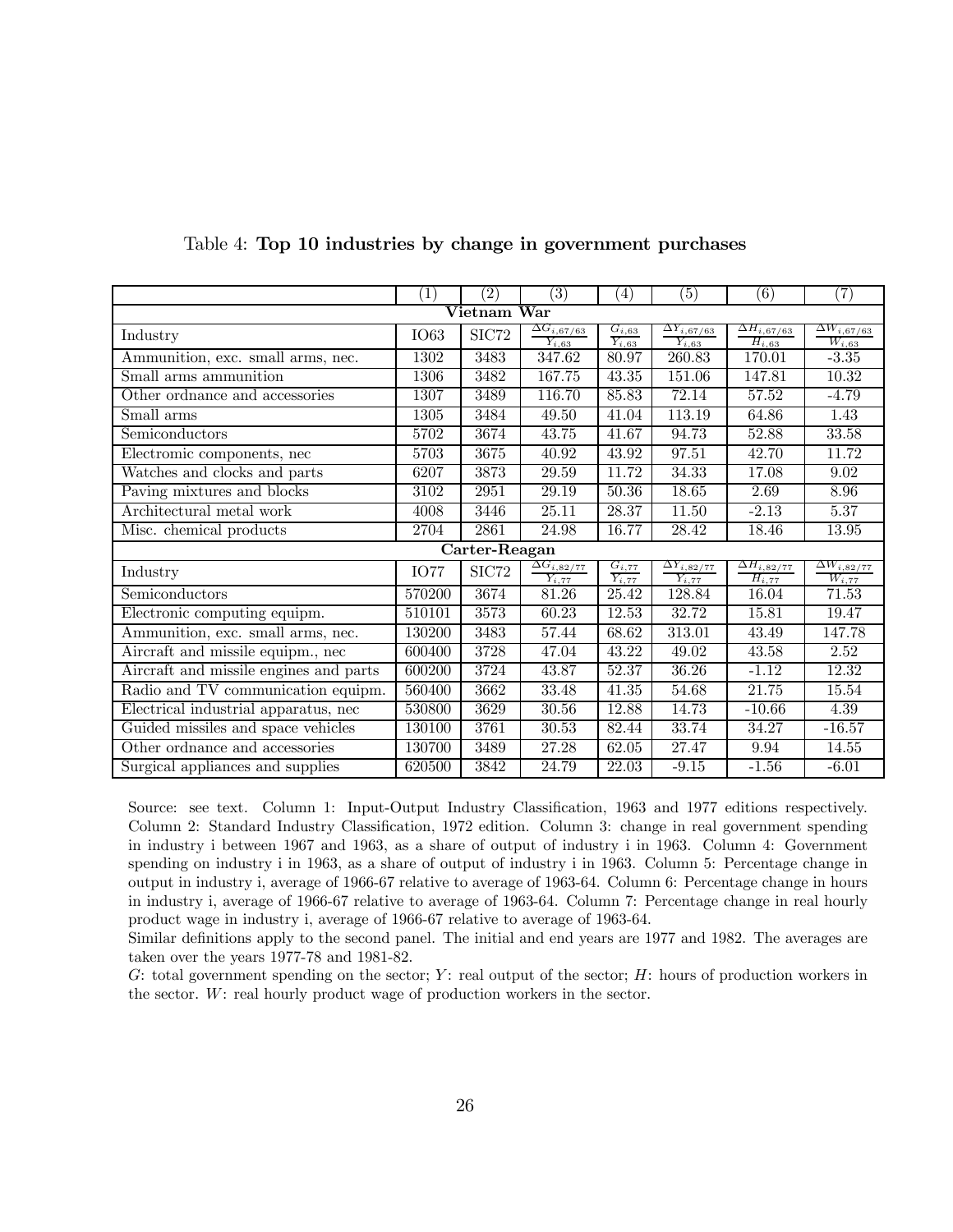|                  | (1)                                                               | $\left( 2\right)$ | $\left(3\right)$ | $\left(4\right)$ | (5)                                        | (6)     | (7)      |  |  |  |  |  |
|------------------|-------------------------------------------------------------------|-------------------|------------------|------------------|--------------------------------------------|---------|----------|--|--|--|--|--|
|                  |                                                                   | top $20\,$        | mid 20           | bot 20           | $top$ -mid                                 | top-bot | mid-bot  |  |  |  |  |  |
|                  |                                                                   |                   |                  | Vietnam War      |                                            |         |          |  |  |  |  |  |
| (1)              | $\overline{\Delta G_{i,67/63}}$<br>53.14<br>$\overline{Y_{i,63}}$ |                   | 3.46             | 0.00<br>$-4.55$  |                                            | 0.00    | 0.24     |  |  |  |  |  |
|                  |                                                                   |                   |                  |                  | Average percentage changes                 |         |          |  |  |  |  |  |
| (2)              | $\Delta Y_{i,\overline{67}/63}$<br>$\overline{Y_{i,63}}$          | 61.49             | 17.10            | 16.34            | 0.00                                       | 0.00    | 0.94     |  |  |  |  |  |
| $\left(3\right)$ | $\overline{\Delta H_{i,67/63}}$<br>$H_{i,63}$                     | 37.77             | 8.95             | 10.23            | 0.00                                       | 0.00    | 0.85     |  |  |  |  |  |
| (4)              | $\overline{\Delta W_{i\,,67/63}}$<br>$W_{i,63}$                   | 8.03              | 5.47             | 5.29             | 0.34                                       | 0.31    | 0.95     |  |  |  |  |  |
|                  | Average log changes, deviations from trend                        |                   |                  |                  |                                            |         |          |  |  |  |  |  |
| (5)              | $\overline{\Delta Y_{i,\bar{67}/63}}$<br>$\overline{Y_{i,63}}$    | 71.23             | 22.17            | 10.96            | 0.00                                       | 0.00    | 0.33     |  |  |  |  |  |
| (6)              | $\overline{\Delta H_{i,\overline{67}/63}}$<br>$H_{i,63}$          | 62.28             | 23.92            | 22.93            | 0.00                                       | 0.00    | 0.93     |  |  |  |  |  |
| (7)              | $\overline{\Delta W_{i,\overline{67}/63}}$<br>$W_{i,63}$          | 5.74              | 3.69             | $-1.53$          | 0.64                                       | 0.09    | 0.23     |  |  |  |  |  |
|                  | Carter-Reagan                                                     |                   |                  |                  |                                            |         |          |  |  |  |  |  |
| (8)              | $\overline{\Delta G_{i,82/77}}$<br>$\overline{Y_{i,77}}$          | 31.13             | 0.05             | $-9.03$          | 0.00                                       | 0.00    | 0.00     |  |  |  |  |  |
|                  |                                                                   |                   |                  |                  | Average percentage changes                 |         |          |  |  |  |  |  |
| (9)              | $\overline{\Delta Y_{i,82/77}}$<br>$\overline{Y_{i,77}}$          | 42.39             | $-2.32$          | $-13.13$         | 0.00                                       | 0.00    | $0.17\,$ |  |  |  |  |  |
| (10)             | $\overline{\Delta H_{i,82/77}}$<br>$\overline{H_{i.77}}$          | 10.01             | $-8.16$          | $-15.56$         | 0.00                                       | 0.00    | 0.18     |  |  |  |  |  |
| (11)             | $\overline{\Delta W_{i,82/77}}$<br>$\overline{W_{i,77}}$          | 15.90             | 4.39             | 0,29             | 0.02                                       | 0.00    | 0.39     |  |  |  |  |  |
|                  |                                                                   |                   |                  |                  | Average log changes, deviations from trend |         |          |  |  |  |  |  |
| (12)             | $\overline{\Delta Y_{i,82/77}}$<br>$\overline{Y_{i,77}}$          | 39.86             | $-26.98$         | $-48.78$         | 0.00                                       | 0.00    | $0.10\,$ |  |  |  |  |  |
| (13)             | $\overline{\Delta H_{i,82/77}}$<br>$\overline{H_i}$ ,77           | 20.39             | $-14.81$         | $-28.08$         | 0.00                                       | 0.00    | 0.25     |  |  |  |  |  |
| (14)             | $\overline{\Delta W_{i,82/77}}$<br>$\overline{W_{i,77}}$          | 10.86             | $-8.15$          | $-17.18$         | 0.01                                       | 0.00    | 0.20     |  |  |  |  |  |

Table 5: Average changes, by industry

Source: see text. Definition of variables: see previous table.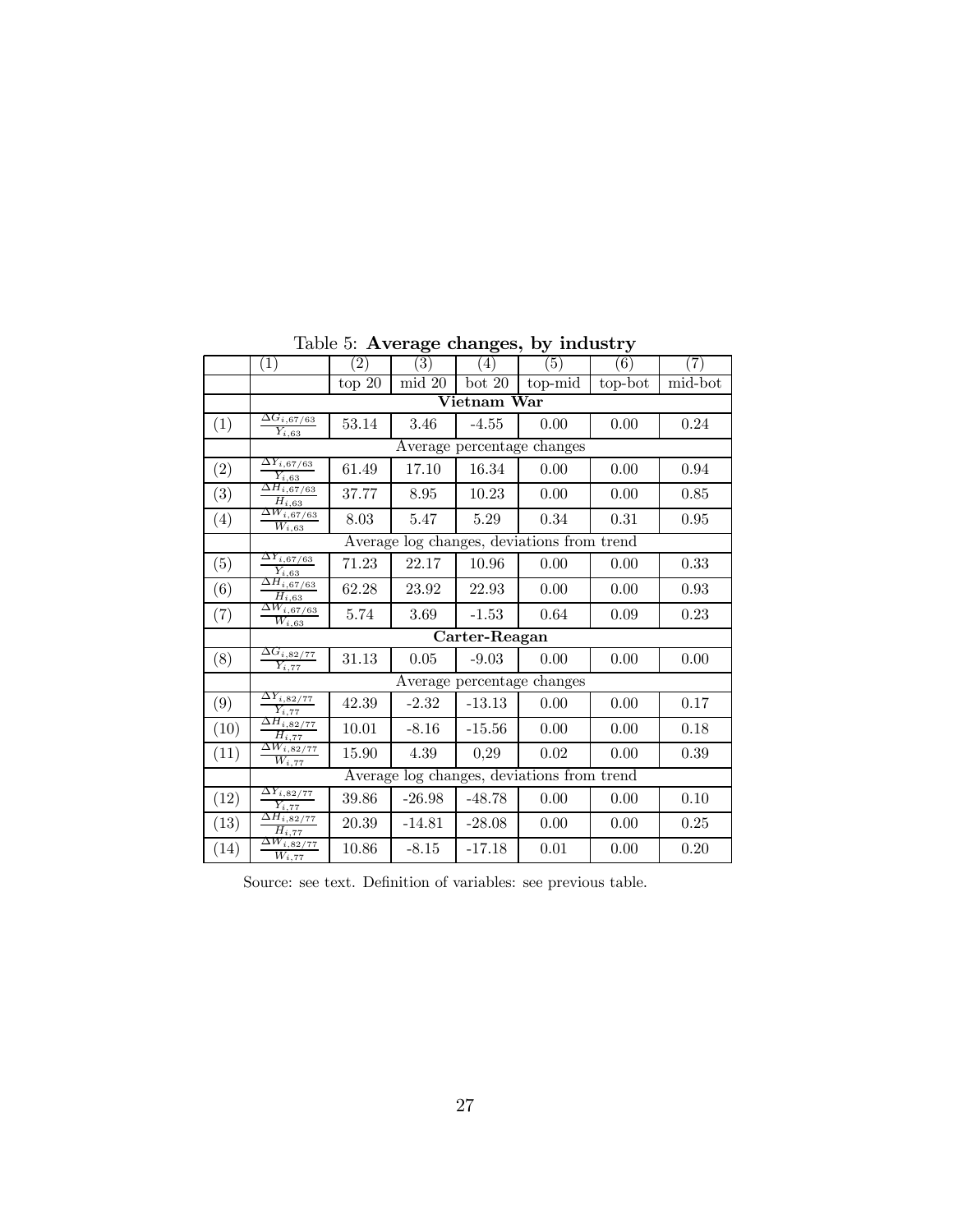This holds whether one considers the actual changes in these variables (rows 2 to 4) or the changes of their detrended values (rows  $5 \text{ to } 7$ ).<sup>33</sup> The same applies to the Carter-Reagan buildup (rows 8 to 14). In particular, the average change in the real product wage is always highest in the top 20 industries and lowest in the bottom 20 industries. For hours and output the difference between the top and middle and between the top and bottom groups is always significant; for the product wage, it is always significant in the Carter-Reagan buildup; in the Vietnam War, only the difference between the top and bottom groups in the detrended case is significant.

Note also that the average changes in output and hours imply that productivity on average rises in the top 20 industries, that experience an increase in government purchases, and declines or is stagnant in the bottom 20 industries, that experience a decline in government purchases.

Thus, the sectoral evidence provides independent confirmation of the main conclusions of the SVAR evidence on labor markets: the sectors that experienced the largest government spending shocks are also the sectors that experienced the largest positive changes in the real product wage. This result is consistent with two-sector neo-keynesian models but not with two-sector neoclassical models.

## 9 Outside the US

#### 9.1 Quarterly data

The key constraint in estimating fiscal policy VARs in countries other than the US is the existence of non-interpolated quarterly data on government spending spanning a long enough period. I have assembled the relevant data for Australia (1959:3 - 2006:2), Canada (1961:1 - 2006:3) and the United Kingdom (1963:1 - 2006:2). As much as possible, the definitions are the same as in the US: all fiscal variables cover the general government, government spending on goods and services excludes government capital formation but, following the National Account guidelines, includes most expenditure on military equipment; private consumption includes nondurables and services, except in Australia where it is total private consumption. I use the same benchmark 7-variable specification estimated for the US, except that, since the average marginal income tax rate is not available for these countries, it is replaced by the log of real net taxes per capita. $34$  Like in the US,

<sup>33</sup> In her discussion, Valeri Ramey makes the point that, if one subtracts an average annual rate of TFP growth of 3 percent, the changes in the real product wage in Table 4 mostly become negative, thus supporting the neoclassical model. However, this would leave the ranking of the three groups in Table 5 unaffected. In addition, note that the average response of the real product wage in the top group of industries in Table 5 is positive even after the real wage has been detrended.

 $34$ In the case of Australia, data on wages and employment are available only from 1980. Hence, these two variables are replaced by the GDP deflator inflation rate and by the 3-months interest rate.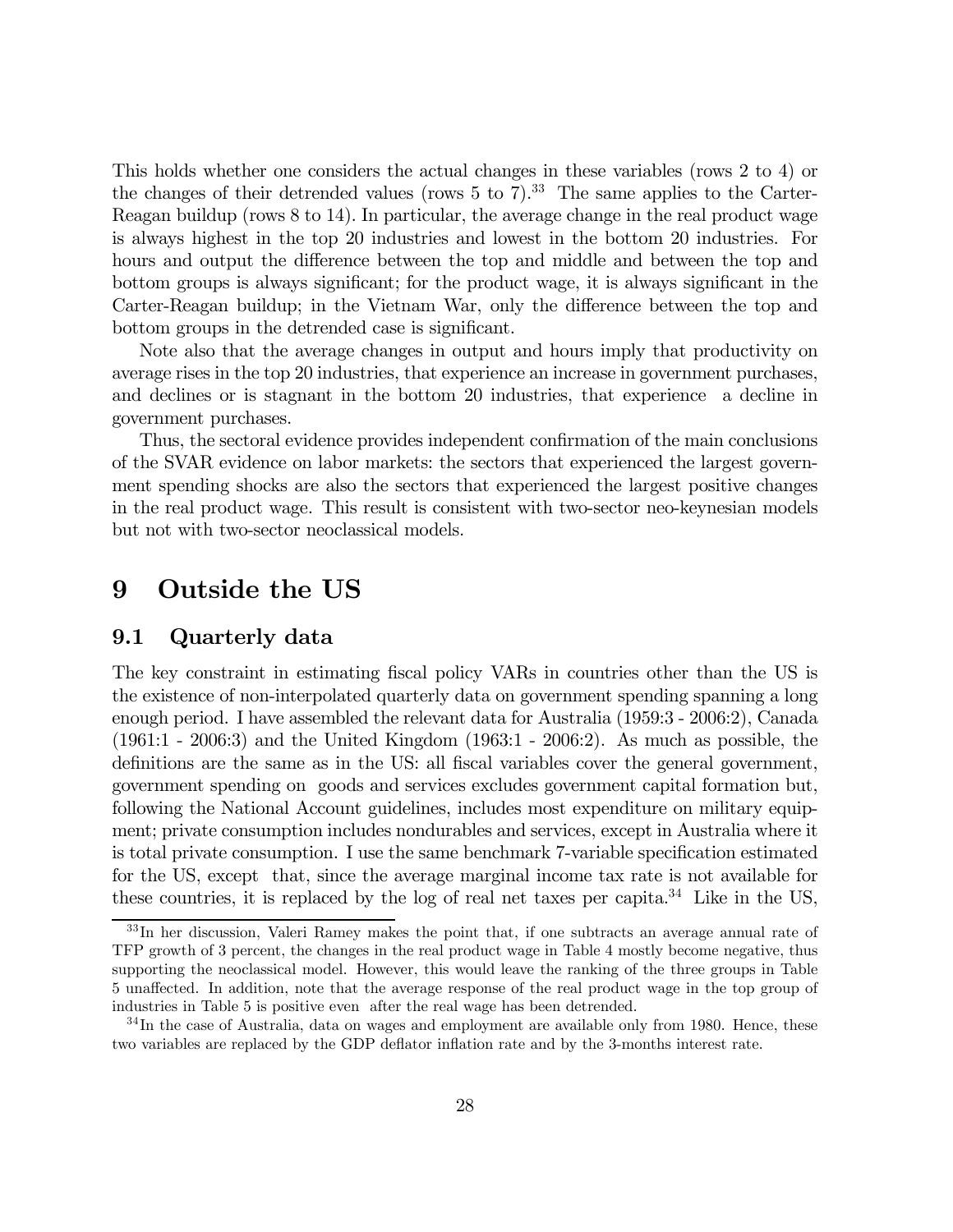the alternative specifications give nearly identical results.

Row 1 of Figure 14 displays the response of government spending, GDP, consumption and investment. To facilitate comparison, the first column displays anew the US responses in the LT specification over the shorter sample starting in 1954:1, the following columns display Australia, Canada, the United Kingdom; columns 5 to 8 do the same for the I1 specification.

There are two key messages from this table: the responses of GDP and consumption tend to be positive in all countries and all specifications; but they are also smaller than in the US, and in a few cases insignificantly different from 0.

In the LT specification, the responses of GDP and consumption are positive and significant in all countries (although they turn negative in the UK after 6 quarters), but outside the US the consumption response is rarely larger than .5 percentage points of GDP, against a peak of more than 1 percent in the US. A similar pattern is displayed by the I1 specification, except that now GDP and consumption in Canada are insignificant, while in the UK they are now positive and significant over the whole horizon.

There is slightly less regularity across countries in the response of investment: in the LT specification, it is negative in the US, Canada, and the UK (after a small and brief positive impact response), and positive in Australia. Like in the US, this response is driven by machinery and equipment investment and, to a lesser extent, by structures; outside the US, private residential investment tends to increase slightly, by between .1 and .2 percent of GDP, after a government spending shock.

#### 9.2 Historical evidence with annual data

Figure 15 displays impulse responses from a small 4-variable SVAR in government spending, GDP, private consumption, and investment, estimated using long-run annual data in Australia, Canada and the United Kingdom, plus the US as a comparison.<sup>35</sup> Over these long samples, outside the US only total private consumption is available. The first 4 rows display the responses of the 4 variables in the LT specification, the next 4 rows of the I1 specification.

For Australia, Butlin (1977) has assembled yearly data covering the period 1901-1948. However, until 1939 private consumption was computed residually from estimates of GDP and its other components, and is thus unusable; and most data for the war years are

Germany also has quarterly data, but the amount of detail from the primary source is limited, and the large break in 1989 makes it difficult to estimate a meaningful VAR. Heppke-Falk, Tenhofen and Wolff (2006) estimate a SVAR on German data between 1974:1-2004:4, prolonging the data for Germany after 1991 backward using West German growth rates, and find a positive response of private consumption to a government spending shock. A few other countries, like France and Italy, have data starting in 1980, but the amount of interpolation is unclear.

<sup>&</sup>lt;sup>35</sup>Long-run data for labor market variables are available only for the US and Canada, hence the smaller 4-variable specification to ensure consistency across countries.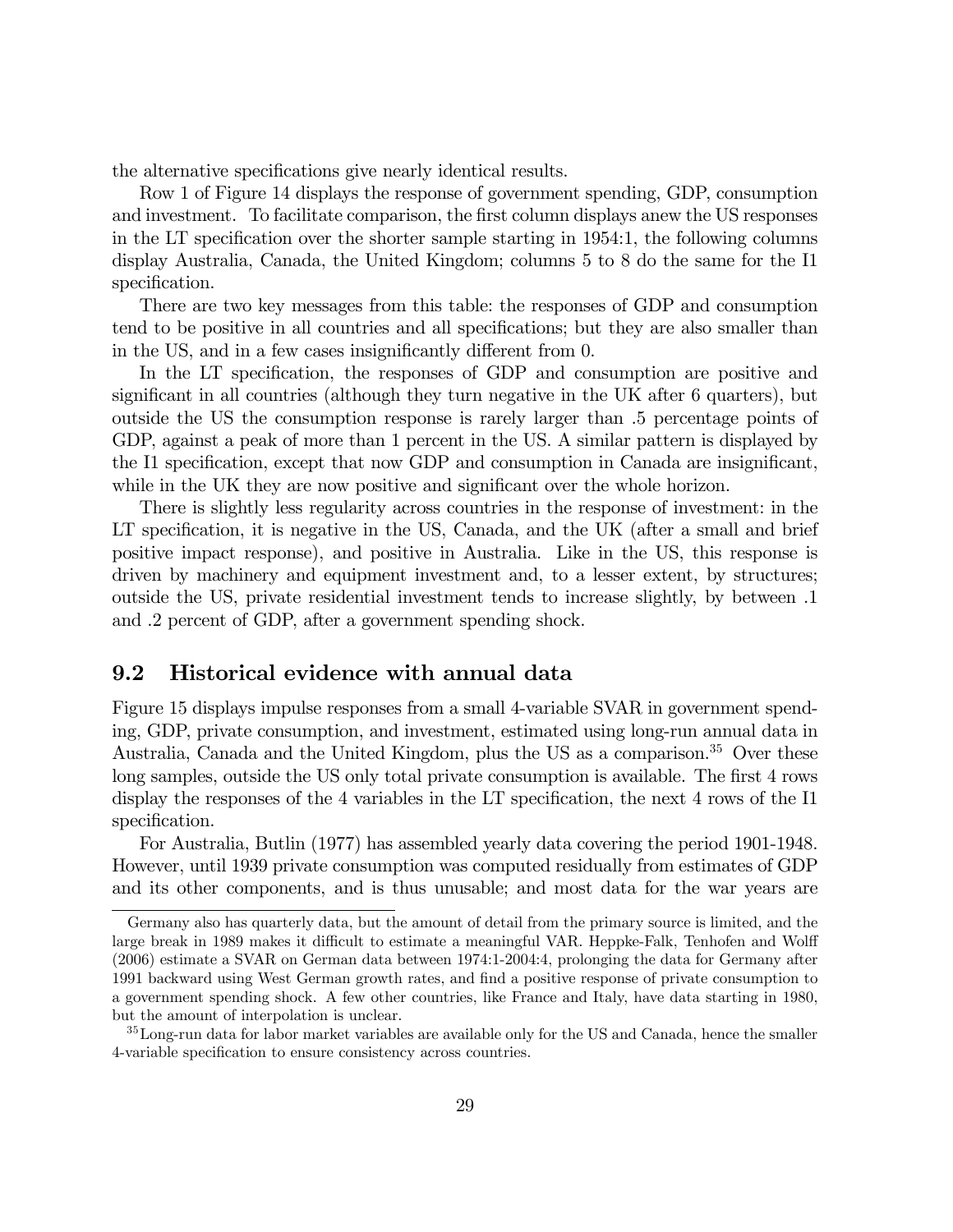considered "unreliable" by the author himself. The Australian Bureau of Statistics now publishes thoroughly revised annual data on a number of variables going back to 1949, with a consistent definition.<sup>36</sup> When the long sample - combining the Butlin data up to 1948 and the ABA data from 1949 - is used (column 3), the response of consumption is significantly negative; this is consistent with the mechanical negative correlation between government and private consumption due to the residual nature of the latter. When the VAR is estimated from 1949, thus using only the consistent ABA data (column 4), the response of consumption is now positive (after a small initial decline), sizeable (just below 1 percent of GDP), and significant at 2 years.

Statistics Canada publishes historical annual series with a consistent definition going back to 1926. Over the whole sample (column 5) the response of consumption is significantly positive, with a peak of .6 percentage points of GDP after 5 years. This is robust to the exclusion of WWII (column 6), although not in first differences (row 7).

In the United Kingdom, annual data on the variables of interest are published in the Blue Book from 1948 using a consistent definition; Feinstein (1972) provides data going back to 1870. But up to about 1920 many series are considered unreliable: in Feinstein (1972) GDP, depending on the decade gross fixed capital formation, consumers' expenditure and central government spending get subjective "reliability assessments" of B or C (on a declining scale from A to C). For the period 1900-1938 "little information on actual expenditure or retail sales is available" (page 45); and importantly, the results of the government expenditure deflation "are very rough, and especially for the war years are best treated with extreme scepticism" (page 78).

Column 7 of Figure 15 shows that over the whole sample consumption drops significantly to about -.8 percentage points of GDP after 3 years. These results are robust to the exclusion of WWI (WWII is not in the sample because there are no data on private investment between 1938 and 1946). But again, if one starts with the official data in 1948 (column 8), the decline in consumption is smaller, and is insignificantly different from  $0.37$ In first differences (row 7) consumption rises significantly above 0.

As usual, it is more difficult to identify a clear pattern in the investment responses, but outside the US investment increases only in Australia in the I1 specification and in Canada in the LT specification when wars are excluded.

Thus, when data of "good" quality are used (in particular non-interpolated, nonresidual government spending and consumption data), out of the 8 country-specification pairs that exclude wars, the response of consumption is significantly negative (but small) in one case, flat in another, and significantly positive in the remaining 6 cases. Like in

<sup>36</sup>On overlappimg years, the discrepancy between the nominal values of these series and the earlier national account estimates, themselves more consistent with Butlin's estimates for 1901-1939, can be of the order of 100 percent for some series.

 $37$  In addition, the decline in the post-war period is entirely due to the years 1974-76, when government spending incerased sìubstantially in response to what was perceived as a temporary negative shock.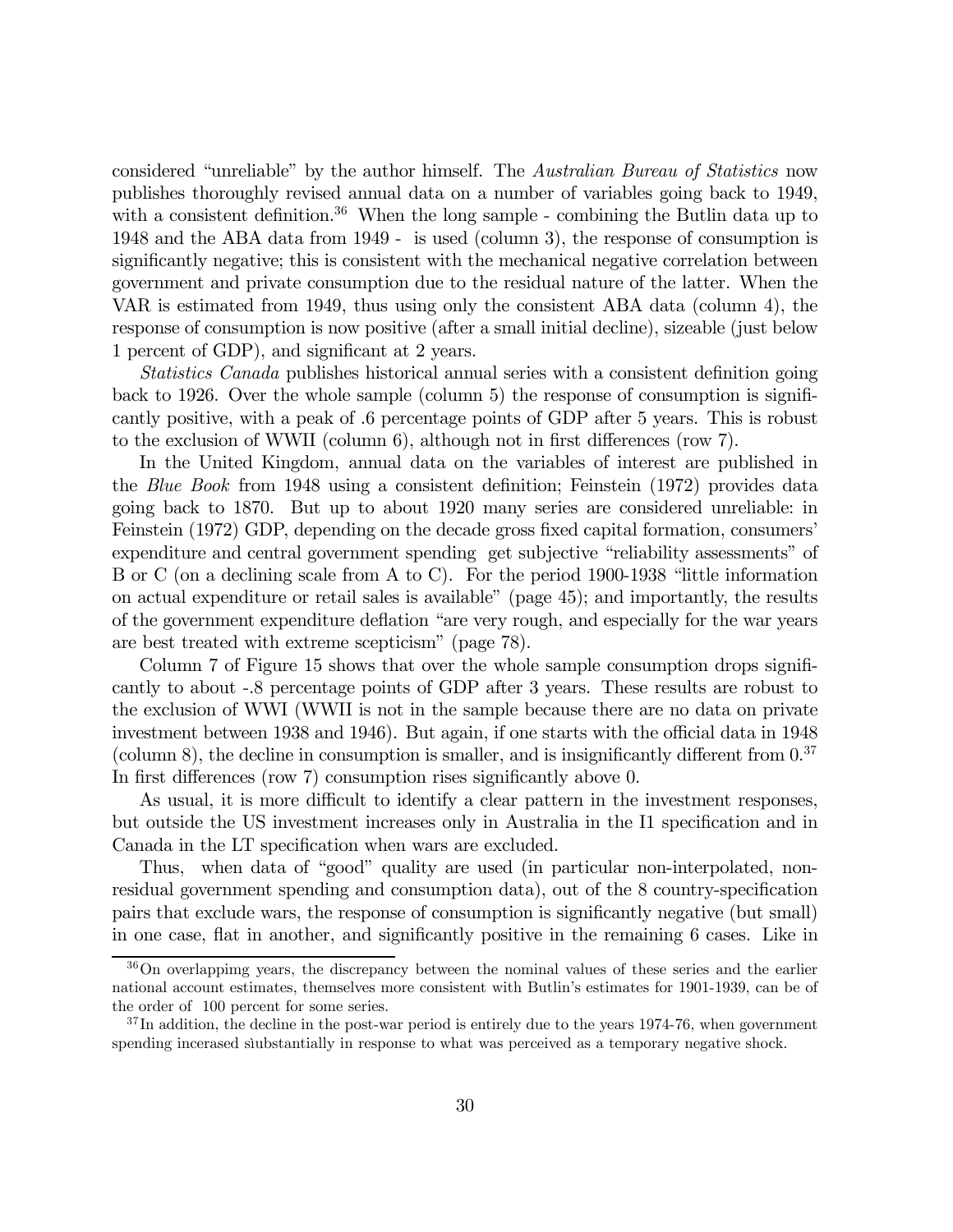quarterly data, the consumption response tends to be smaller than in the US.

Table 6 displays the cumulative GDP and consumption multipliers of government spending at 2 years from the quarterly SVARs (first panel) and from the annual SVARs (second panel), both in the LT and in the I1 specifications. In quarterly data, the consumption multiplier is nearly 0 in Canada; it is positive and quite similar (between .35 and .45) in the other countries, although in Australia it is not significant. In all cases the multipliers in the LT and I1 specifications are very close.

In annual data, in the US the consumption multiplier is large and nearly double the quarterly multiplier, but in the other countries there is more dispersion.

|             | USA           | AUS     | CAN        | $_{\rm GBR}$  | <b>USA</b> | AUS     | CAN      | GBR     |
|-------------|---------------|---------|------------|---------------|------------|---------|----------|---------|
|             | quarterly, LT |         |            | quarterly, I1 |            |         |          |         |
| GDP         | $0.98*$       | $1.33*$ | $-0.34$    | 0.57          | $0.72*$    | $1.26*$ | $-0.46$  | 0.66    |
| <b>CONS</b> | $0.42*$       | 0.35    | 0.06       | 0.35          | $0.46*$    | 0.23    | $-0.02$  | $0.35*$ |
|             |               |         | annual, LT |               | annual, I1 |         |          |         |
| GDP         | $3.05*$       | $1.13*$ | $1.59^{*}$ | 0.28          | $3.03*$    | $1.68*$ | 0.22     | 0.69    |
| <b>CONS</b> | $0.98*$       | $-0.28$ | $0.19*$    | $-0.03$       | $0.83*$    | $-0.19$ | $-0.27*$ | $0.62*$ |

Table 6: Cumulative multipliers of govt. spending at 2 years

First panel: cumulative GDP and consumption multipliers from 4 variable VAR estimated on quarterly data. Second panel: cumulative GDP and consumption multipliers from same 4-variable VAR estimated on annual data. Samples for annual VARs: USA: from 1929, WWII and Korean War excluded; Australia: from 1949; Canada: from 1926, WWII exclued; United Kingdom: from 1948.

An asterisk "\*" indicates that 0 is outside the region between the two one-standard error bands at that horizon.

### 9.3 The labor market

Figure 16 displays the results for labor market variables in the US, Canada and the UK (in Australia, data on wages and employment are available only from 1983). These are based on the usual benchmark 7-variable VAR also used to derive the responses of consumption and investment, that includes  $g, t, y, c, k, e$  (a measure of hours or employment) and w (a measure of earnings or compensation). The first row displays the response of GDP; the second row of the employment variable with the largest coverage available (total employment in the US, the whole industry in Canada, and all civilian jobs in the UK); the third row of manufacturing hours (in the US) or employment (in Canada). The next two rows display the responses of the corresponding real product wages.<sup>38</sup>

<sup>38</sup>This is: in row 4, hourly business sector compensation deflated by its onw deflator (USA); average weekly earnings of all employees in the industrial composite, deflated by the GDP deflator (Canada);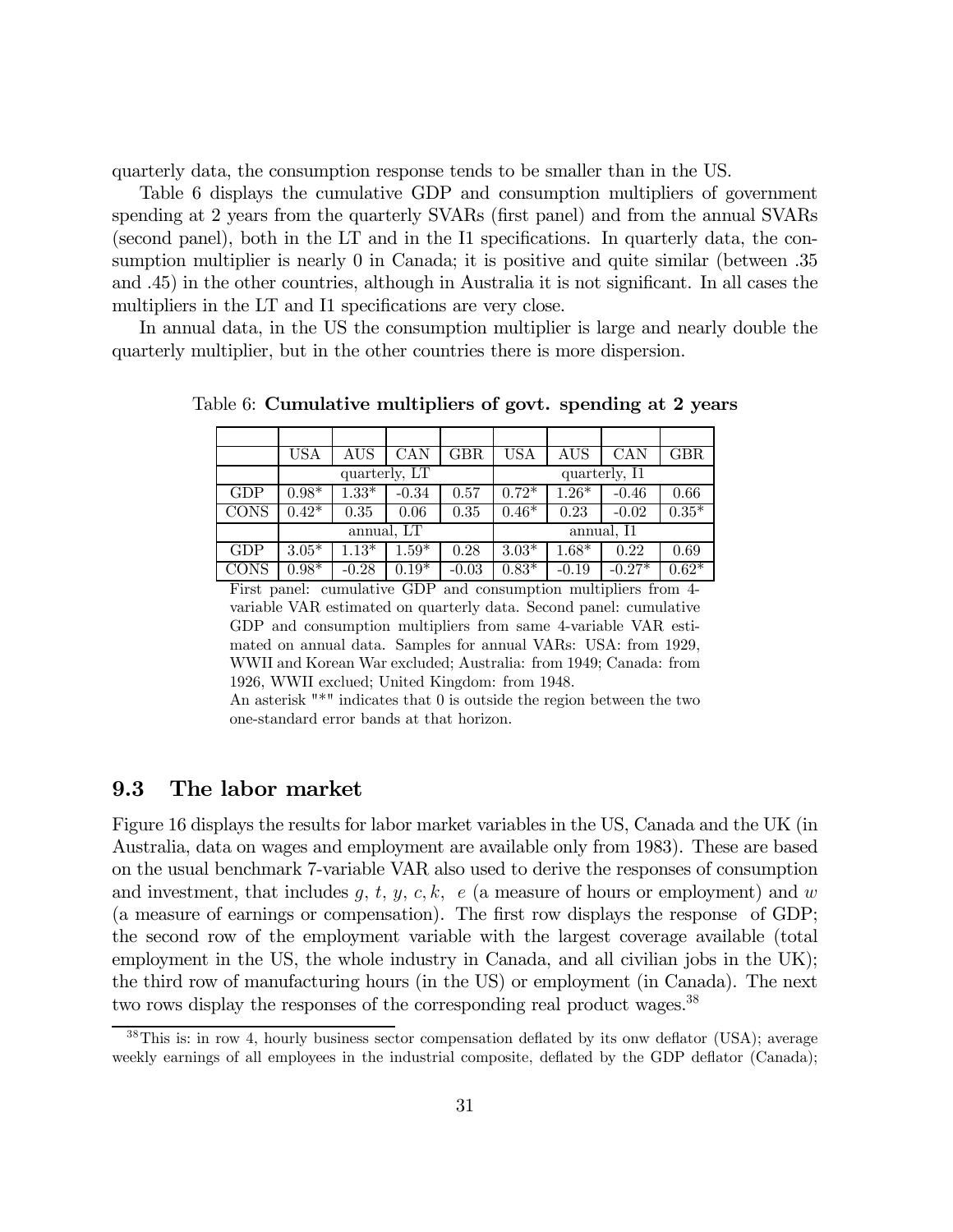Outside the US, it is surprisingly difficult to find a positive response of employment variables to a government spending shock, despite the positive GDP response: only in the UK in the I1 specification can one find a positive response of overall employment. In all countries and specifications, the real product wage increases significantly, and again more in manufacturing.

#### 9.4 Annual historical evidence on labor markets

Outside the US, only Canada has long enough historical annual series on employment and the real wage, and only in manufacturing. Figure 17 displays responses to a government spending shock of 1 percent of GDP from a 5 variable VARs that includes government spending, GDP, private consumption, manufacturing employment, and the manufacturing real wage, exactly like that estimated for the US. And like in the US, manufacturing employment rises in Canada, except in the I1 specification when wars are excluded (the same specification that exhibited no increase in consumption). The peak employment response is between 1 and 2 percent.

Like in the quarterly SVAR, the response of the manufacturing real wage is always positive and significant, with peaks of above 2 percent when wars are excluded.

## 10 A brief review of recent models of fiscal policy

This section briefly reviews the effects of purchases of goods and services by the government in the recent macro literature, to point out the key testable differences. In all cases, I will assume that taxation is lump-sum, government spending consists of purchasing goods produced by the private sector that are then thrown away, and there is only one sector in the economy. For the reasons discussed in the introduction, the discussion will focus on the effects of government spending on GDP, private consumption, employment, and the real wage.

In the standard **neoclassical model** studied by Baxter and King (1993) a forwardlooking representative agent can borrow and lend freely at the market interest rate; the production function has constant returns to scale, all prices are flexible, all goods and factor markets are perfectly competitive, and the utility function is separable in consumption and leisure. From the intertemporal government budget constraint, an increase in government spending must be matched by an increase in taxation of the same value in present discounted value terms. Hence, the individual is poorer in lifetime terms, and reduces her consumption and leisure; as labor supply shifts out, output increases and the real wage falls along a given labor demand.

average earnings index for the whole economy, deflated by the GDP deflator (UK). In row 5, average weekly earnings of manufacturing production workers (USA) and employees (Canada), deflated by the manufacturing PPI.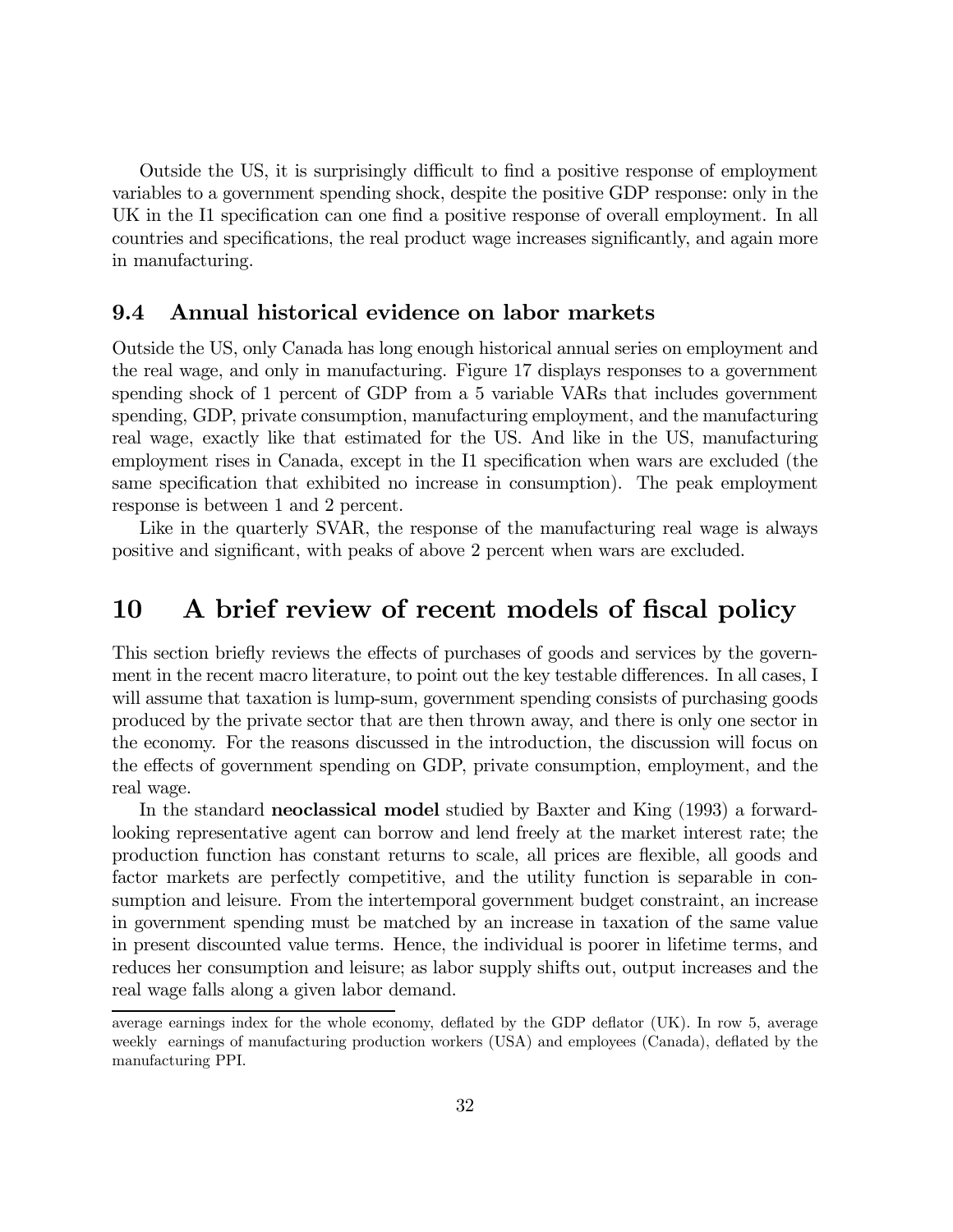Thus, in this model the effects of a government spending shock on consumption and the real wage follow directly from two key features: the negative wealth effect, and the separability of consumption and leisure. Two broad classes of models eliminate or counteract these two features to reach different predictions about the response of private consumption, or the real wage, or both.

In the non-separable model of Linnemann (2006) the only difference is that the utility function is non-separable in leisure and consumption. As leisure falls following the negative wealth effect, the substitutability between consumption and leisure implies that the marginal utility of consumption must increase. Hence, both consumption and hours increase. However, as Bilbiie (2006) shows, for consumption to increase it must be the case that it is an inferior good; and for consumption and hours to move in the same direction, one of the two must be an inferior good.

The next modification of the neoclassical mechanism consists in allowing a government spending shock to cause a rightward shift in the aggregate demand for labor. If this effect is strong enough, the real wage can increase; in turn, this can (but not necessarily does) induce a higher consumption, through two basic mechanisms: the substitution effect and credit constraints. There is more than one way to get a government spending effect on the aggregate demand for labor: for lack of a better name, I lump this class of models based on movements in labor demand that are not caused by productivity shocks under the heading of neokeynesian models.

1) Countercyclical mark-ups. With some monopoly power in the goods market, labor demand is defined by the first order condition for profit maximization  $F<sub>L</sub>(L<sub>t</sub>, ...)$  $\mu_t w_t$ , where F is the production function, L is labor demand, w is the real product wage, and  $\mu$  is the markup. If  $\mu_t$  falls when government spending increases, from  $F_{LL} < 0$  labor demand will increase for a given w. In the well known model of Rotemberg and Woodford (1992), a government spending shock increases current demand relative to future demand and therefore raises the incentives to undercut collusive pricing between oligopolistic firms. The only incentive compatible collusive agreement is then to reduce the mark-up when aggregate demand increases.

In Ravn, Schmitt-Grohé and Uríbe (2006) the demand function facing each producer has a price-elastic component that is a function of aggregate demand, and a price-inelastic component that is a function of the producer specific habit. An increase in aggregate demand, caused for instance by a shock to government spending, increases the share of the price-elastic component and thus the elasticity of demand, which in turn makes the markup countercyclical.

2) **Nominal rigidities**. With price stickiness, monopolistically competitive firms meet the extra demand caused by a government spending shock by supplying more output; labor demand increases as output rises (thus, these models also exhibit countercyclical markups conditional on a government spending shock). As shown in Linnemann and Schabert (2003), if the interest rate rule does not put too much weight on output, the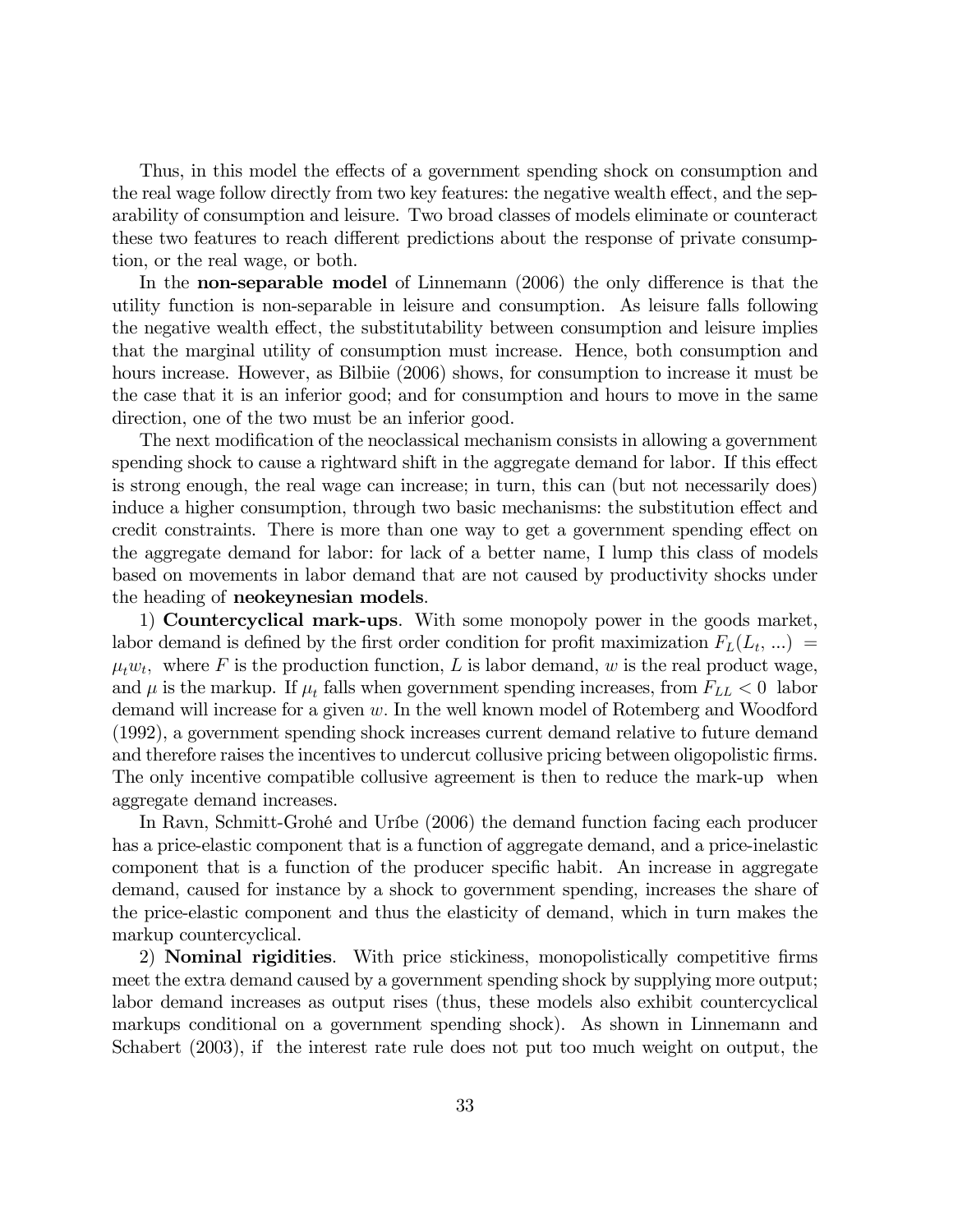real wage can increase despite the shift in labor supply. Note that the nature of the rigidity matters: with wage rigidity, the real wage might well fall after a government spending shock.

3) Increasing returns. In Devereux, Head and Lapham (1996), higher government spending raises the equilibrium number of firms that can operate in the intermediate good sectors, where there are increasing returns to specialization. Hence, the productivity of all firms in the sector increase, and despite the standard negative wealth effect on labor supply the resulting outshift in labor demand can lead to a higher equilibrium real wage. A similar mechanism operates in Bilbiie, Ghironi and Melitz (2005).

Once the real wage rises because of one of these three mechanisms, there are basically two ways to get a rise in consumption. First, the higher real wage induces individuals to substitute from leisure into consumption, thereby inducing an increase in consumption: this is the route taken by Ravn, Schmitt-Grohé and Uríbe (2006) and Devereux, Head and Lapham (1996). In models with nominal rigidities, in general the increase in the real wage will not be enough, by itself, to generate an increase in consumption The second route, taken by Galí, Lopez-Salido and Vallés (2006), is then to appeal to credit constraints: a share of the population cannot borrow or lend, and consume all their labor income in each period. As the real wage increases, their consumption increases too. With enough of these individuals, the model can generate a positive response of total private consumption to a government spending shock.<sup>39</sup>

Note that, in order to generate a positive consumption response, these models need a substantial real wage response. This runs counter to the notion that real wages tend to be acyclical (unconditionally) over the cycle. But the evidence we have seen is that they can be quite responsive to government spending shock.

Table 7 summarizes the key results discussed in this section.

|                       | . s |     |  |  |
|-----------------------|-----|-----|--|--|
| Neoclassical          |     | $=$ |  |  |
| Non-separable utility |     | $=$ |  |  |
| Neokeynesian          |     |     |  |  |

Table 7: Models of government spending

A " $(\uparrow)$ " indicates that the real wage or consumption *can* increase if the shift in labor demand is large enough.

This classification is obviously rather schematic. As we have seen, "neo-keynesian" models are consistent with a wide variety of responses, depending for instance on the nature of the nominal rigidity and the behavior of the monetary authorities. But in

<sup>39</sup>López-Salido and Rabanal (2006), Forni, Monteforte and Sessa (2006), and Coenen and Straub (2005) all estimate small DSGE models with credit constrained households.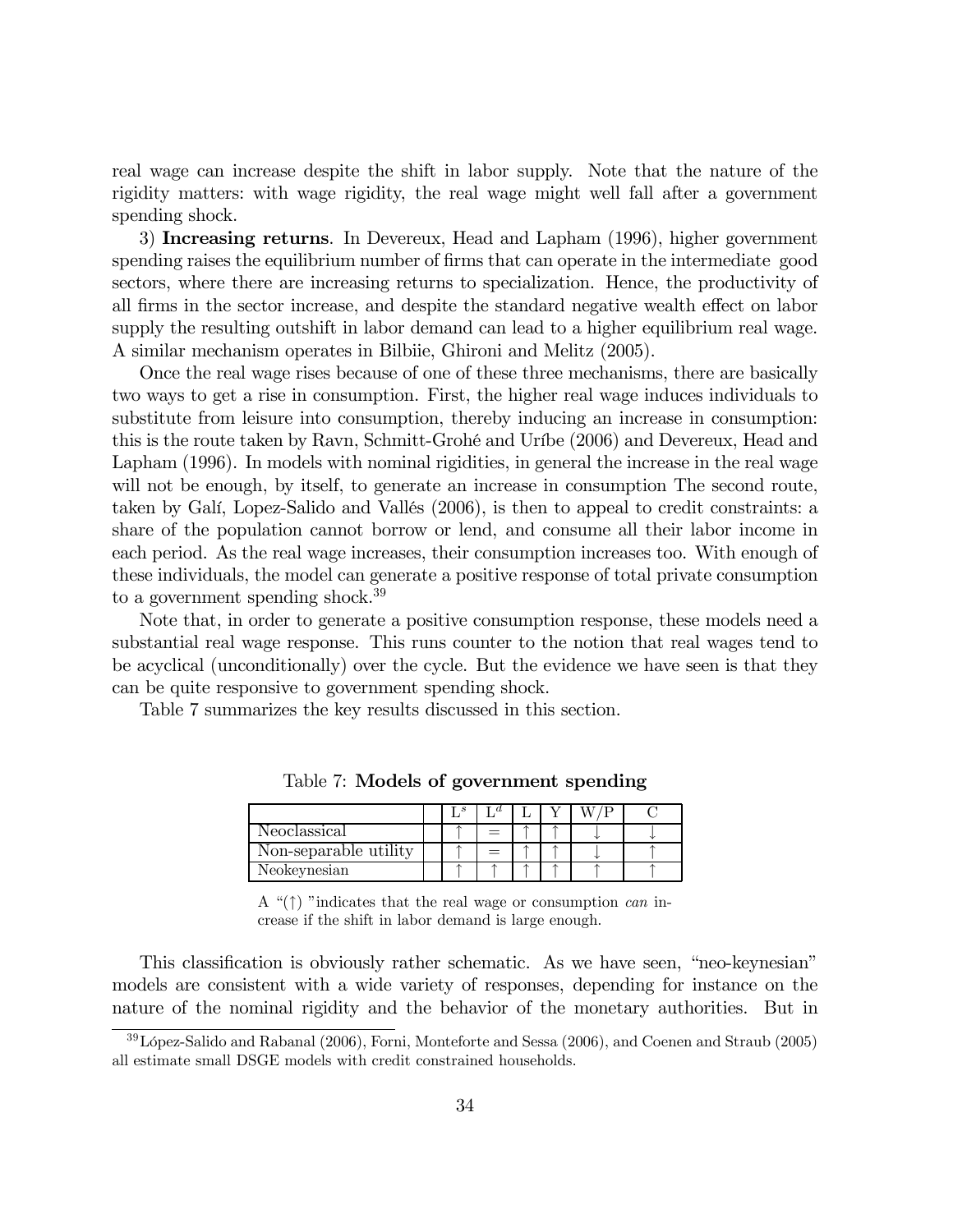one sense it remains useful: because of the wealth effect, with lump-sum taxation the neoclassical model unambiguously generates a decline in private consumption following a government spending shock; and even with distortionary taxation, one would need rather extreme patterns of intertemporal substitution to generate a (temporary) increase in consumption in response to a negative wealth effect.

## 11 Conclusions

Are wars normal events from the point of view of fiscal policy, just "bigger"? If they are, it is difficult to escape the conclusion that private consumption declines in response to a shock to government spending: wars are plausibly exogenous, and during WWII the share in GDP of government spending on goods and services more than tripled in 4 years, from 14.8 percent in 1940 to 47.9 percent in 1944, while private consumption of nondurables and services declined from 62.6 to 46.4 of GDP. But even outside wars there is fiscal action that can be exploited: the problem is how to disentangle its exogenous, unanticipated component. The "narrative" or "Dummy Variable" approach tries to combine both ideas, by looking at the typical deviation from the "normal" path of the endogenous variable caused by a series of post-war "abnormal" fiscal events, namely four military buildups driven by foreign policy, that can plausibly be regarded as exogenous and unanticipated. In its original version, the method assumes that these "abnormal" fiscal events are entirely (in the DV3 approach), or "almost" entirely (in the DV1 and DV2 approaches) responsible for all the deviation from normal of all the varaibles during an horizon that is typically assumed to be between 6 and 8 quarters. Under these assumptions, the method delivers results that, especially in the DV1 and DV2 method, are supportive of the key neoclassical mechanism: in response to a government spending shock, private consumption and the real wage fall.

But possibly a better interpretation of the logic itself of the exercise consists in isolating the "abnormal" fiscal events and estimate the "normal" response of the non-fiscal endogenous variables to these events. Thus, this method allows for a number of non-fiscal shocks to hit the economy during the time of the abnormal fiscal event. In this case, the estimated normal response of consumption to abnormal events is now typically positive. This is consistent with the impulse responses from an approach based on a structural VAR. This last approach is subject to a different type of criticism: its estimated shocks might not be rally unanticipated by the private sector. To address this problem, Ramey (2006) proposes to estimate SVARs with long-run annual data. I show that, when reliable non-interpolated data are used, again the evidence supports the notion that the responses of consumption and of the real wage to a government spending shock are positive Independent evidence from the US input-output tables also indicates that the real product wage increased more in the sectors that experience the greater increase in government spending as a share of their output.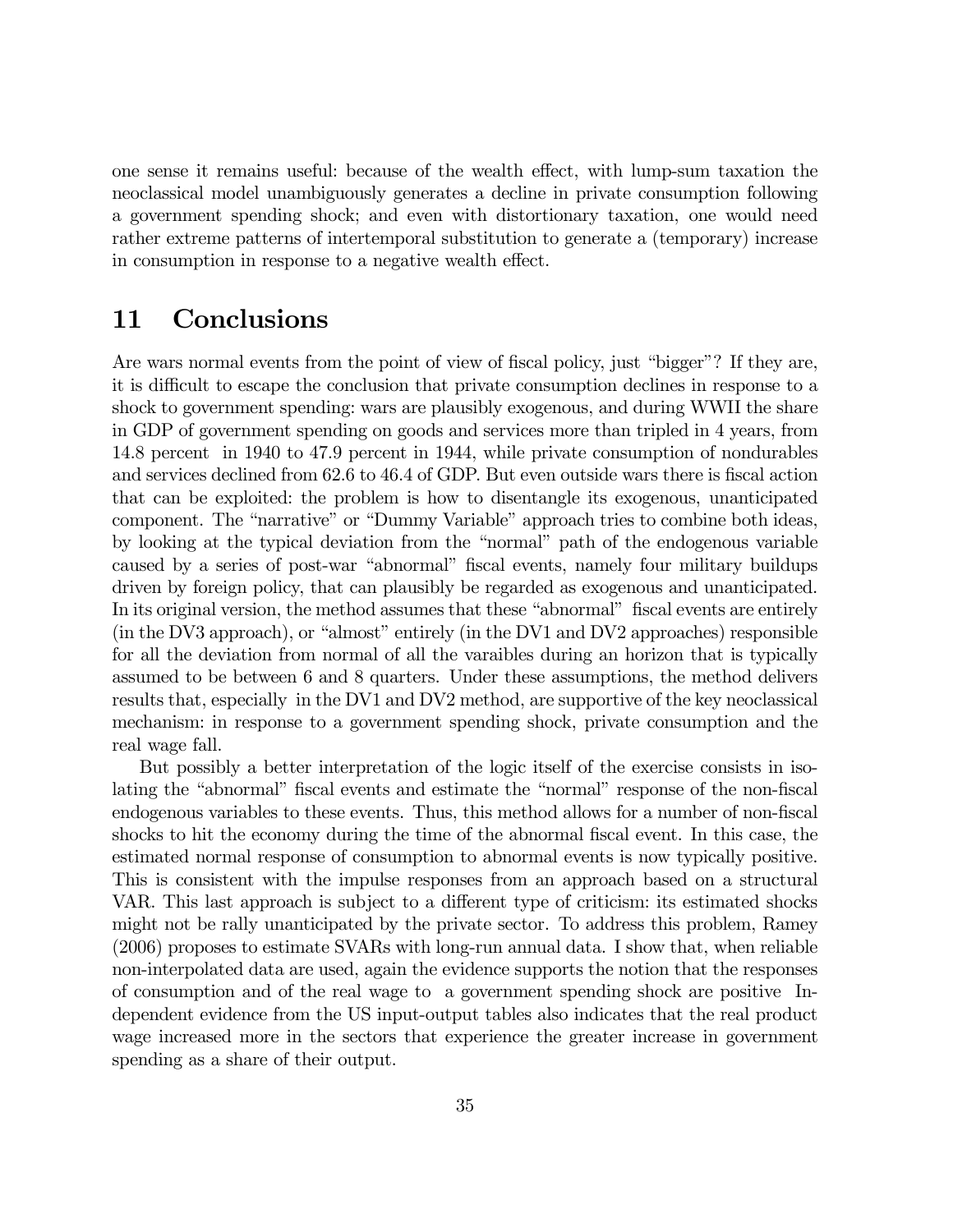Obviously there are many open questions, both in terms of methodology and in terms of evidence. I will indicate only two. It is frequently asserted that government spending is more effective in stimulating the economy in times of recessions and low capacity utilization. Although I know of no model that formalizes this idea, it is easy to see how a model with occasionally binding credit constraints could generate this result. In ongoing research with Ilian Mihov, we indeed find preliminary evidence that shocks to government spending generate a higher GDP and private consumption response in times of low GDP growth.

A second open issue concerns the stability of the results across periods. The variances of output and inflation have declined considerably after about 1980, and a growing literature studies how changes in the conduct of monetary policy and in its transmission mechanism might have contributed to this decline. There is evidence (see Perotti (2004) and Romer and Romer (2006)) that both the variance of fiscal policy shocks and their effects on GDP and consumption also have declined in the last 20 years. Investigating this issue further seems important to promote our understanding of the transmission mechanism of fiscal policy.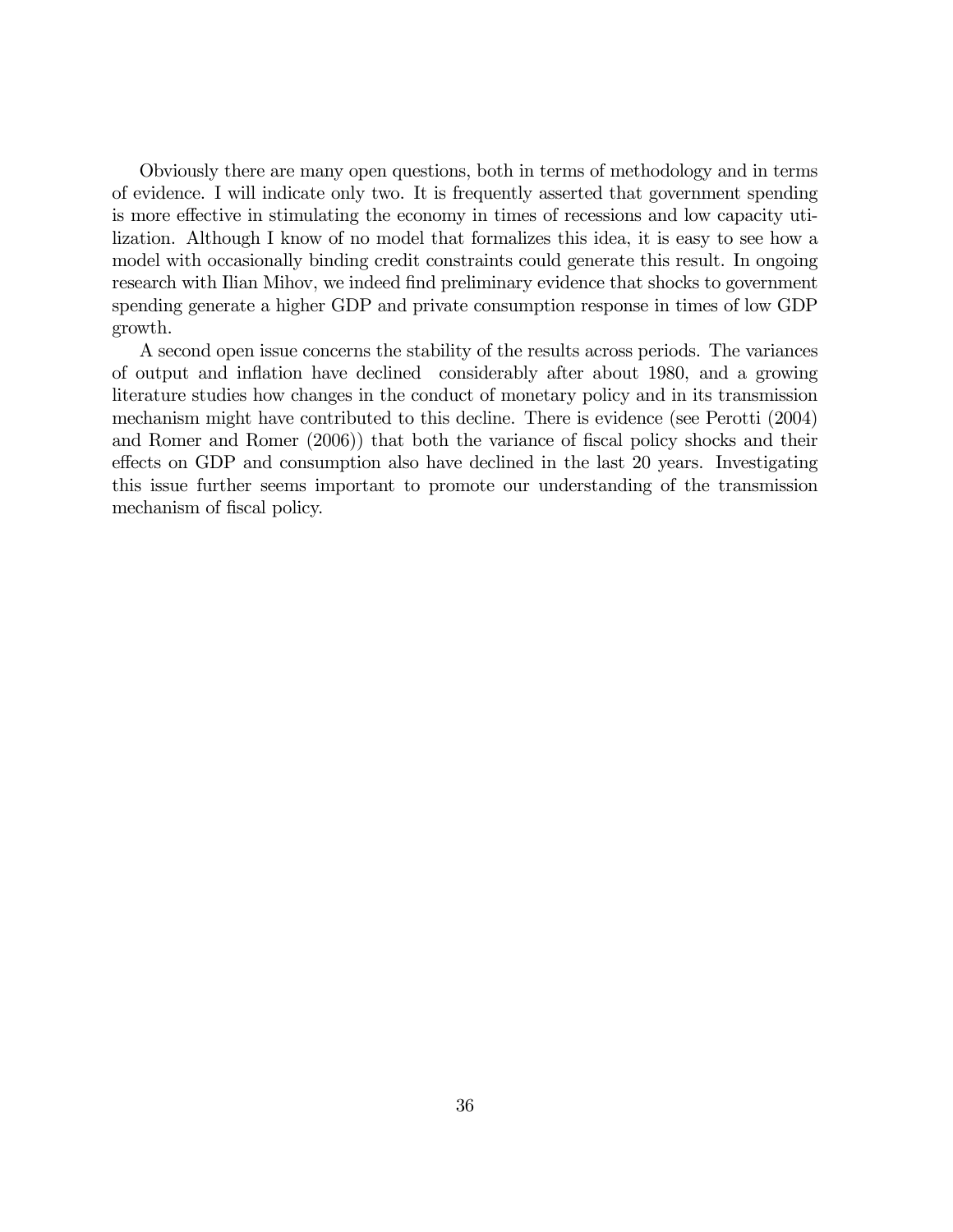# References

- Balke, Nathan S. and Robert J. Gordon (1989): "The Estimation of Prewar Gross Natinal Product: Methodology and New Evidence", Journal of Political Economy, Vol. 97, No. 1, pp. 38-92
- Barro, Robert J. and Chaipat Sahasakul (1986): "Measuring the Average Marginal Tax Rate from the Individual Income Tax", *Journal of Business*, Vol. 56, No. 4, pp. 419-452
- Barro, Robert J. and Chaipat Sahasakul (1986): "Average Marginal Tax Rates from Social Security and the Individual Income Tax", Journal of Business, Vol. 59, No. 4, pp. 555-566
- Baxter, Marianne and Robert King (1993): "Fiscal Policy in General Equilibrium", American Economic Review, June
- Bilbiie, Florin O. (2006): "Non-Separable Preferences, Fiscal Policy 'Puzzles' and Inferior Goods", mimeo, University of Oxford
- Bilbiie, Florin O., Fabio Ghironi, and Marc J. Melitz (2005): "Business Cycles and Firm Dynamics", mimeo, Harvard University
- Blanchard, Olivier and Roberto Perotti (2002): "An Empirical Characterization of the Dynamic Effects of Changes in Government Spending and Taxes on Output", Quarterly Journal of Economics
- Bureau of Economic Analysis and U.S. Department of Commerce (1988): Government Transactions, Methodology Papers: U.S. National Income and Product Accounts series, Washington, D.C
- Burnside, Craig, Martin Eichenbaum, and Jonas D.M. Fisher (2004): "Fiscal Shocks and Their Consequences", Journal of Economic Theory 115, pp. 89—117
- Butlin, M. W. (1977): "A Preliminary Annual Database 1900/01 to 1973/74" Reserve Bank of Australia Research Discussion Paper No 7701, May
- Canova, Fabio and Evi Pappa (2003): "Price Dispersions in Monetary Unions: The Role of Fiscal Shocks," CEPR Discussion Paper Series, No. 3746
- Canzoneri, Matthew B., Robert E. Cumby and Behzad T. Diba (2002): "Should the European Central Bank and the Federal Reserve Be Concerned About Fiscal Policy", paper presented at the Federal Reserve Bank of Kansas City's symposium on "Rethinking Stabilization Policy", Jackson Hole, August 29-31 2002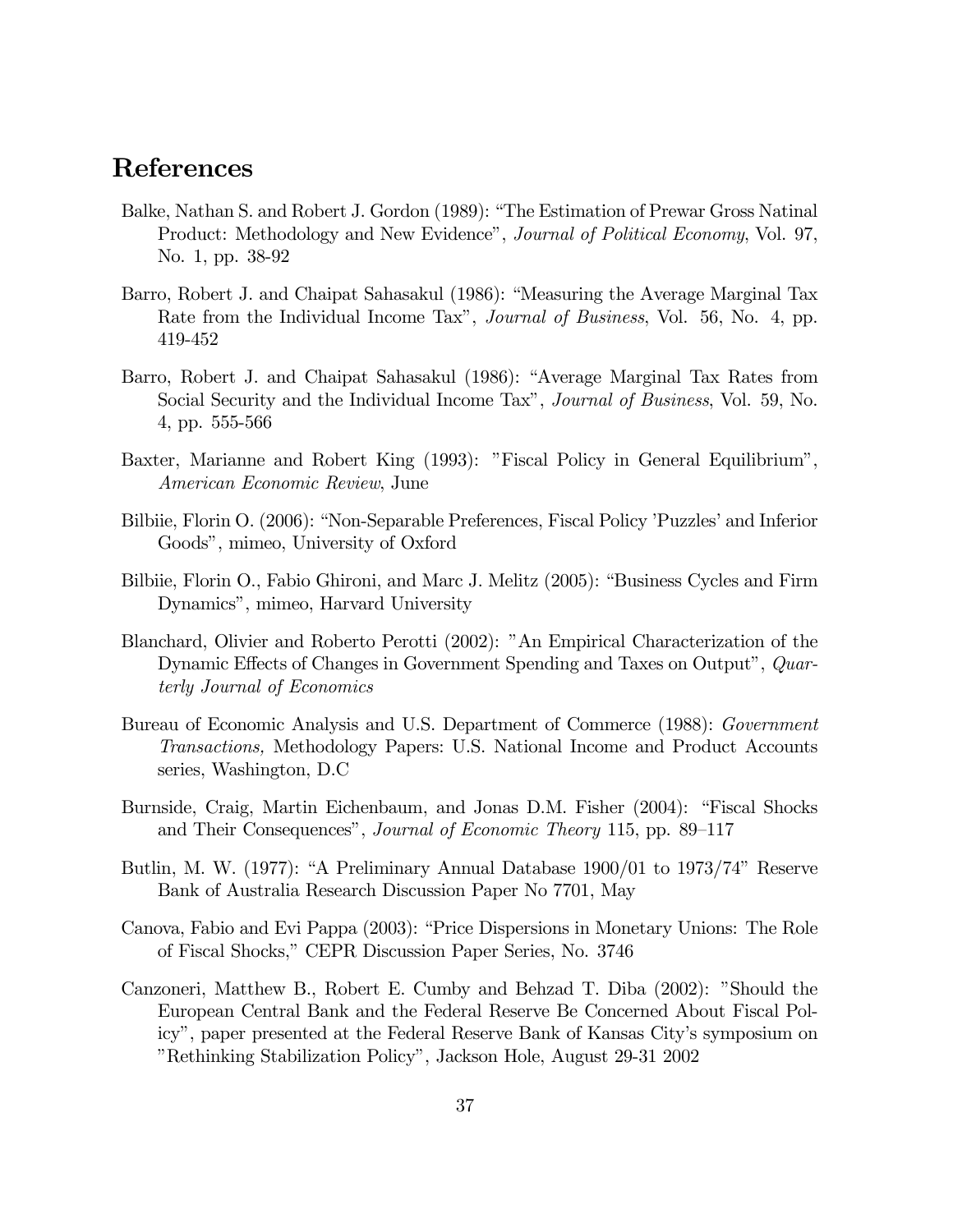- Cavallo, Michele (2005): "Government Employment Expenditure and the Effects of Fiscal Policy Shocks", mimeo, Federal Reserve Bank of San Francisco
- Chari, V.V., Patrick Kehoe, and Ellen McGrattan (2005): "A Critique of Structural VARs Using Real Business Cycle Theory", Federal Reserve Bank of Minneapolis-Working Paper 631
- Cochrane, John (1998): "What Do VARs Mean?: Measuring the Output Effects of Monetary Policy" Journal of Monetary Economics 41:2, April, pp. 277-300
- Coenen, G. and R. Straub (2005): "Does Government Spendingg Crowd In Private Consumption? Theory and Empirical Evidence for the Euro Area", International Finance, 8(3), pp. 435-70
- Cooley, Thomas F. and Lee E. Ohanian (1997): "Postwar British Economic Growth and the Legacy of Keynes", Journal of Political Economy, 105, No. 3, pp. 439-72
- Dai, Qiang and Thomas Philippon (2006): "Fiscal Policy and the Terms Structure of Interest Rates", mimeo, New York University
- Devereux, Michael B., Allen C. Head, and Beverly J. Lapham (1996): "Monopolistic Competition, Increasing Returns, and the Effects of Government Spending", Journal of Money, Credit and Banking, 28(2), May, pp. 233-54
- Eichenbaum, Martin and Jonas D.M. Fisher (2004): "Fiscal Policy in the Aftermath of 9/11", mimeo, Northwestern Univesrity
- Edelberg, Wendy, Martin Eichenbaum, and Jonas D.M. Fisher (1999): "Understanding the Effects of a Shock to Government Purchases", Review of Economics Dynamics, pp. 166-206
- Fatás, Antonio and Ilian Mihov (2001): "The Effects of Fiscal Policy on Consumption and Employment: Theory and Evidence", mimeo, INSEAD
- Favero, Carlo and Francesco Giavazzi (2007): "Debt and the Effects of Fiscal Policy", mimeo, Bocconi University
- Feinstein, C.H. (1972): National Income Expenditure and Output of the United Kingdom 1855-1965, Cambridge University Press, Cambridge, UK
- Forni, L., L. Monteforte, and L. Sessa (2006): "The Estimated General Equilibrium Effects of Fiscal Policy: the Case of the Euro Area", mimeo, Bank of Italy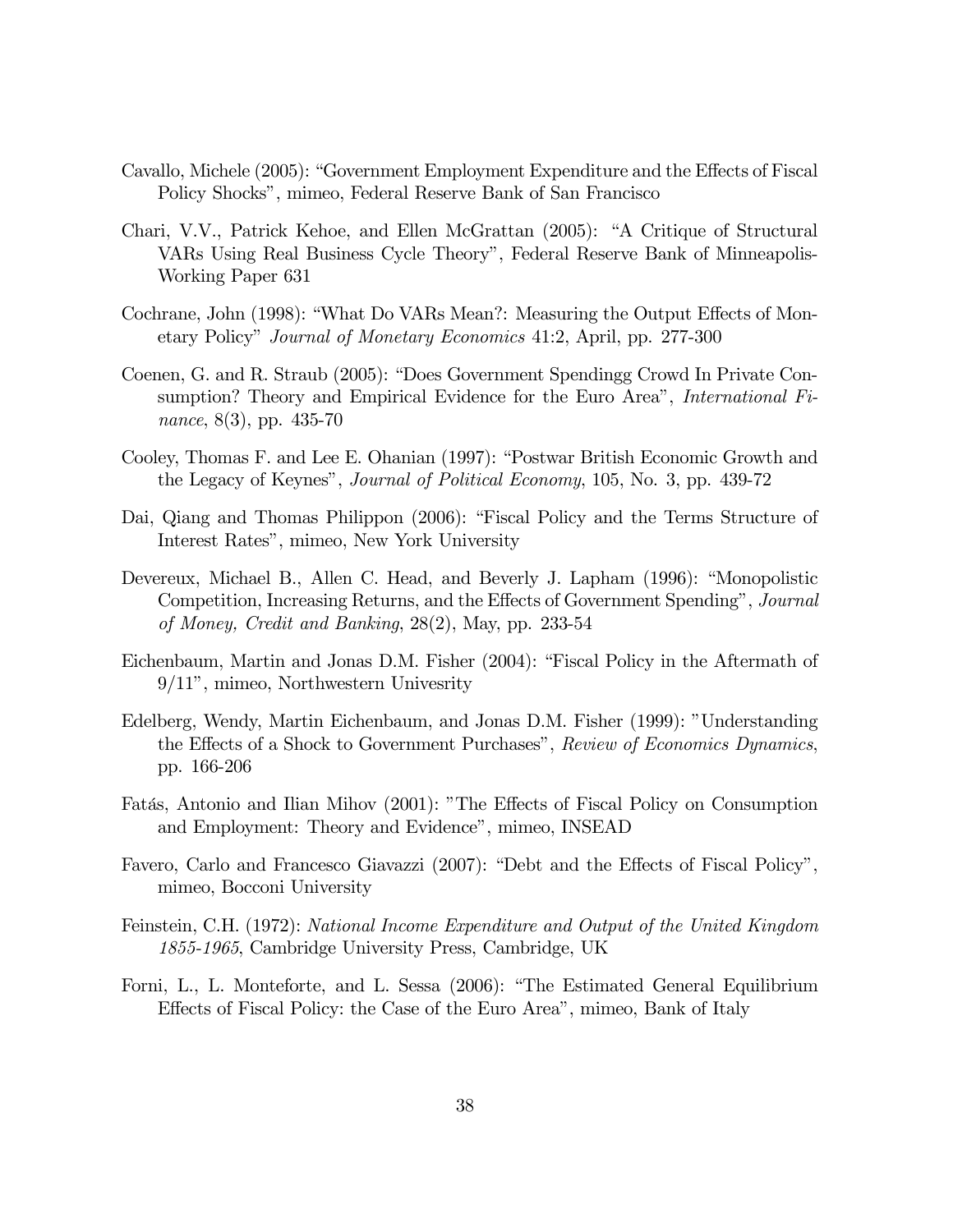- Galí, Jordi, J. David López-Salido and Javier Vallés (2006): "Understanding the Effects of Government Spending on Consumption", forthcoming, Journal of the European Economic Association
- Giorno, Claude, Pete Richardson, Deborah Roseveare, and Paul van den Noord (1995): "Estimating Potential Output, Output Gaps, and Structural Budget Deficits", Economic Department Working Paper 152, OECD, Paris
- Heppke-Falk, Kirsten H., Jörn Tenhofen, and Guntram B. Wolff (2006): "The Macroeconomic Consequences of Exogenous Fiscal Policy Shocks in Germany: a Disaggregated SVAR Analysis", Deutsche Bundesbank Discussion Paper No 41/2006
- Jappelli, Tullio and Marco Pagano (1994): "Savings, Growth, and Liquidity Constraints", Quarterly Journal of Economics, 109(1), pp. 83-110
- Kendrick, John W. (1961): Productivity Trends in the United States, Princeton University Press, Princeton, NJ
- Leeper, Eric M. (1997): "Narrative and VAR Approaches to Monetary Poilicy: Common Identification Problems", Journal of Monetary Economics, 40, 641-657
- Linnemann, Ludger and Andreas Schabert (2003): "Fiscal Policy in the New Neoclassical Synthesis", Journal of Money, Credit and Banking, Vol. 35, No. 6, pp. 911-929
- Linnemann, Ludger (2005): "The Effects of Government Spending on Private Consumption: A Puzzle? ", mimeo, University of Bonn;
- Linnemann, Ludger (2006): "Macroeconomic Effects of Shocks to Public Employment", mimeo, University of Bonn
- López-Salido, David J. and Pau Rabanal (2006): "Government Spending and Consumption-Hours Preferences", mimeo, Federal Reserve Board
- Mihov, Ilian and Roberto Perotti (2007): "Asymmetric Effects of Government Spending Over the Cycle", in preparation, Bocconi University
- Monacelli, Tommaso and Roberto Perotti (2007): "The Sectoral Effects of Government Spending: Theory and Evidence ", in preparation, Bocconi University
- Mountford, Andrew and Harald Uhlig (2002): "What Are the Effcets of Fiscal Policy Shocks?" CEPR Discussion Paper 3338
- Ohanian, Lee E. (1997): "The Macroeconomic Effects of War Finance in the United States: World War II and the Korean War", American Economic Review, March;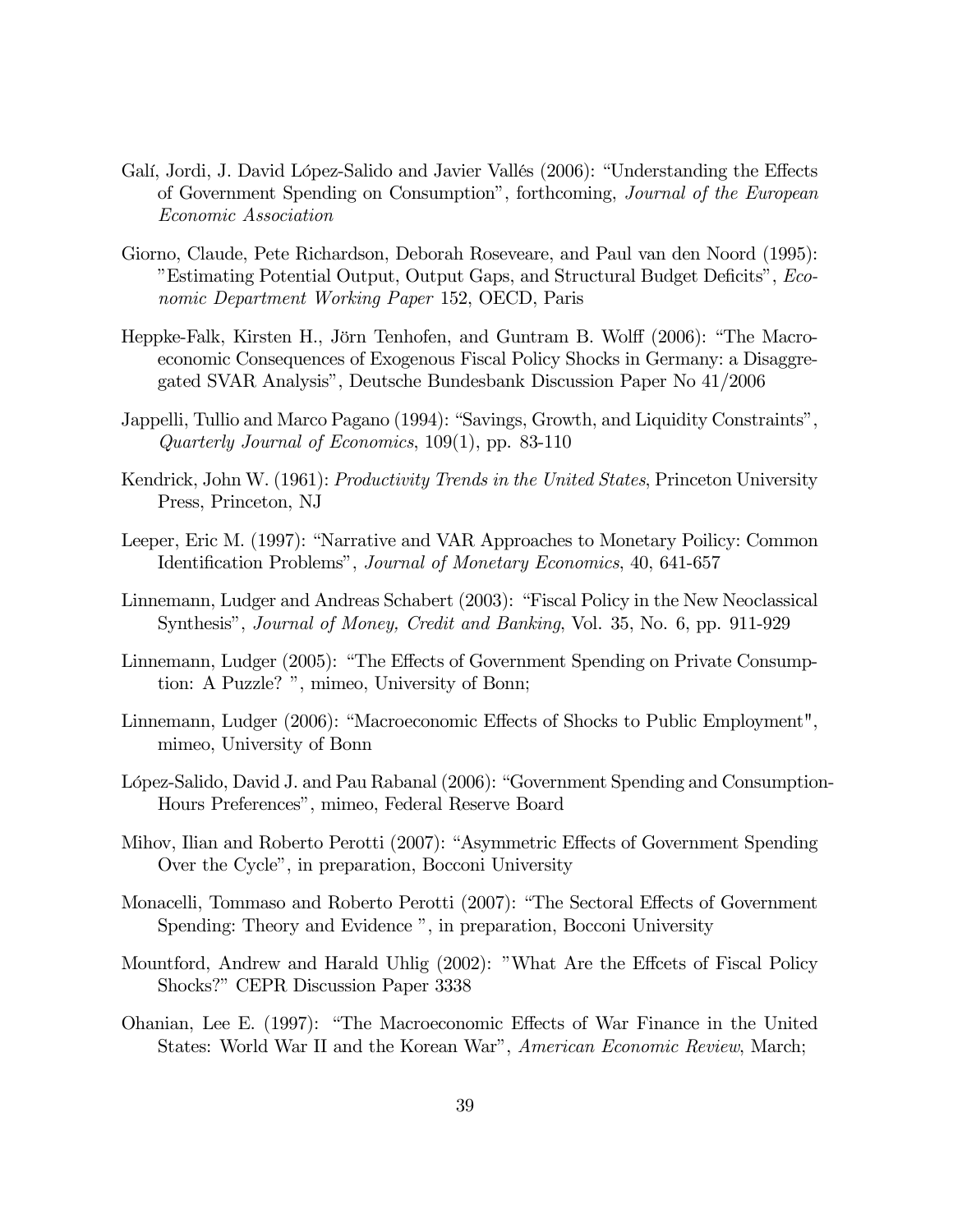- Pappa, Evi (2005): "New-Keynesian or RBC Transmission? The Effects of Fiscal Shocks in Labour Markets", CEPR Discussion Paper No 5313
- Perotti, Roberto (2004): "Estimating the Effects of Fiscal Policy in OECD Countries", mimeo, Bocconi University
- Perotti, Roberto (2005): "Public Investment: Another (Different) Look", mimeo, Bocconi University
- Ramey, Valerie A. and Matthew D. Shapiro (1998): "Costly Capital Reallocation and the Effects of Government Spending", Carnegie Rochester Conference on Public Policy, pp. 145-194
- Ramey, Valerie A. (2006): "Identifying Government Spending Shocks: It's All in the Timing", mimeo, UCSD
- Ravn, Morten, Stephanie Schmitt-Grohé, and Martín Uribe (2006): "Deep Habits", Review of Economic Studies, January
- Romer, Christina D. and David H. Romer (1989): "Does Monetary Policy Matter? A New Test in the Spirit of Friedman and Schwartz",in Olivier J. Blanchard and Stanley Fischer, eds.: NBER macroeconomics annual: 1989. Cambridge, Mass. and London: MIT Press, 121 70
- Romer, Christina and David H. Romer (2006): "The Macroeconomic Effects of Tax Changes: Estimates Based on a New Measure of Fiscal Shocks", mimeo, University of California, Berkeley
- Rotemberg, Julio and Michael Woodford (1992): "Oligopolistic Pricing and the Effects of Aggregate Demand on Economic Activity", Journal of Political Economy, 100, 1153-1297.
- Stephenson, Frank E. (1998): "Average Marginal Tax Rates Revisited", Journal of Monetary Economics, 41(2), 389-409
- Uhlig, Harald (1999): "What are the Effects of Monetary Policy on Output? Results from an Agnostic Identification Procedure", Centre for Economic Policy Research Discussion Paper: 2137
- van den Noord, Paul (2002): "Automatic Stabilizers in the 1990s and Beyond", in: Marco Buti, Jurgen von Hagen, and Carlos Martinez-Mongay, eds.: The Behavior of Fiscal Authorities: Stabilization, Growth and Institutions, Palgrave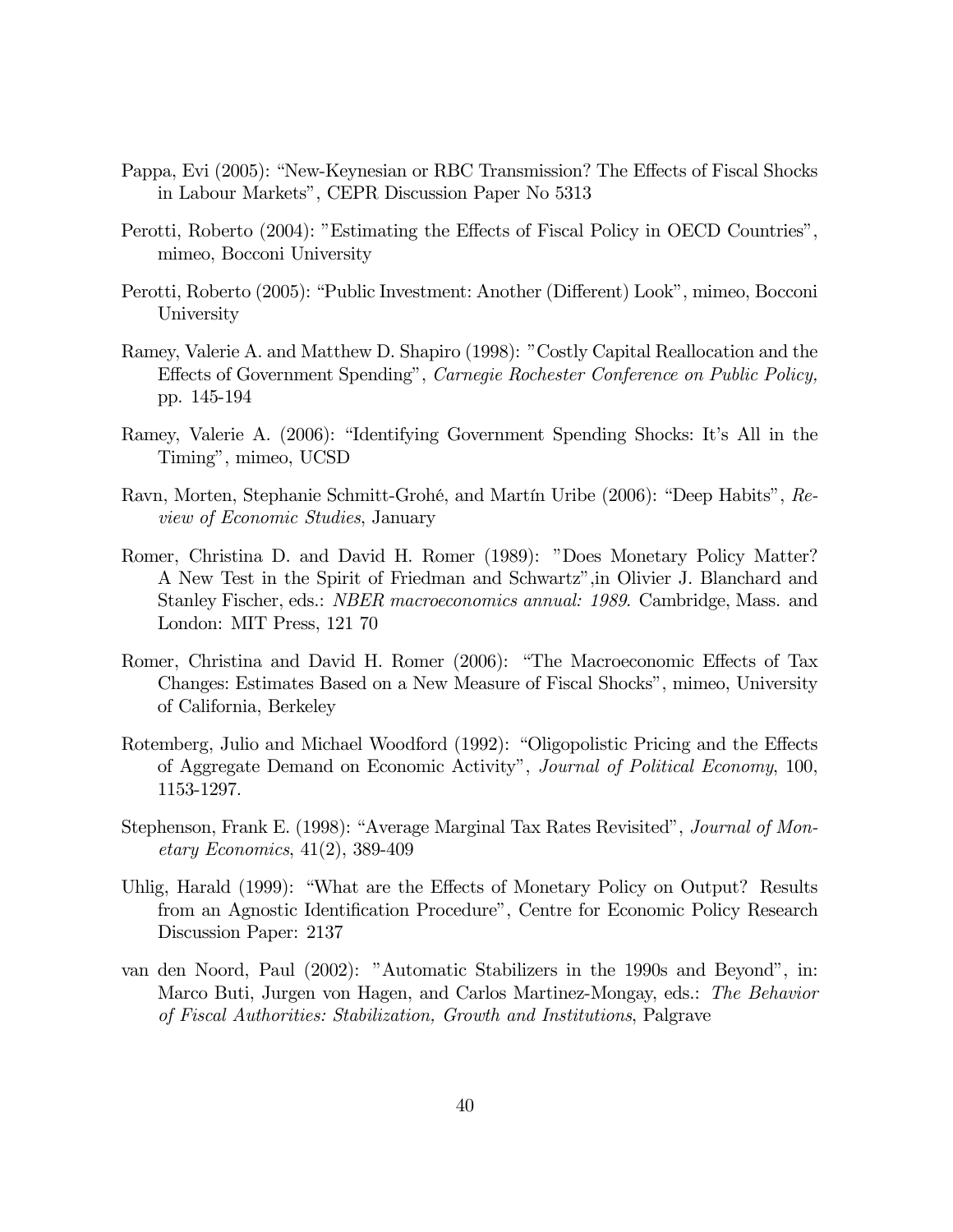

Figure 1: The effects of missing the timing with and without habit formation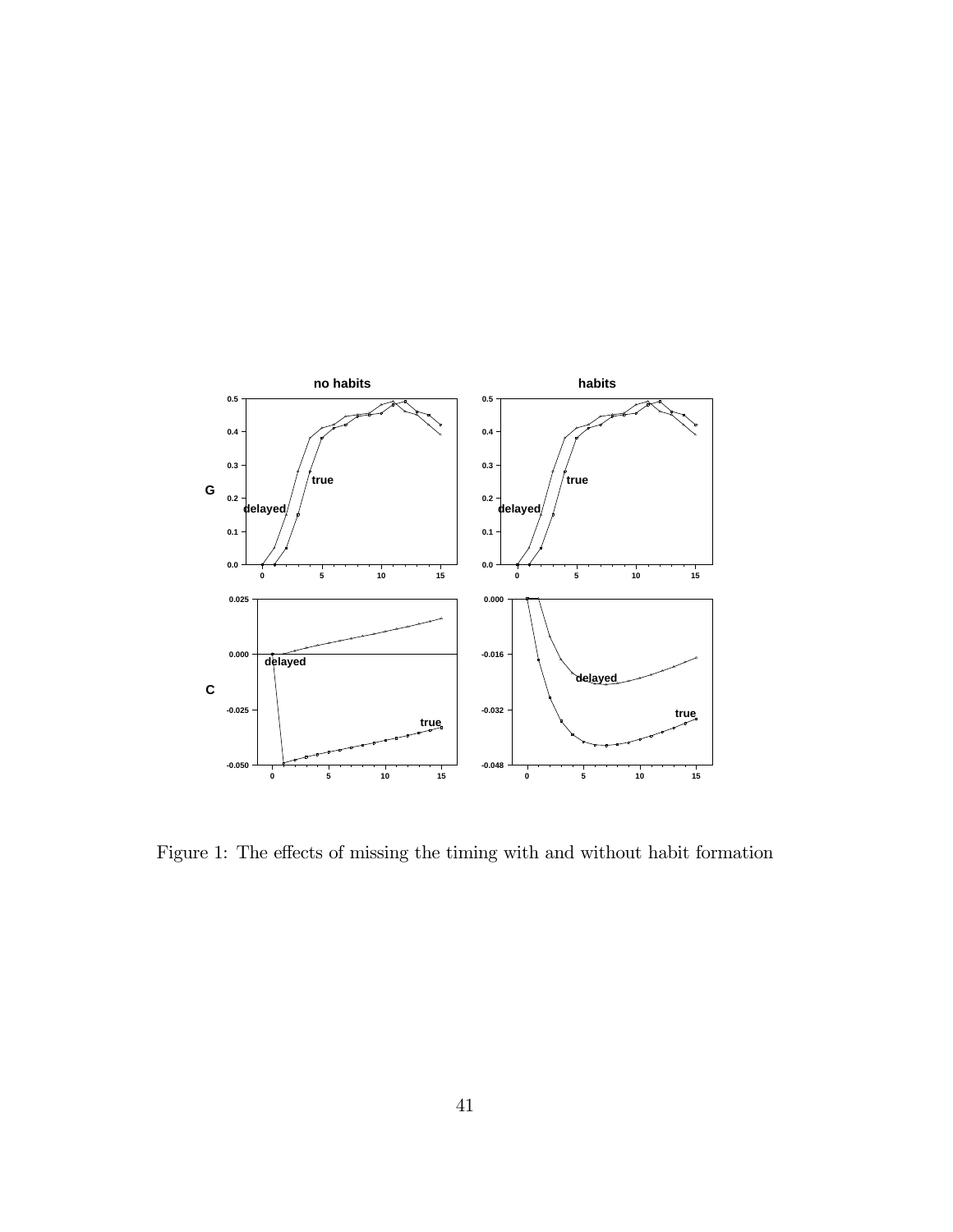

Figure 2: Responses to Ramey-Shapiro dummy variables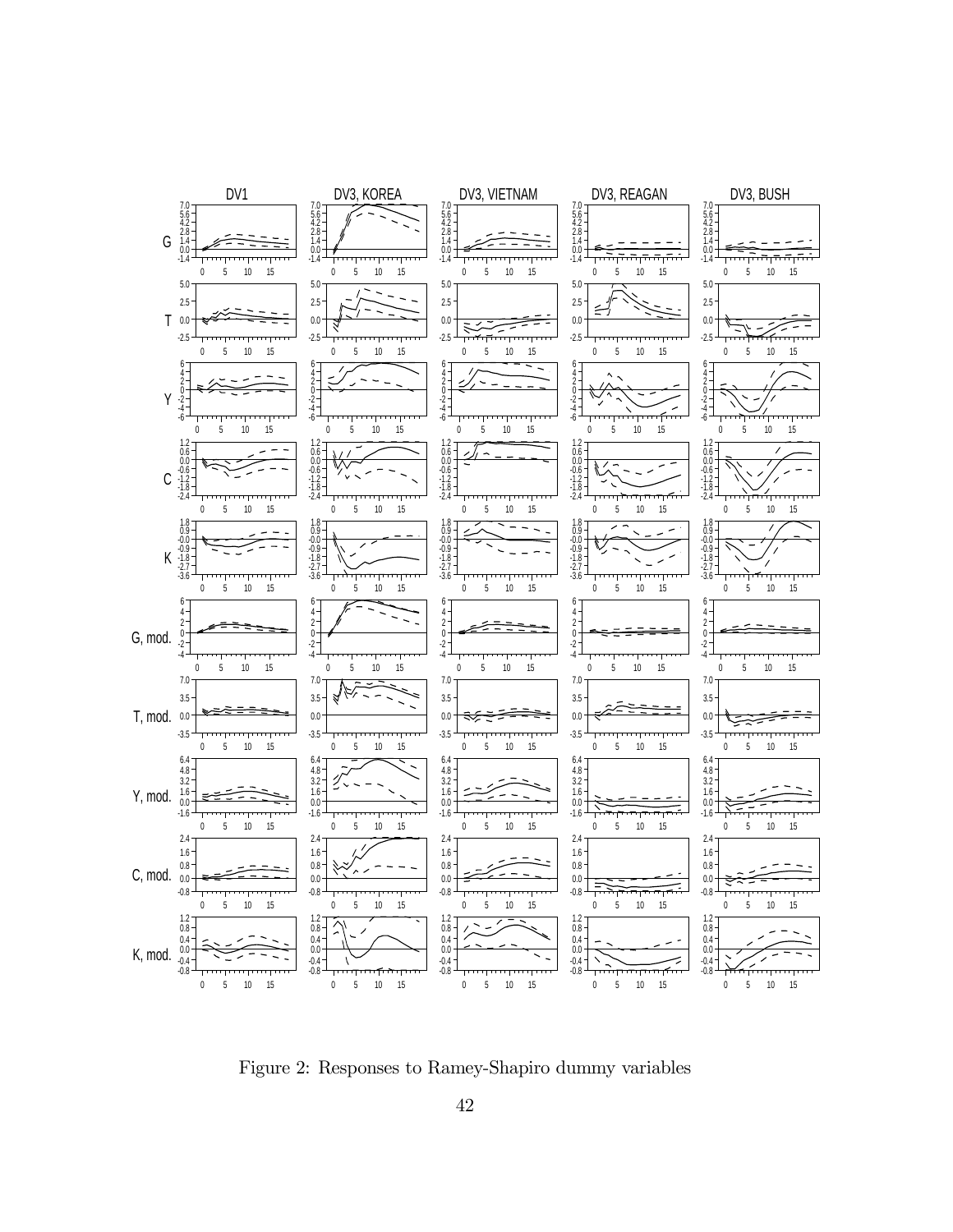

Figure 3: SVAR responses to government spending shocks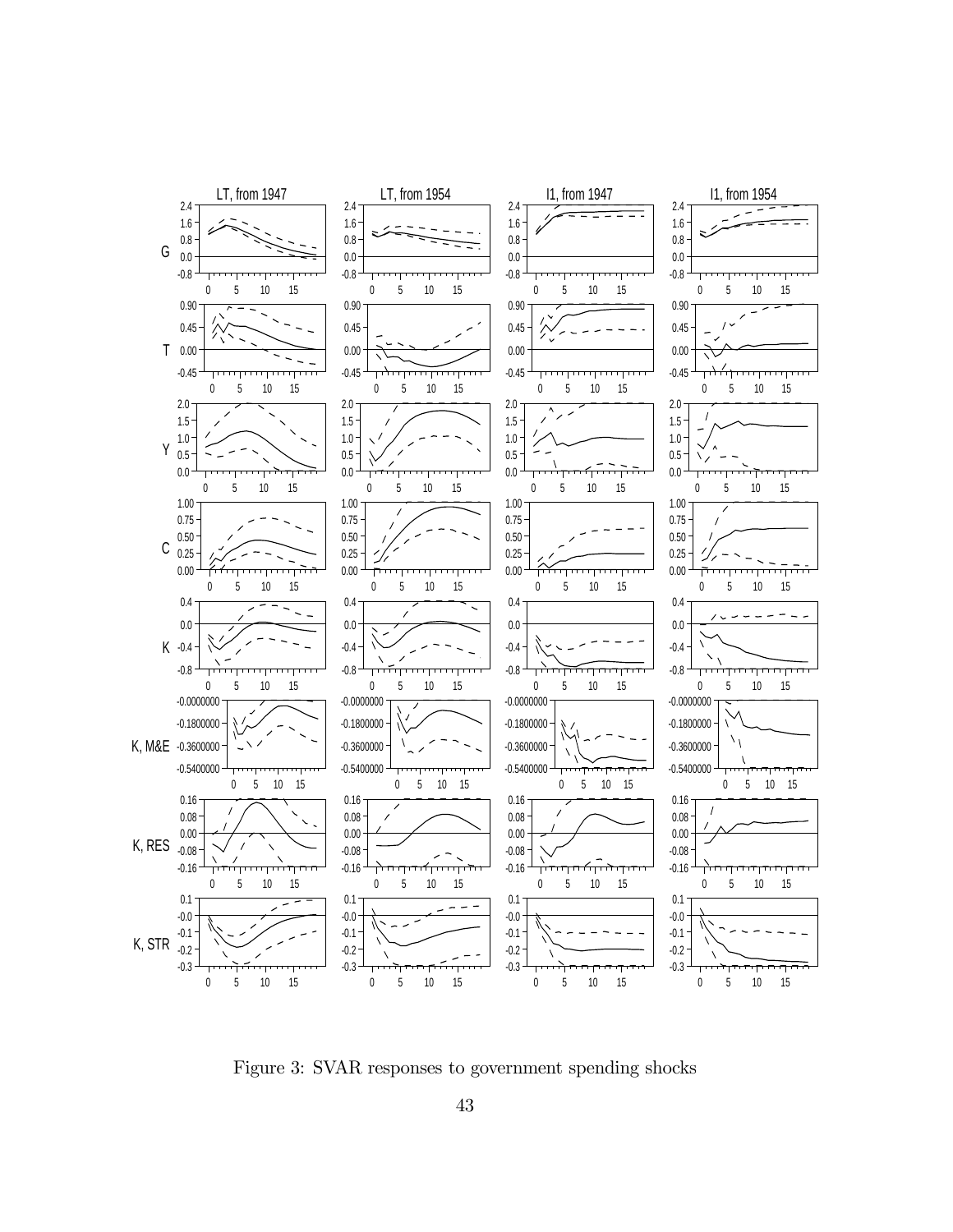

Figure 4: Historical decomposition of consumption, 1947:1-2005:4



Figure 5: Historical decomposition of consumption, 1954:1-2005:4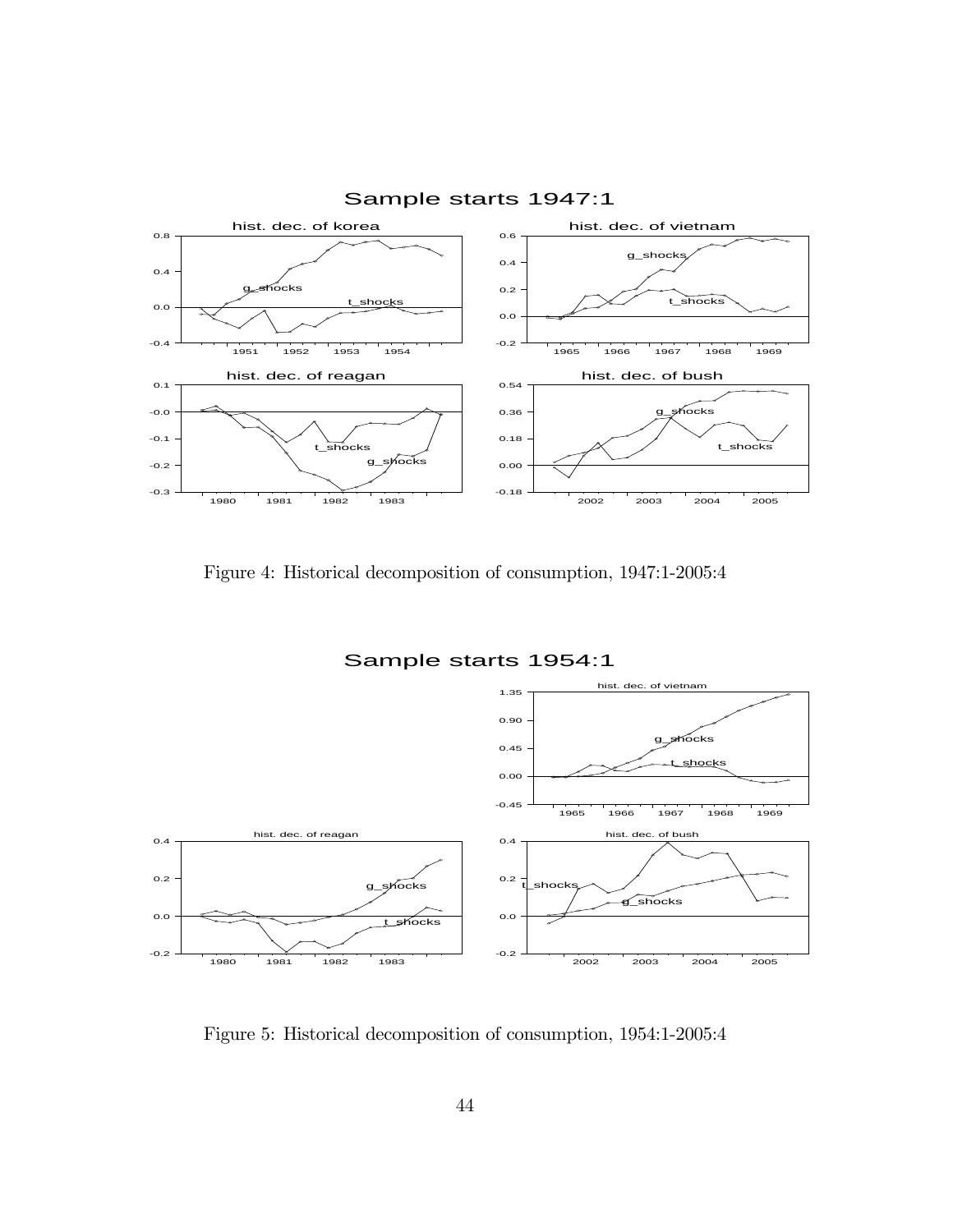

Figure 6: Response of civilian and defense spending to Ramey-Shapiro dummy variables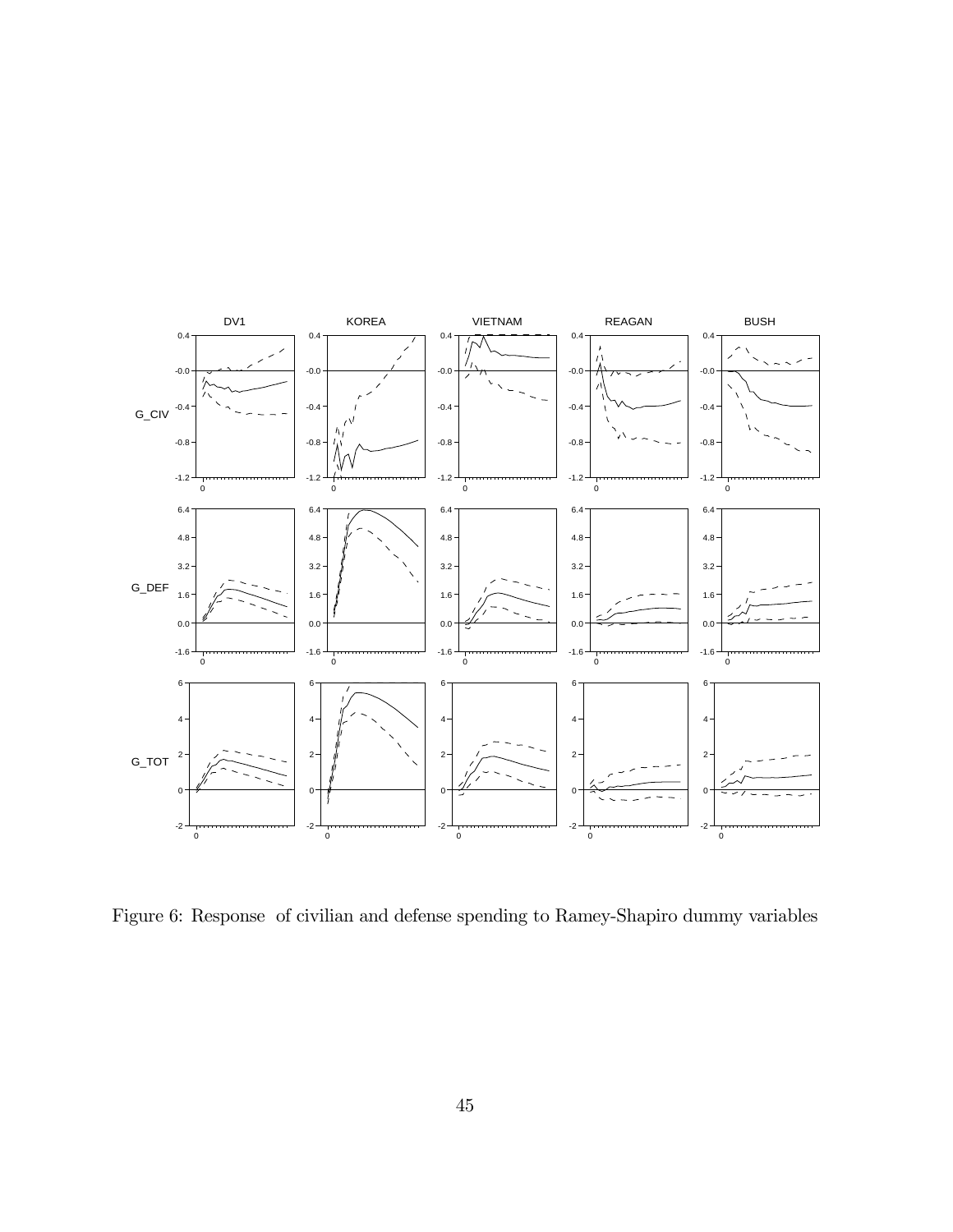

Figure 7: Responses to civilian and defense spending shocks, SVAR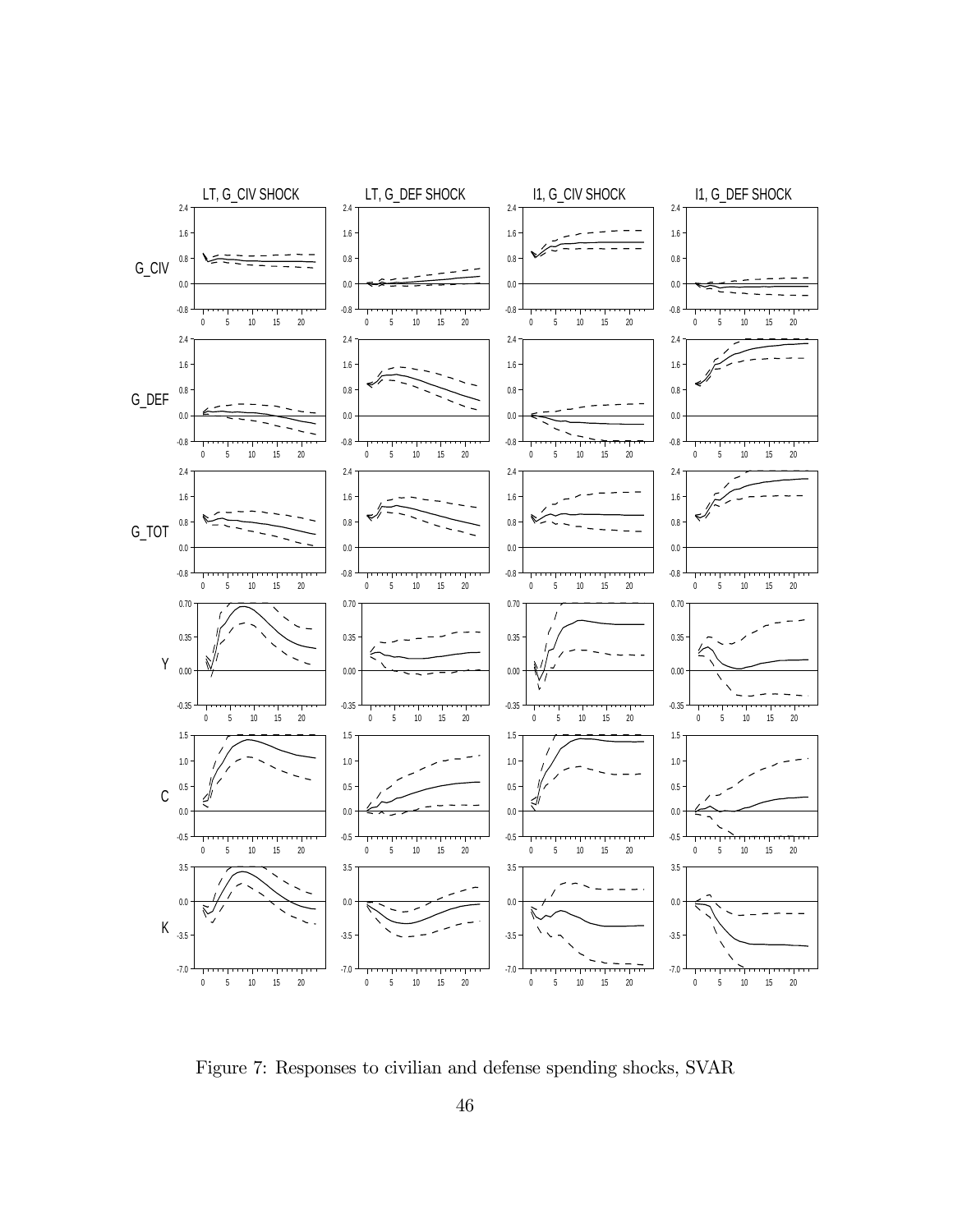

Figure 8: Responses to government spending shocks, annual historical data, SVAR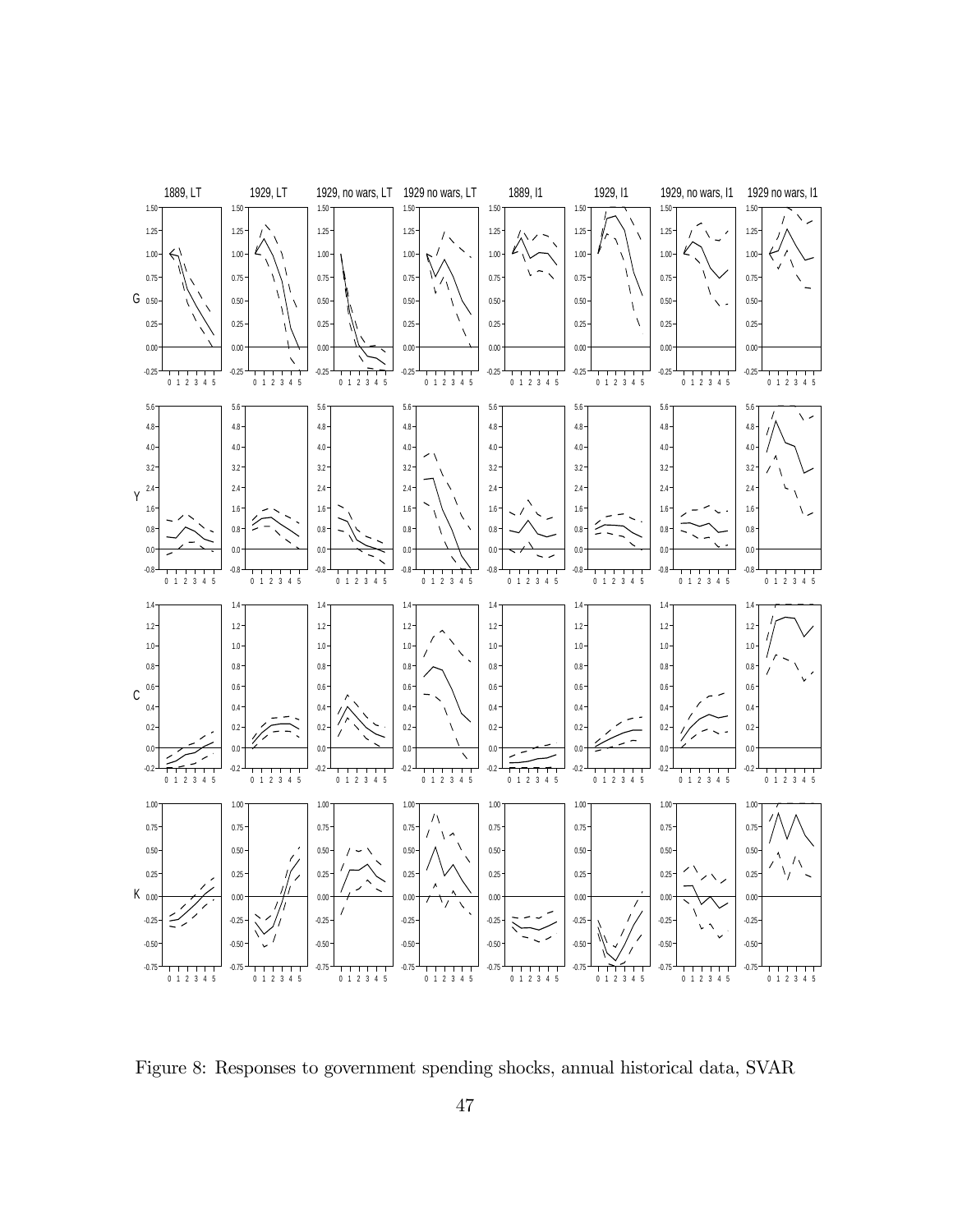

Figure 9: Responses of labor market variables to Ramey-Shapiro dummy variables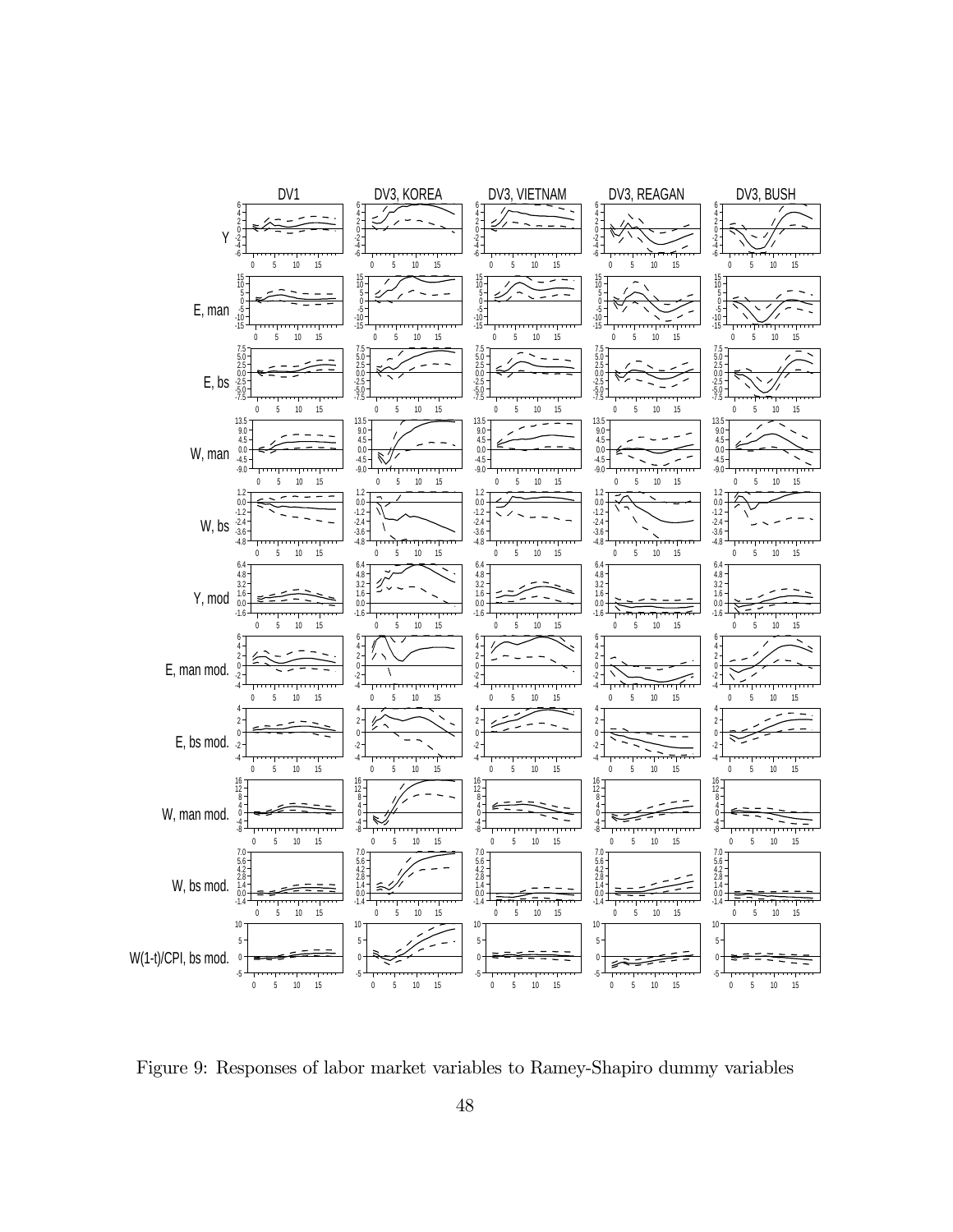

Figure 10: Responses of labor market variables, SVAR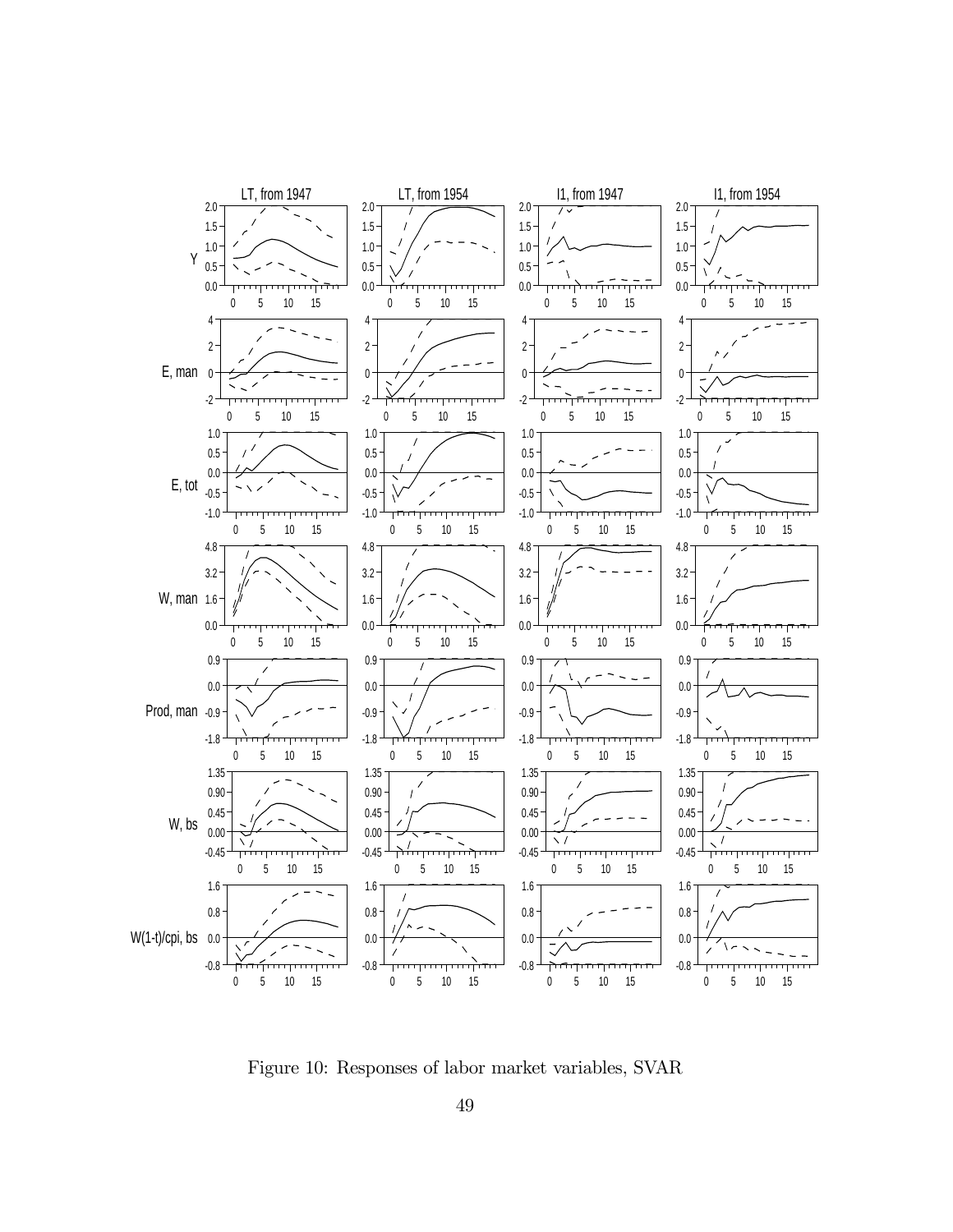

Figure 11: Responses of government spending on wages and on goods to Ramey-Shapiro dummy variables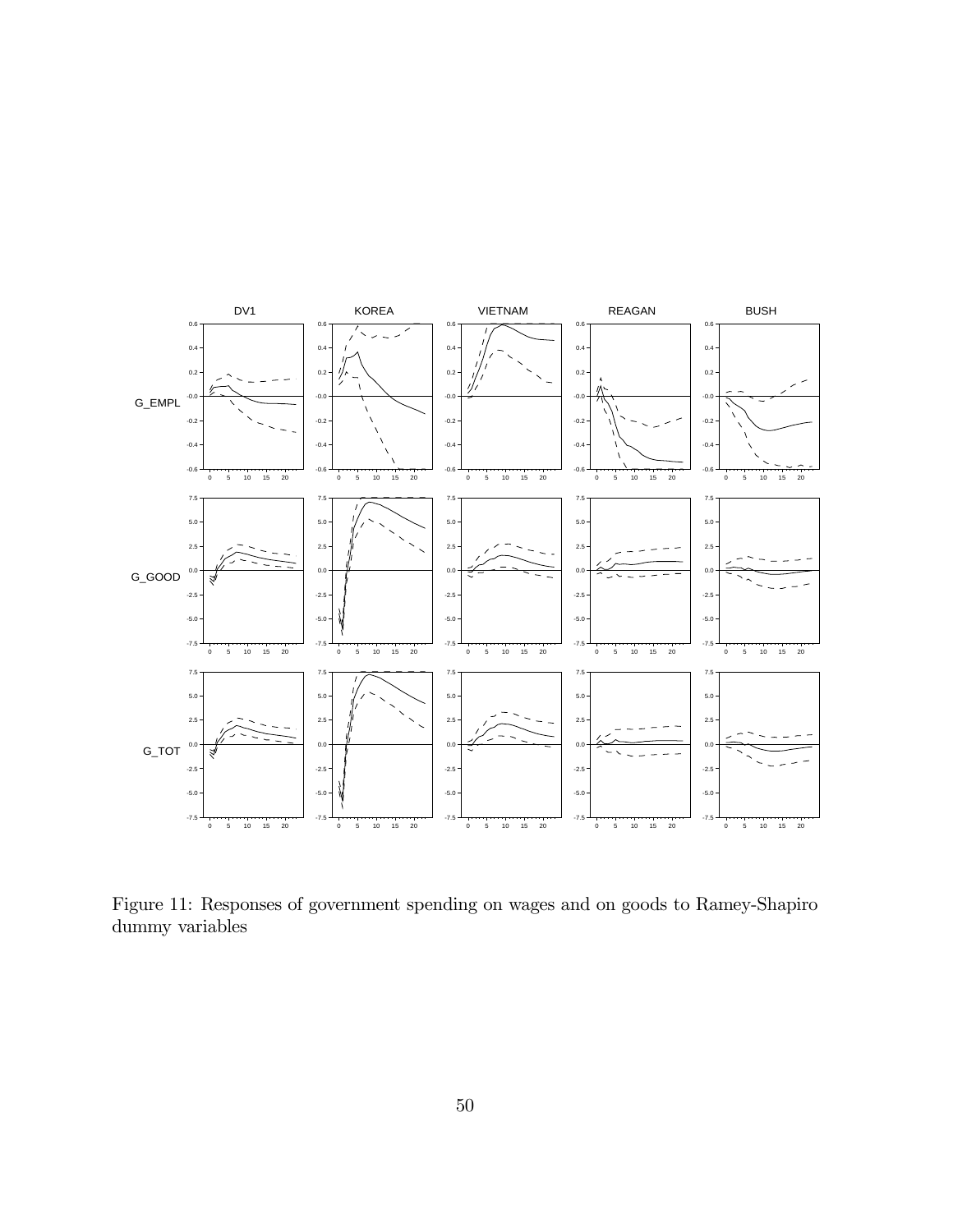

Figure 12: Responses to government employment and goods expenditure shocks, SVAR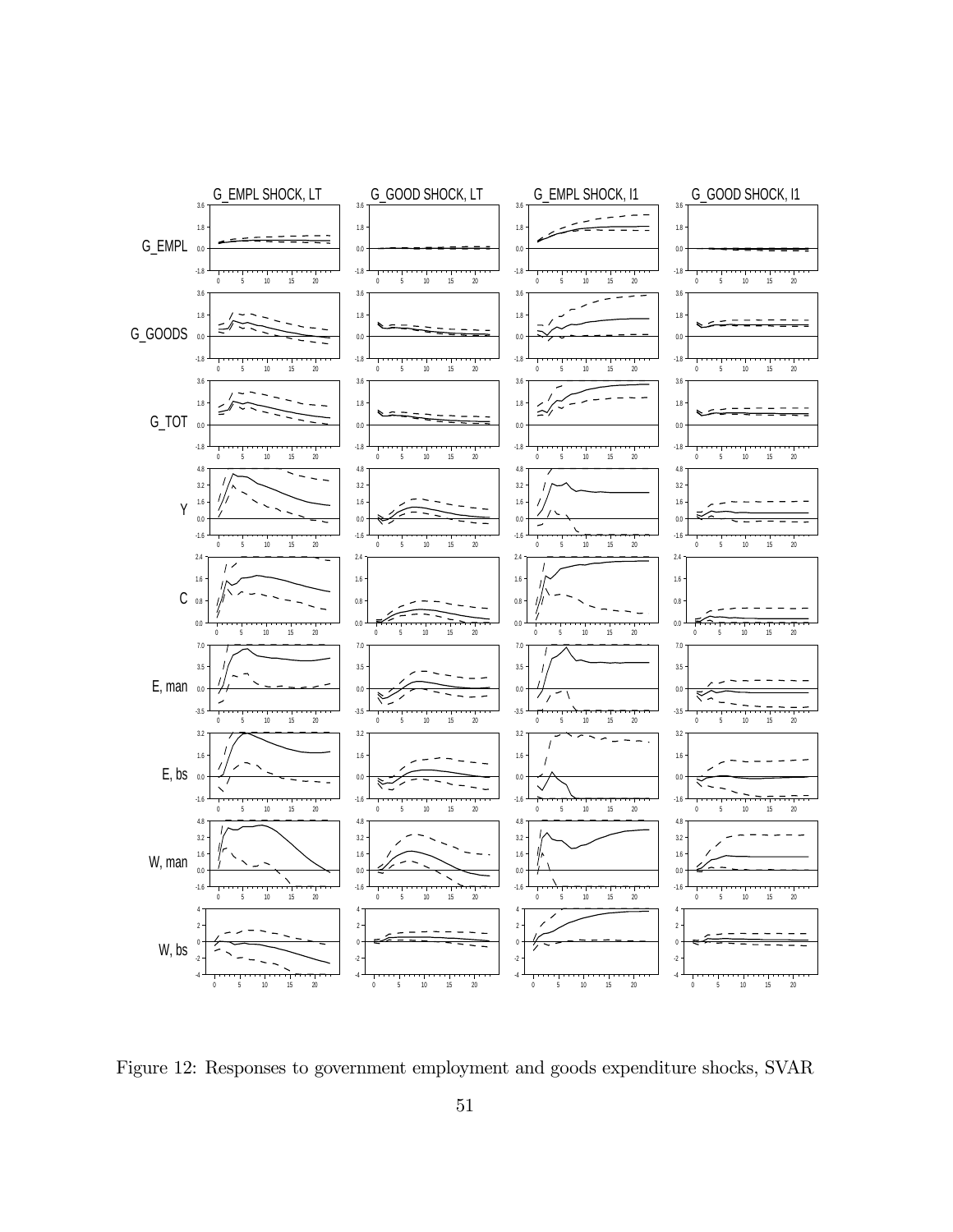

Figure 13: Response of labor market variables, annual historical data, SVAR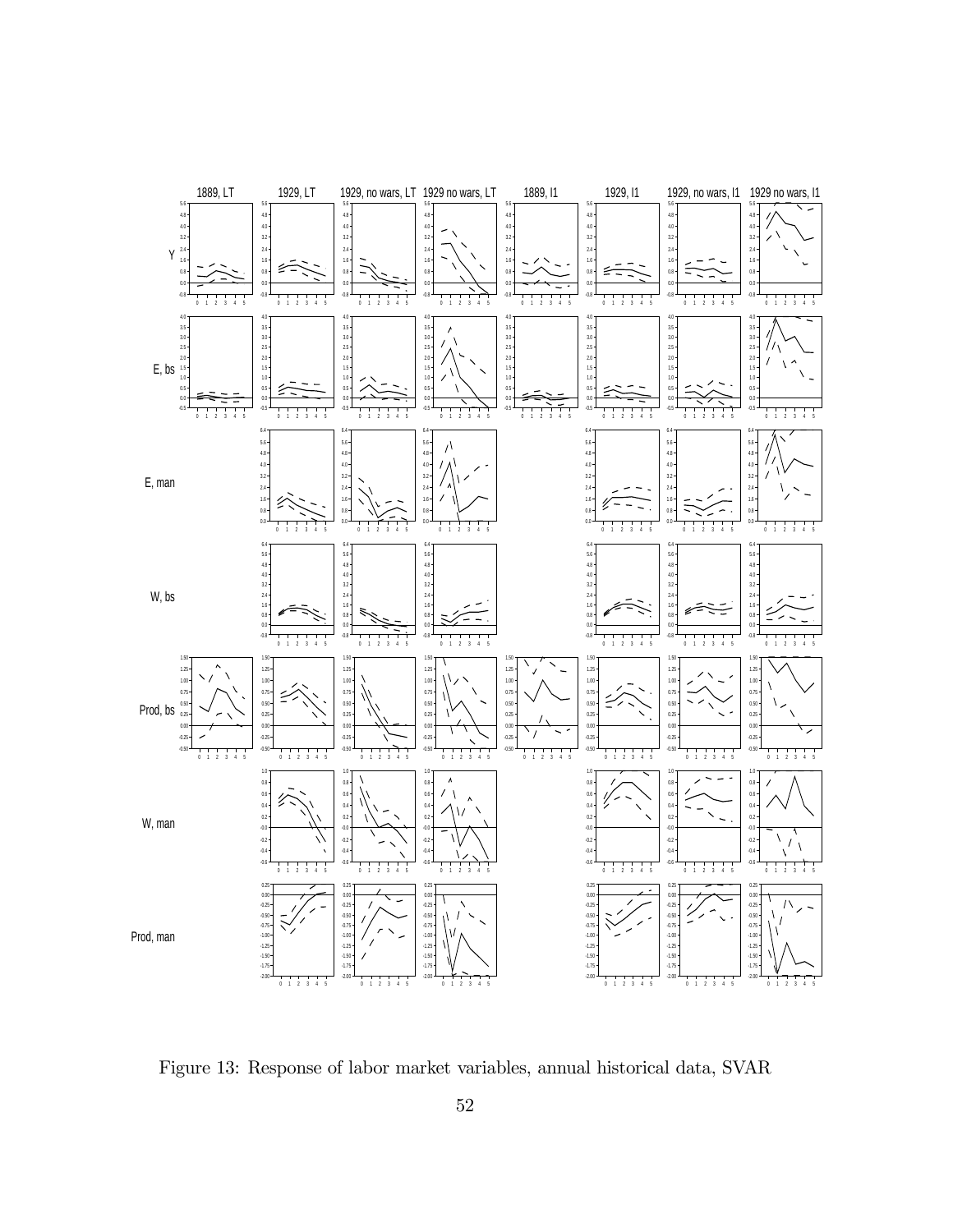

Figure 14: Responses to government spending shocks, all countries, SVAR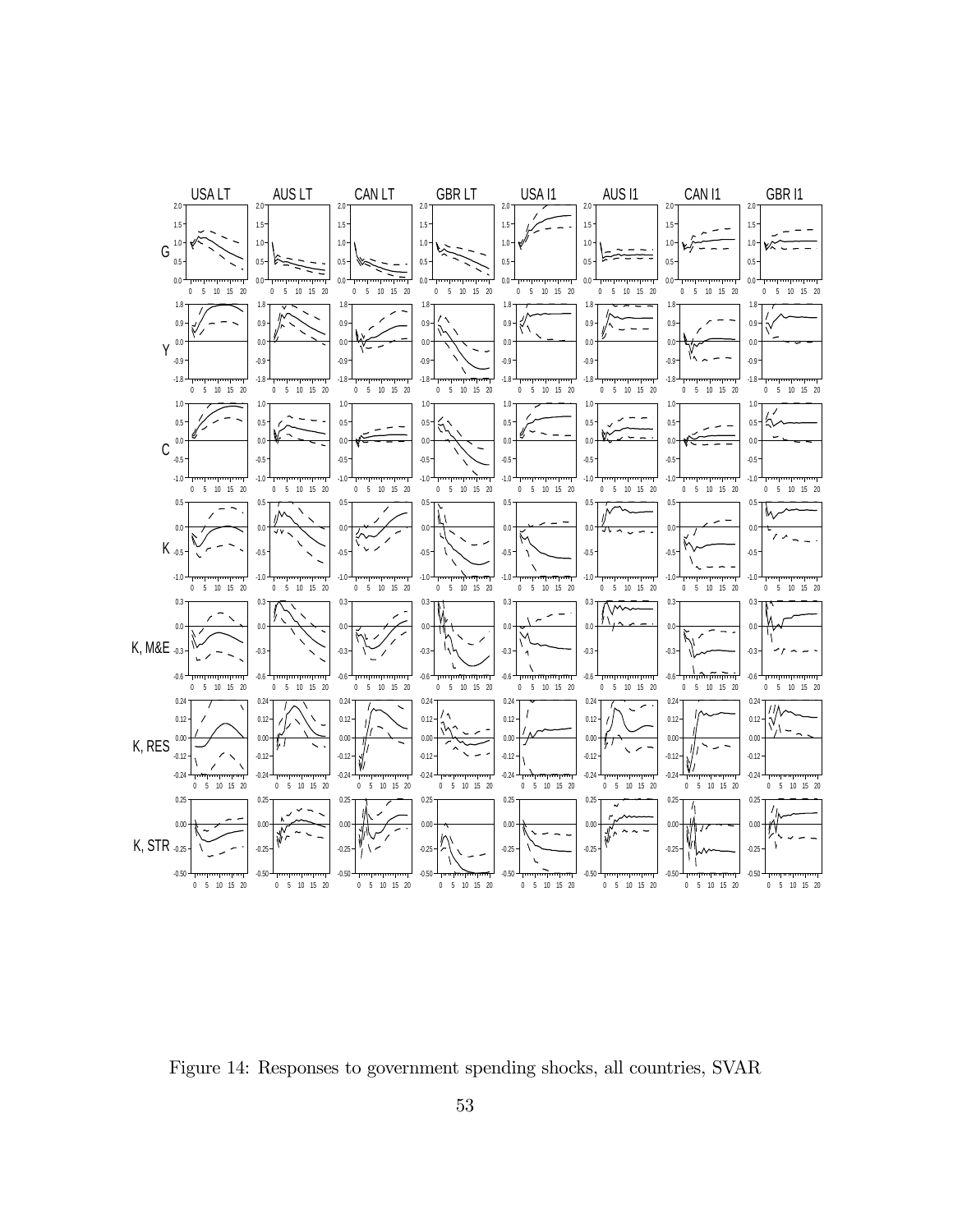

Figure 15: Responses to government spending shocks, annual historical data, all countries, SVAR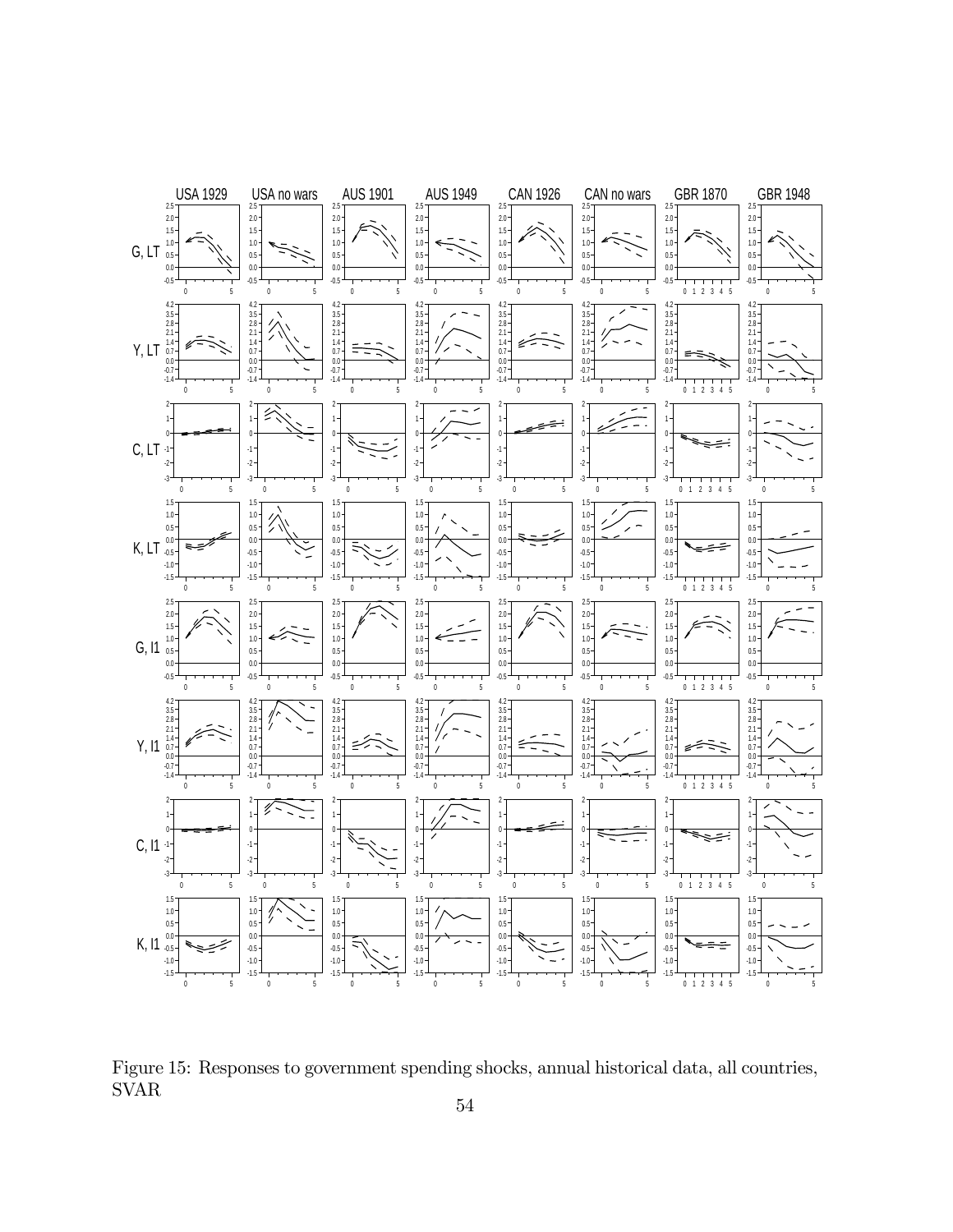

Figure 16: Responses of labor market variables, USA, Canada and UK, SVAR